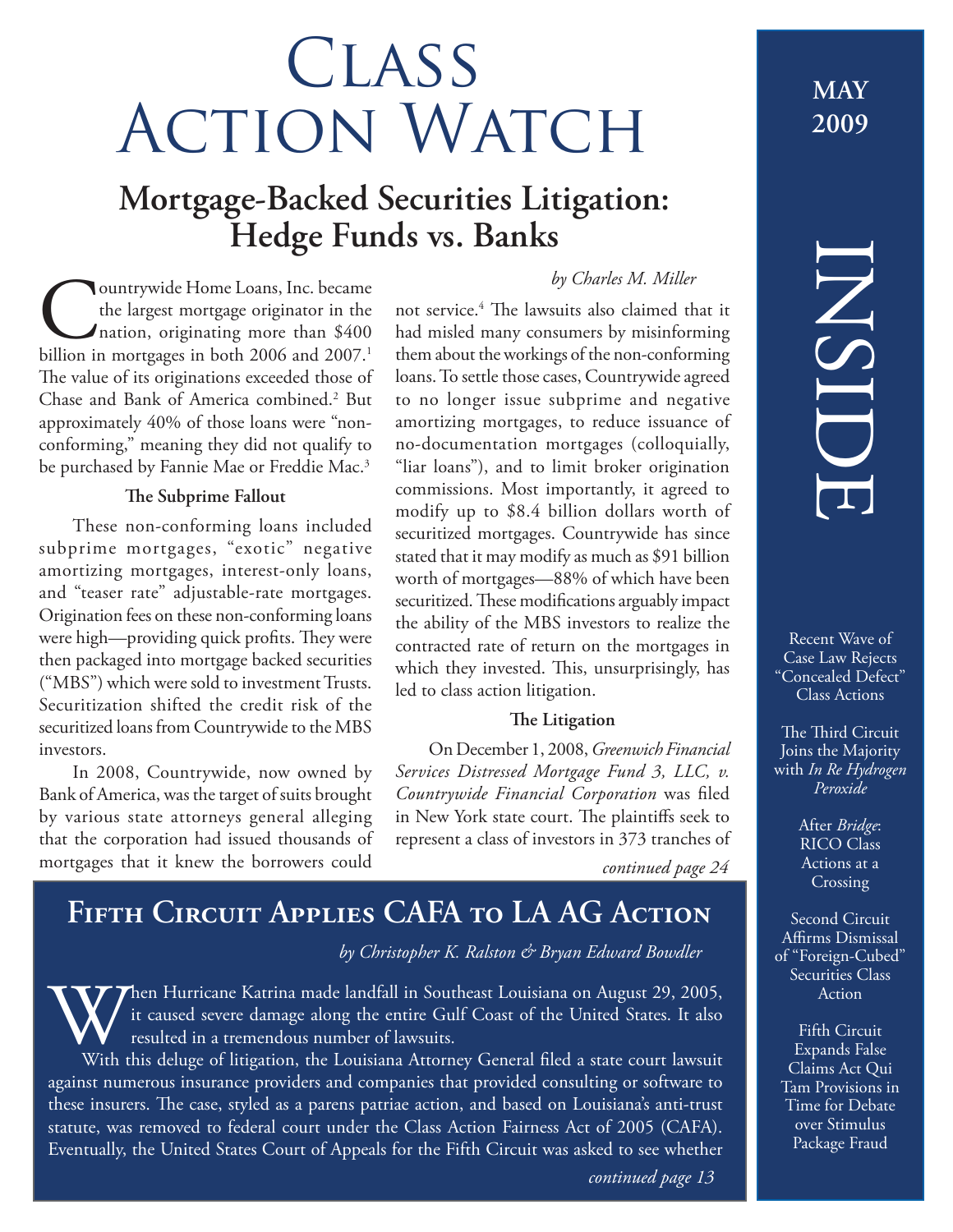## **FROM THE EDITOR**

The Federalist Society publishes *Class Action Watch*<br>to apprise both our membership and the public at large of recent trends and cases in class action litigation that merit attention. We hope you find this and future

issues thought-provoking and informative. Comments and criticisms about this publication are most welcome. Please e-mail: info@fed-soc.org.

# **Recent Wave of Case Law Rejects "Concealed Defect" Class Actions**

The last several years have seen a number of decisions<br>invalidating common theories asserted in concealed defect class actions as a matter of law. This article summarizes some of the newest developments.

### **The Nature of Concealed Defect Class Actions**

Concealed defect class actions generally allege that a particular product contained a defect that a manufacturer knew about but fraudulently failed to disclose. Over the years, these cases have involved virtually every product in the market, from automobiles to consumer electronics to pharmaceuticals and medical devices.

Such actions are often criticized because they hinge on an amorphous and subjective allegation of "defect." All products fail at some rate, so a fundamental question in these cases is what constitutes a "defect" and whether a defendant knew that the product was "defective." It is not unusual to see cases alleging that a product was "defective" simply because it did not perform as long, or as well, as the consumer expected, or that the defendant had requisite "knowledge" of said defect because it had collected information about product performance.

In addition, many concealed defect class actions involve thousands, or even millions, of putative class members that have never even experienced the defect or problem alleged. Thus, some critics question whether concealed defect class actions violate the basic principle of "no injury, no tort."1

Criticism is compounded because the vast majority of concealed defect cases involve fraud-based allegations, significant punitive damage claims are often in play. Most products sell by the thousands, if not millions. Thus, both the reputational and monetary exposure created by allegations often involve bet-the-company stakes. For example, in 1999, after an adverse summary judgment ruling that swept in not only injured owners but all "potential purchasers" of laptops containing allegedly *by Troy M. Yoshino & Patrick R. Perez*

defective microcode that could potentially cause data corruption,2 Toshiba paid over \$2 billion in settlement and nearly \$150 million in attorneys' fees to avoid further litigation.3 Similarly in 2001, after being targeted with claims that roughly 10% of tires produced over a fifteenyear period contained an alleged manufacturing flaw, Cooper Tires entered into a settlement that plaintiffs valued between \$1 billion and \$3 billion.<sup>4</sup>

### **Consumers Cannot Assert Claims Based Upon Their Unilateral Expectations of Product Performance**

Plaintiffs' most common, recent argument is that they were "defrauded" into purchasing a defective product that did not meet their expectations of performance.<sup>5</sup> In many instances, the expectations at issue are completely subjective. In some cases, however, they are linked to puffery in advertising, or defendant's internal objectives regarding "useful life," warranty rates, or other customersatisfaction metrics. All of these assertions ignore the wellestablished legal principle that "parties' expectations [about how long a certain product will last], standing alone, are irrelevant without any contractual hook on which to pin them,"6 according to critics. In most instances, the only contractual expectation between a defendant and consumers is a product warranty. In such cases, the "rules of warranty… [should] determine the quality of the product the manufacturer promises and thereby determine the quality he must deliver."7 Nonetheless, U.S. courts have entertained concealed defect claims based on nonwarranty expectations for years.

Recently, however, the trend has reversed. In *Long v. Hewlett-Packard Co.*, the Northern California District Court rejected plaintiffs' allegations that Hewlett Packard (HP) had concealed a known defect in an inverter contained in certain "Pavilion" notebook computers.<sup>8</sup> The plaintiffs claimed that HP had committed fraud and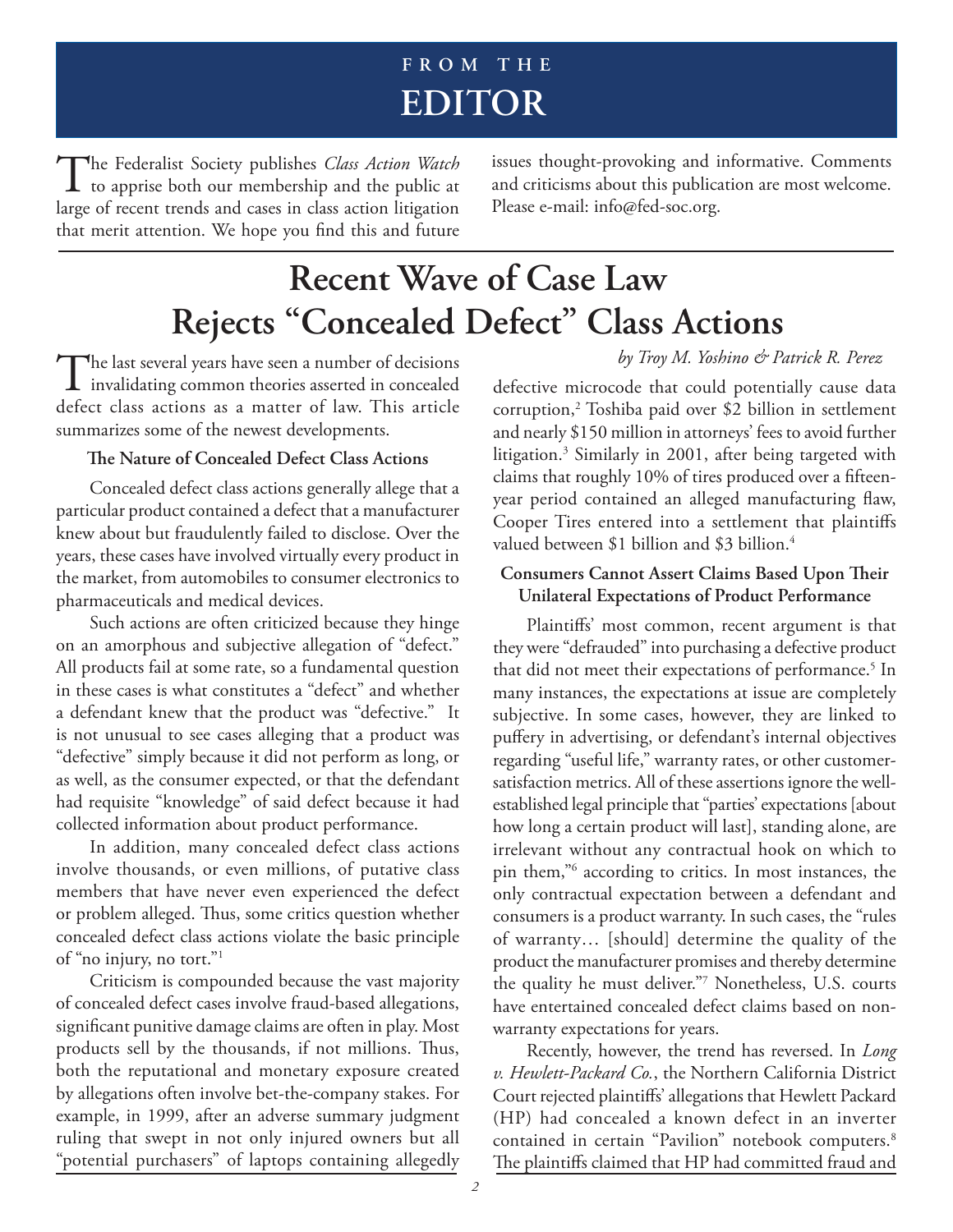violated various consumer protection statutes because this part was "substantially certain to fail within [the notebook computers'] five year useful life."<sup>9</sup> But the court rejected this assertion, explaining that

a consumer's only reasonable expectation was that the Pavilions would function properly for the duration of HP's limited one-year warranty…. Accordingly, HP's alleged failure to disclose the inverter defect is not actionable….10

*Daugherty v. American Honda Motor Co.* provides another example. That case involved an allegedly knownbut-concealed defect in F22 engines manufactured by Honda that resulted "in the slippage or dislodgment of the front balancer shaft oil seal."11 *Daugherty* rejects concealed defect theories as a matter of law because the

only expectation buyers could have had about the F22 engine was that it would function properly for the length of Honda's express warranty, and it did. Honda did nothing that was likely to deceive the general public by failing to disclose that its F22 engine might, in the fullness of time, eventually dislodge the front balancer shaft oil seal and cause an oil leak.<sup>12</sup>

Other recent cases have followed similar reasoning, including *Blennis v. Hewlett-Packard Co.*, <sup>13</sup> *Oestreicher v. Alienware Corp.*, 14 and *Buller v. Sutter Health*. 15

Courts thus, with increasing frequency, are beginning to counter that defendants do not conceal defects, but rather, by their warranties, "presage[] the likelihood that the goods will fail to perform and specif[y] a particular remedy in that eventuality."<sup>16</sup>

### **Defendants Have No Duty to Disclose Concealed Defects Even When They Are Allegedly Known**

As the case law has evolved, plaintiffs' counsel have increasingly argued that the warranty's disclosure applies only to "unknown" or "unexpected defects," and thus the alleged failure to disclose a "known defect" is actionable.17

Such "knowledge," however, may be irrelevant. As the Second Circuit observed in a breach of warranty case that was an early precursor to modern concealed defect class actions: because companies "must predict rates of failure of particular parts… and thus can always be said to 'know' that many parts will fail after the warranty

*continued page 17*

# The Third Circuit Joins the Majority **with** *In Re Hydrogen Peroxide*

n December 30, 2008, the Court of Appeals for the Third Circuit issued an important ruling on class certifi cation in *In re Hydrogen Peroxide Antitrust Litigation*, considering the appropriate "standards a district court applies when deciding whether to certify a class," particularly with respect to the predominance inquiry under Rule  $23(b)(3).<sup>1</sup>$  The appellate panel issued three key holdings: (1) lower courts must make findings at the certification phase based on "[f] actual determinations" weighed on "a preponderance of the evidence" basis; (2) lower courts must resolve disputes of fact and law even if they overlap with the merits of a plaintiff's claim; and  $(3)$  the court must take equal account of all expert testimony of the parties.<sup>2</sup> The court vacated the Eastern District of Pennsylvania decision and remanded the matter for handling consistent with its holdings.<sup>3</sup>

The Third Circuit's decision puts to rest years of lower court confusion in that circuit about the correct standards at the certification phase. Rule 23 does not

articulate any pertinent standards, and the Supreme Court has offered only ambiguous and somewhat contradictory guidance, leaving the matter to percolate in the circuits. Courts have struggled for years to harmonize the Court's instructions to refrain from an inquiry into the merits of a case while still conducting a rigorous analysis of the Rule 23 factors.<sup>4</sup> Some circuits took a conservative approach and refused to consider the merits of a plaintiffs' case, including the mechanics of a plaintiff's theory of injury; or to make findings of fact, lest they be taken as rulings on the merits.<sup>5</sup> Other circuits reconciled the various Supreme Court decisions by acknowledging the need to look beyond the pleadings and consider the merits as needed to resolve Rule 23 issues.<sup>6</sup>

*by Ian Simmons & Alexander Okuliar*

The Third Circuit has typically followed the conservative line and taken a deferential stance to certification, strictly avoiding any merits issues, giving credence to a plaintiff's allegations, defaulting to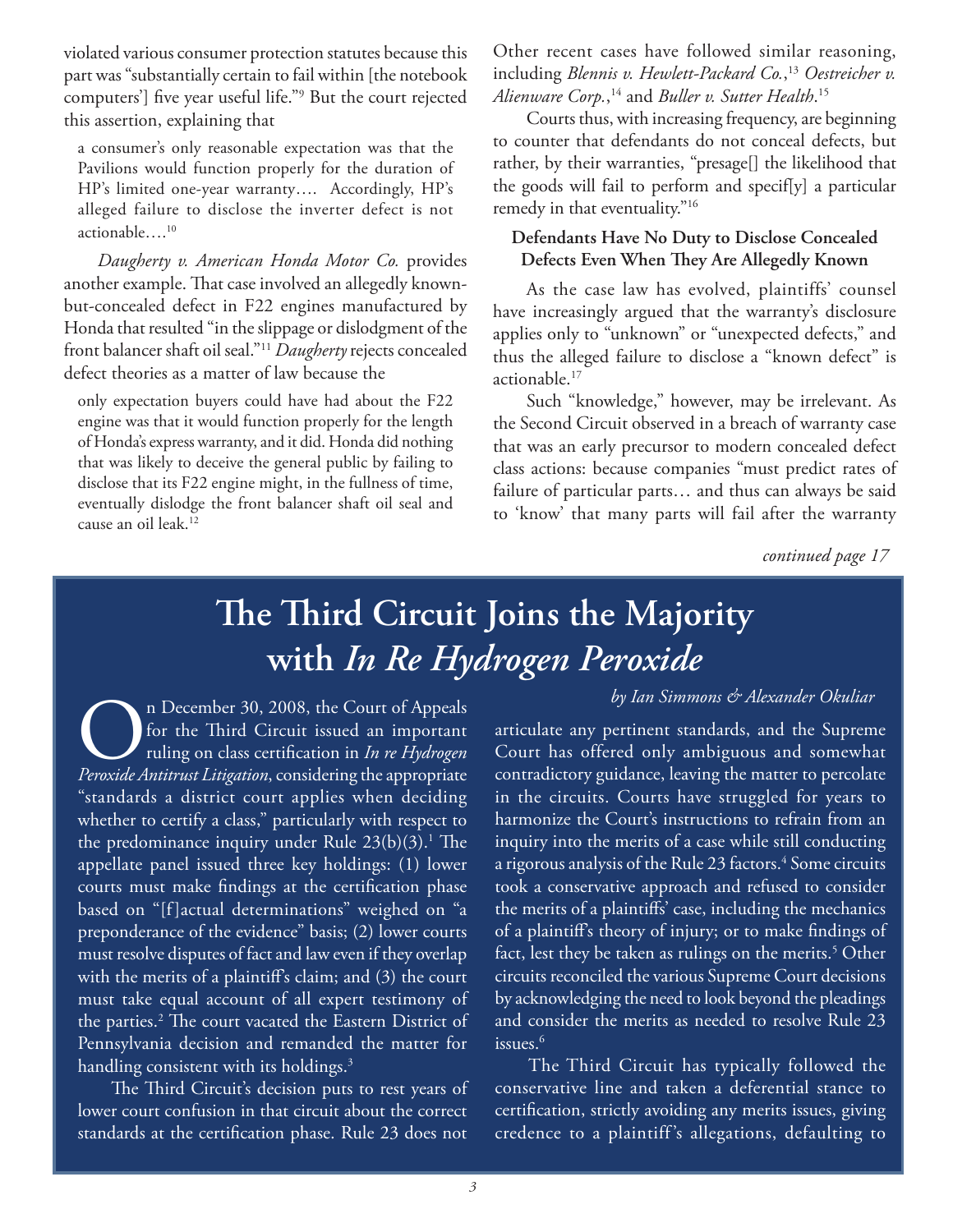certification when in doubt, and in many circumstances offering plaintiffs a presumption of common proof of impact.<sup>7</sup> This began to change in the early part of the decade with a panel decision in *Newton v. Merrill Lynch, Pierce, Fenner & Smith, Inc.*, in which the court acknowledged that in "reviewing a motion for class certification, a preliminary inquiry into the merits is sometimes necessary to determine whether the alleged claims can be properly resolved as a class action."8 Later decisions, however, called the *Newton* language into doubt. With *Hydrogen Peroxide*, the Third Circuit firmly and clearly breaks from its past and joins a growing majority of courts that require heightened standards of review for class certification.<sup>9</sup>

### **Early Attempts to Develop Certification Standards and Resulting Confusion**

Damages plaintiffs must satisfy each of the Rule 23(a) factors: numerosity, commonality, typicality, and adequacy; as well as the twin requirements of predominance and superiority under Rule 23(b)(3).10 The party moving for certification bears the burden of establishing that all the requirements of the Federal Rules are met; however, the Rules supply little guidance as to the proper standard of "proof" for class  $c$ ertification. $11$ 

The Supreme Court attempted to define the burden of proof and the scope of inquiry for class certification in a trio of prominent opinions between 1974 and 1982: *Eisen v. Carlisle & Jacquelin*, *Coopers & Lybrand v. Livesay*, and *General Telephone Co. of the Southwest v. Falcon*. The first, *Eisen*, dealt with a district court decision about whether the plaintiffs or defendant should have to pay for class notice under Rule  $23(e)$ . The lower court resolved the issue by holding a mini-trial and finding that the defendants were more likely going to lose the case. As a result, the district court judge reasoned that the defendant should bear the greater burden of class notice (90%).

*continued page 18*

# **After** *Bridge* **: RICO Class Actions at a Crossing**

ast summer, it appeared as though the U.S.<br>Supreme Court potentially had lifted the gates<br>for a flood of class actions alleging violations of<br>the Racketeer Influenced and Corrupt Organizations Supreme Court potentially had lifted the gates for a flood of class actions alleging violations of the Racketeer Influenced and Corrupt Organizations Act (RICO), 18 U.S.C. §§ 1961–68. In June 2008, the Court decided *Bridge v. Phoenix Bond & Indemnity Company*, in which it held that a plaintiff need not prove that he or she actually relied on the defendant's allegedly false statement in making a complaint based on predicate acts of mail fraud.<sup>1</sup> Specifically, the Court stated: "[n]o showing of reliance is required to establish that a person has violated  $\S$  1962(c) by conducting the affairs of an enterprise through a pattern of racketeering activity consisting of acts of mail fraud."2

In the abstract, such a broad statement could lead practitioners to conclude that rejection of the first-party reliance requirement would inundate the courts with new class RICO claims predicated on mail fraud. The requirement of proof of reliance by individual plaintiffs historically had been one of the class action defense bar's strongest weapons in showing that individual questions would predominate a class case, thus destroying the efficiencies class litigation is intended to foster.<sup>3</sup> Indeed, prior to *Bridge*, one of the leading class action treatises concluded that "RICO claims typically are inappropriate for class treatment" in part because of "the statutory

*by Karl E. Neudorfer & Erika Birg*

requirement that each plaintiff establish…reliance."4 By eliminating the first-party reliance requirement, *Bridge* appeared to create the potential for a significant increase in the number of class RICO claims being filed.

However, *Bridge* is not without boundaries. RICO's civil action provision gives a private right of action only to persons injured in their business or property "by reason of" a predicate RICO violation.<sup>5</sup> Drawing on the Court's earlier RICO jurisprudence,6 *Bridge* explained that this phrase continues to require proof of both "but for" causation and proximate causation:7

Of course, none of this is to say that a RICO plaintiff who alleges injury "by reason of" a pattern of mail fraud can prevail without showing that *someone* relied on the defendant's misrepresentations…. In most cases, the plaintiff will not be able to establish even but-for causation if no one relied on the misrepresentation…. In addition, the complete absence of reliance may prevent the plaintiff from establishing proximate cause.<sup>8</sup>

In other words, while *Bridge* may have eliminated the requirement that RICO plaintiffs show first-party reliance as a substantive element of a RICO claim predicated on mail fraud, RICO's "by reason of" language continues to require proof of proximate cause—and proof of reliance generally will be needed to show proximate cause.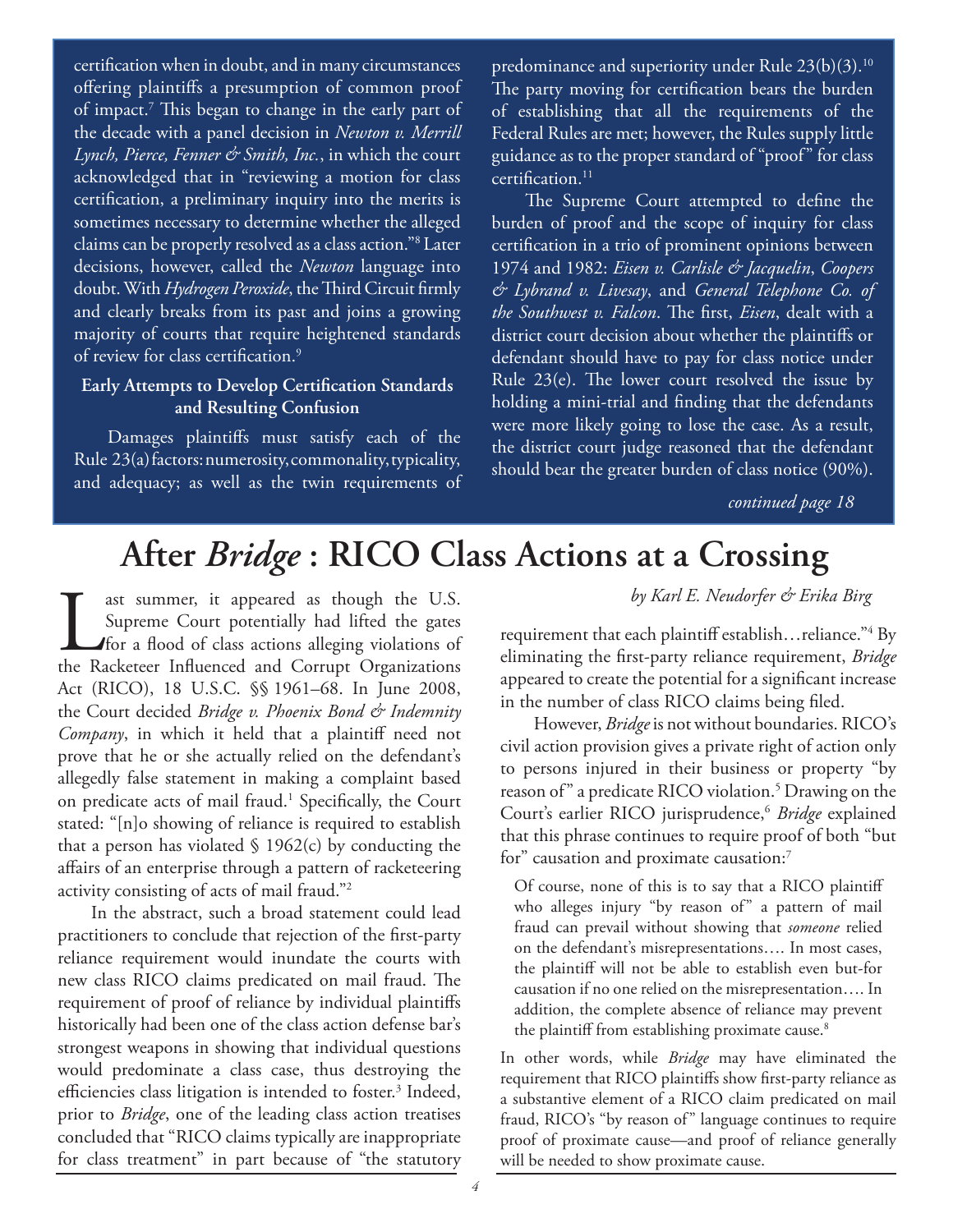Not quite a year has passed since *Bridge* was decided. There are only a handful of cases that evaluate Rule 23's prerequisites to class certification in light of the *Bridge* opinion, and those cases are not models of consistency. However, the lower court class decisions that have been handed down since *Bridge* suggest that the opinion may not have opened the door to unbridled RICO class litigation, as *Bridge's* elimination of the first-party reliance requirement potentially suggested.

### *Bridge* **and its Predecessors in the Supreme Court's RICO Jurisprudence**

*Bridge* arose out of a program run by the Cook County, Illinois Treasurer's Office under which the county sold tax liens it had acquired on properties owned by delinquent taxpayers. Sales of the liens were made through public auction. But instead of making cash bids, prospective buyers bid in percentages of the penalties delinquent property owners would be required to pay in order to clear the liens. The bidder willing to accept the lowest penalty would win the auction, thus obtaining the right to purchase the lien in exchange for payment of the delinquent taxes. If the property owner did not redeem the property during the statutory redemption period, then the auction-winning lienholder effectively would have purchased the property for the cost of the delinquent taxes.<sup>9</sup>

Because the subject properties could be obtained at such a low cost, the auctions typically attracted a number of bidders willing to accept a zero percent penalty from property owners. A number of auctions thus resulted in a tie among zero-percent bidders. To ensure that parcels would be distributed fairly among all zeropercent bidders, the county began allocating parcels on a "rotational" basis. However, problems arose when some zero-percent bidders bid on certain parcels themselves and on other parcels through an agent, resulting in those bidders ultimately being awarded a disproportionately large number of properties.<sup>10</sup>

The county instituted a "Single, Simultaneous Bidder Rule" to prevent this sort of manipulation. Under the rule, bidders were required to submit bids in their own name rather than in the name of an agent or employee, and to submit an affidavit swearing that the bid was in compliance with the rule. *Bridge* arose when one group of bidders alleged that another group repeatedly violated the Single, Simultaneous Bidder Rule by submitting bids

*continued page 27*

# Second Circuit Affirms Dismissal of "Foreign-Cubed" **Securities Class Action**

### *by George T. Conway III*

I<br>action n recent years, with increasing frequency, the securities plaintiffs' bar has been filing what have been called "foreign-cubed" or "f-cubed" class actions in American courts—litigation so named because the plaintiffs are *foreign* investors who seek damages from *foreign* issuers to recover losses from purchases the investors made on *foreign* exchanges. Although many of these cases have been dismissed, the plaintiffs' bar has nonetheless achieved significant success in prosecuting some f-cubed class actions. The fundamental question of whether these cases can be brought at all has divided federal district judges, and the securities plaintiffs' bar has taken advantage of the resulting confusion to obtain billions of dollars in settlements from foreign issuers.<sup>1</sup> The proliferation of f-cubed class actions has accelerated during the ongoing global financial crisis, as plaintiffs' lawyers and their clients have targeted foreign financial institutions that have suffered significant losses on mortgage-related and other investments in the U.S. $2$ 

Late last year, however, the Second Circuit issued a decision that significantly clarified the law governing f-cubed class actions. *Morrison v. National Australia Bank Ltd*.<sup>3</sup> affirmed the dismissal of an fcubed case and carefully circumscribed the ability of the plaintiffs' bar to bring similar suits in the future. The case was closely watched by the securities industry and by trade organizations, and a number of amici curiae, including the Securities Industry and Financial Markets Association, the U.S. Chamber of Commerce, the Association Française des Enterprises Privées, the Association of Corporate Counsel, and the Washington Legal Foundation, filed or joined briefs supporting the defendants. The court of appeals invited the Securities and Exchange Commission to weigh in, and the SEC did so, with a brief supporting the plaintiffs.

The decision's importance arises from the similarity of its fact pattern with those of many other f-cubed securities class actions. The pattern goes something like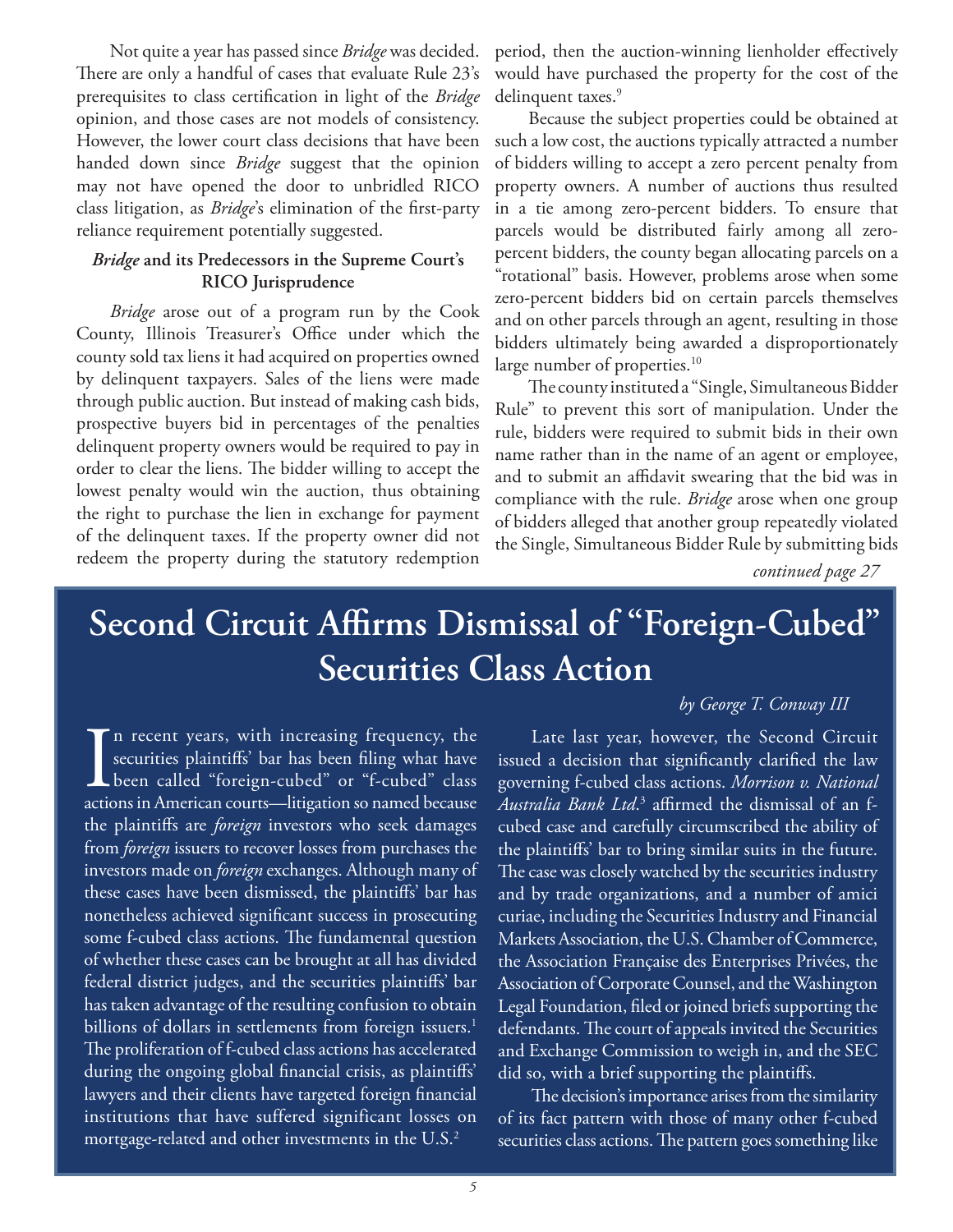this: A foreign company, most or all of whose equity trades on foreign exchanges, suffers and discloses a business reversal in its operations in the United States. The company's stock price falls on the foreign exchanges. American plaintiffs' lawyers succeed in recruiting foreign shareholders to file a class action against the foreign company in the United States, and then argue that the American securities laws should apply because the foreign plaintiffs suffered losses caused by "fraud" in the foreign company's American operations. Some district judges have dismissed claims like these; others have not.

*National Australia Bank* fit this pattern perfectly. The defendant issuer was National Australia Bank, or NAB, Australia's oldest bank. The bank's stock price on the Australian Stock Exchange dropped significantly in 2001 because of a large loss it had taken at HomeSide Lending, a Florida mortgage servicing company that was then NAB's whollyowned subsidiary. The loss came from NAB's *continued page 10*

decision to write down the value of HomeSide's mortgage servicing rights, highly volatile and thinlytraded instruments that can be valued only with great difficulty through the use of complex predictive models. Australian purchasers of NAB's ordinary shares brought a class action in the Southern District of New York against NAB under Section 10(b) of the Securities Exchange Act of 1934 and SEC Rule 10b-5. The Australian named plaintiffs contended that a worldwide foreign class was proper under American law because the "fraud" allegedly had occurred at HomeSide, in Florida.4

The district court dismissed the case for lack of subject-matter jurisdiction,<sup>5</sup> and the Second Circuit affirmed. The court of appeals began its analysis by noting that it had never before addressed a similar case; the case was "the first 'foreign-cubed' securities class action to reach this Circuit" and thus presented a

# **Fifth Circuit Expands False Claims Act** *Qui Tam* **Provisions in Time for Debate over Stimulus Package Fraud**

The potential for fraud exists in any government program and, certainly, in the situation presented by Hurricane Katrina where mass amounts of federal funds were expended in emergency and less-controlled conditions.

*Branch Consultants v. Allstate,* Fifth Circuit <sup>1</sup>

Circuit was addressing the potential for fraud<br>in government programs, President Barack<br>Obama signed into law the American Recovery and Circuit was addressing the potential for fraud in government programs, President Barack Obama signed into law the American Recovery and Reinvestment Act.<sup>2</sup> This Act, generally referred to as "the Stimulus Package," is designed to jump-start the nation's struggling economy and combat rising unemployment by devoting \$787 billion to a combination of tax cuts and investments in infrastructure, healthcare, energy, and education.<sup>3</sup>

As the Fifth Circuit noted about the potential for fraud in government programs, it is inherent, especially in those programs involving the emergency spending of mass amounts of federal funds. The Stimulus Package easily satisfies these criteria.

Indeed, the federal government has already announced guidelines aimed at mitigating Stimulus Package fraud and abuse.<sup>4</sup> Kinney Poynter, executive

director of the National Association of State Auditors, Comptrollers and Treasurers described as follows the challenge of overseeing so much money being spent so quickly: "Speed and accuracy typically don't go hand in hand."<sup>5</sup> The Stimulus Package also contains no specific funding for state and local government oversight and accountability.<sup>6</sup> Not to mention that budget crunches have left many state auditing offices understaffed already.7

Hurricane Katrina provides a recent and welldocumented example of what can happen when mass amounts of federal funds are expended in emergency and less-controlled conditions. By August 30, 2007, two years after Katrina struck, the U.S. Department of Justice's Hurricane Katrina Fraud Task Force had prosecuted more than 768 people with various hurricane fraud-related crimes. This is on top of state and local prosecutions.8 Less than a year after Katrina hit it was reported that the federal government paid as much as \$1.4 billion for fraudulent hurricane relief.9

The expenditure of large amounts of federal funds, under emergency conditions, is not unique. However, one aspect of the Stimulus Package is: its promised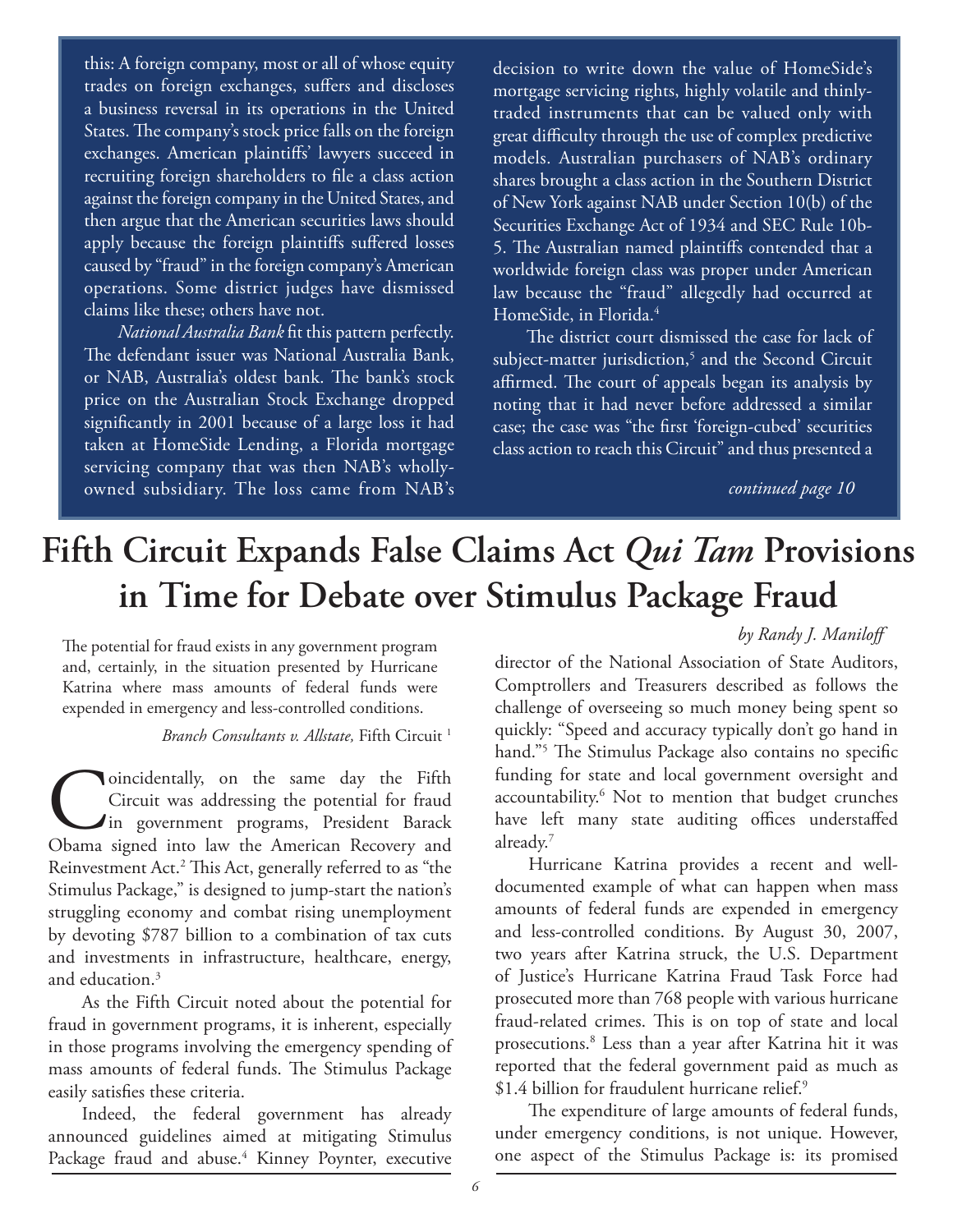transparency. The federal government's website (www. recovery.gov), created for this specific purpose, states:

The Recovery and Reinvestment Act is an extraordinary response to a crisis unlike any since the Great Depression. With much at stake, the Act provides for unprecedented levels of transparency and accountability so that you will be able to know how, when, and where your tax dollars are being spent. Spearheaded by a new Recovery Board, this Act contains built-in measures to root out waste, inefficiency, and unnecessary spending. This website, Recovery.gov, will be the main vehicle to provide each and every citizen with the ability to monitor the progress of the recovery.

Many states have also developed websites to monitor the spending of their own Stimulus Package dollars and private oversight efforts are also underway.<sup>10</sup>

### **False Claims Act's** *Qui Tam* **Provisions**

With so many eyes following the Stimulus money at least for now, until complacency invariably sets in for some—there is no doubt that some fraud will be detected and addressed. Of course, not everyone who detects fraud is going to be content to merely report it to the appropriate authority and move on. Opportunities will likely exist for some fraud detectors to share in the financial benefit of their efforts by pursuing claims under the False Claims Act's *qui tam* provisions.<sup>11</sup>

The False Claims Act is a federal statute, originally enacted in 1863, that provides for civil penalties against any person who, among other things, knowingly presents a false or fraudulent claim for payment to a contractor, grantee, or other recipient if the United States government provided any portion of the money or property which is requested or demanded.12

The False Claims Act also contains *qui tam* provisions that, in certain circumstances, permit suits by private parties, on behalf of the United States, against anyone who violates the Act.<sup>13</sup> The Act allows for a successful plaintiff, called a relator, to receive a percentage of any recovery based on the relative role of the relator and government in the case.<sup>14</sup> The Act contains certain provisions designed to ensure that the person bringing the action is the "original source" of the information on which the action is based.<sup>15</sup> The Act also does not require that the relator have any relationship to the allegedly fraudulent party or transaction.<sup>16</sup>

Needless to say, this is a vast oversimplification of a complex area of the law. The False Claims Act has centuries old underpinnings,17 a labyrinth of procedural requirements,18 a body of case law interpreting it that is legion<sup>19</sup> and has been the subject of significant scholarly attention—much of it devoted to its general use and Constitutional issues.20 Even the name *qui tam* (pronounced kwe-tam) is complex. It is short for the Latin phrase *qui tam pro domino rege quam pro se ipso in hac parte sequitur*, which means "who pursues this action on our Lord the King's behalf as well as his own."21

But despite its size and complexity, the core purpose of the False Claims Act's *qui tam* provisions is the same today as it was when enacted in the nineteenth century:

The statute is a remedial one. It is intended to protect the treasury against the hungry and unscrupulous host that encompasses it on every side, and should be construed accordingly. It was passed upon the theory, based on experience as old as modern civilization, that one of the least expensive and most effective means of preventing frauds on the treasury is to make the perpetrators of them liable to actions by private persons acting, if you please, under the strong stimulus of personal ill will or the hope of gain. Prosecutions conducted by such means compare with the ordinary methods as the enterprising privateer does to the slow-going public vessel.<sup>22</sup>

Job growth is clearly one of the goals of the Stimulus Package. If nothing else, it will succeed in creating employment opportunities for lawyers with False Claims Act experience.

### *Branch Consultants v. Allstate*

Branch Consultants (2009) has expanded plaintiffs' ability to bring *qui tam* actions under the False Claims Act. At issue before the Fifth Circuit was an appeal of the Eastern District of Louisiana's dismissal of Branch Consultant's False Claims Act *qui tam* complaint against eight insurance companies and six adjusting firms. Branch's claim was based on fraud allegedly committed by the insurer-defendants in their role as participants in FEMA's "Write Your Own" flood insurance program (WYO). Under this program, private insurance companies issue and service flood insurance policies, but any claims are paid from the federal treasury.23

In the ordinary course, participating WYO insurers are required to comply with certain FEMA rules to ensure accurate estimates of flood damage. However, following Hurricane Katrina, FEMA was forced to waive certain of their rules in order to expedite payments to insureds.<sup>24</sup> In general, a significant issue in the adjustment of Katrina claims (and source of substantial litigation) was the apportionment between wind damage and flood damage. According to Branch, waiver of the FEMA rules "created a perverse incentive for WYO insurers to understate losses due to wind (which an insurer would be required to pay under the insured's homeowner's policy) and overstate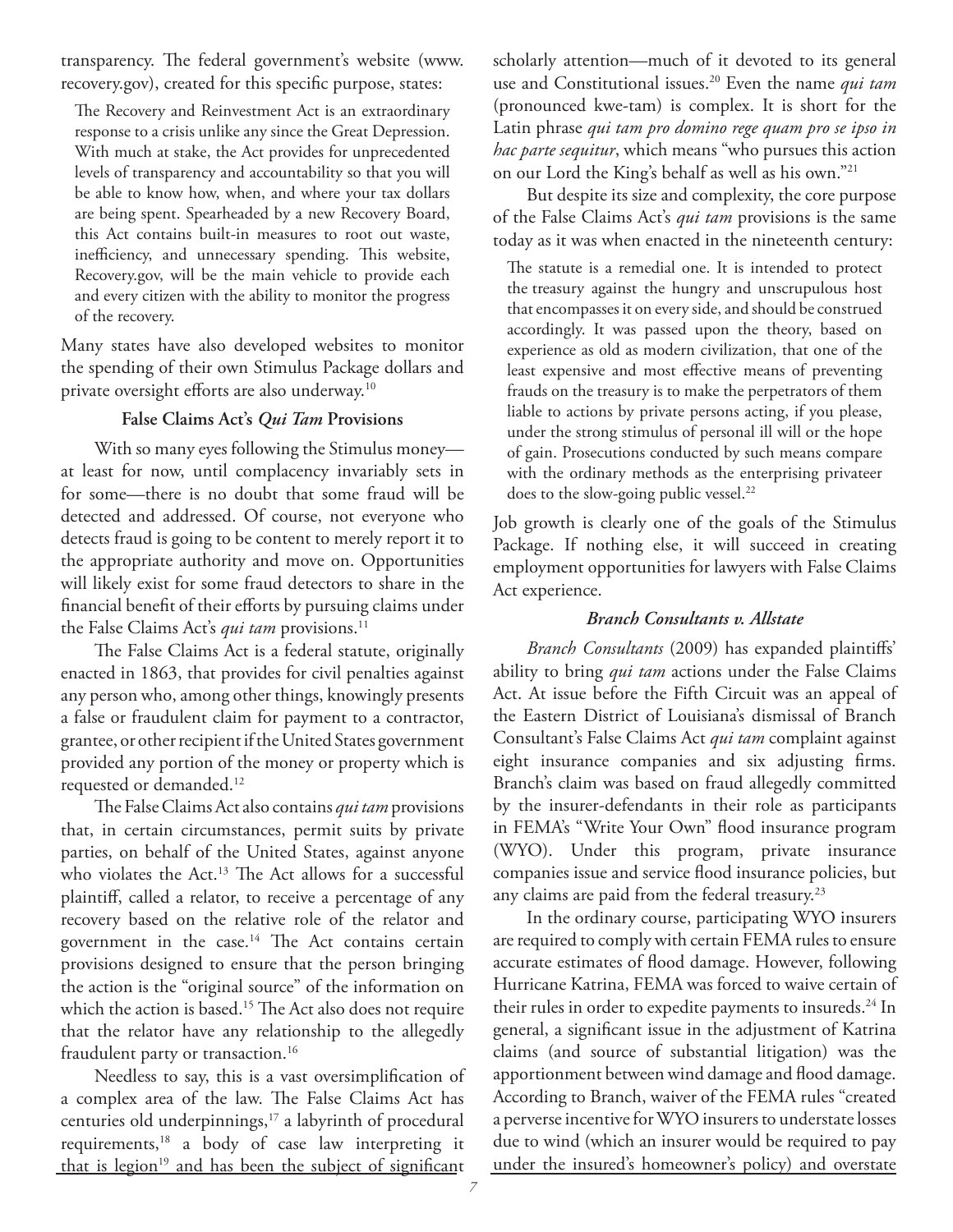losses due to flood, thereby shifting the loss from the WYO insurers to the federal government."<sup>25</sup>

At the time that Branch filed its *qui tam* action, a similar action—*Rigsby*—had already been filed and was under seal—pursuant to False Claims Act provisions.<sup>26</sup> It was alleged in the *Rigsby* complaint that four insurers in the WYO program "'made a corporate decision to misdirect and misallocate claims from those of hurricane coverage to flood claims' payable by the federal government."<sup>27</sup> The Rigsby plaintiffs made general allegations of fraud against the four WYO insurer-defendants and also made specific allegations of fraud against State Farm.<sup>28</sup>

In the *Branch Consultants* complaint, Branch—just as the Rigsbys had done—generally alleged that the WYO insurer defendants defrauded the National Flood Insurance Program by improperly attributing wind damage and other non-flood losses to the flood policies subsidized or underwritten by the government. By doing so, the defendants were allegedly able to avoid attributing such losses to causes that were covered by homeowners policies largely underwritten by themselves.29

However, Branch also went a step further, by detailing fifty-seven claimed instances of fraud, including the homeowner's address, insurance company and policy number, the amount of flood damage paid by the federal government, and a dollar amount and explanation of the 'true' fl ood damage to the properties. *Branch*, like *Rigsby*, named State Farm and Allstate as defendants, but also named WYO insurers that the Rigsbys did not sue.<sup>30</sup>

The district court granted the defendants' motion to dismiss the Branch complaint on the basis of the False Claims Act's "first-to-file" bar.<sup>31</sup> This provision deprives the court of jurisdiction over a *qui tam* suit if the claim has already been filed by another. The district court held that the Branch complaint alleged the "same general conduct and theory of fraud" as the *Rigsby* complaint "regardless of whether Branch alleged different details, different geographic locations, or other participants in the alleged scheme."32

The *qui tam* provision's first-to-file bar is designed to balance two competing policy goals: encourage whistleblowers with genuinely valuable information to act as private attorneys general in bringing suits for the common good, while discouraging opportunistic plaintiffs from filing parasitic lawsuits that merely feed off previous disclosures of fraud.33

On appeal to the Fifth Circuit, the court upheld the dismissal of State Farm and Allstate on the basis that the first-to-file bar cannot be avoided by "simply adding factual details or geographic locations to the essential

or material elements of a fraud claim against the same defendant described in a prior compliant."<sup>34</sup> This would not help to reduce fraud because once the government has the essential facts of the fraud, it can discover related fraud itself. This would also lead to infinite copy cat *qui tam* suits by simply alleging one additional instance of the previously exposed fraud.<sup>35</sup>

However, the Fifth Circuit was not as generous to the other defendants in the Branch suit. The court noted that no circuit has directly addressed the issue before it—whether allegations in a first-filed action can bar a subsequent *qui tam* action based on related allegations but filed against unrelated defendants.<sup>36</sup> Looking to analogous situations for guidance, such as an action filed against a corporation followed by a subsequent action alleging fraud against the corporation's subsidiaries, the *Branch Consultants* court concluded as follows:

[T]here might be situations in which the allegations in a first-filed complaint pertain to such a narrow or readily-identifiable group of potential wrongdoers that § 3730(b)(5) acts to bar subsequent allegations against previously unnamed defendants. But that is not the case here. *Rigsby* does not allege a true industry-wide fraud or concerted action among a narrow group of participants. Rather, looking only at the facts pleaded (not any public information, which is not part of the first-to-file analysis), *Rigsby* implicates, at most, four specific WYO insurers among the approximately ninety-five WYO insurers conducting business in the Louisiana and Mississippi areas during Hurricane Katrina. Thus, *Rigsby* tells the government nothing about which of the ninety-one other WYO insurers (and adjusting firms working for or with those insurers), if any, actually engaged in any fraud. \* \* \*

Thus, in combing through a host of WYO insurers and identifying those specific insurers and adjusting firms that may have committed wind/water fraud, Branch likely revealed instances of fraud that would have otherwise eluded the government.

Thus, the Fifth Circuit held that the False Claims Act's first-to-file rule was not a bar to the Branch complaint against all defendants except State Farm and Allstate.<sup>37</sup>

### **CONCLUSION**

There is no doubt that the False Claims Act's *qui tam* provisions will be busy once the numerous government programs to be funded by the Stimulus Package get underway. Even without the transparency set to accompany the Stimulus Package, some fraud would be detected. But with Stimulus Package spending to be under a microscope, fraud detection is poised to be significant.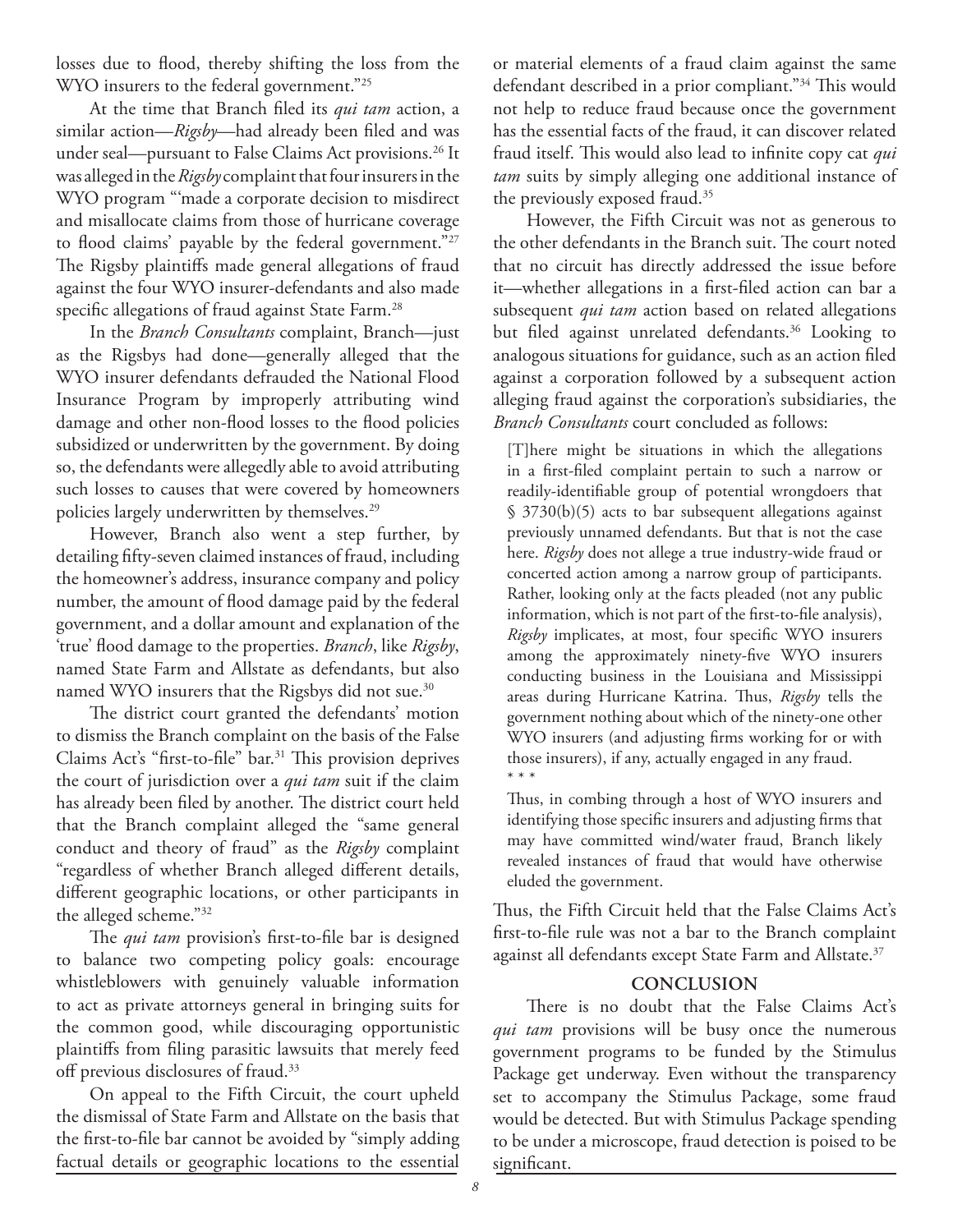It is too soon to say if *Branch Consultants's* narrow interpretation of the False Claims Act's first-to-file bar will result in an increase in the number of *qui tam* actions that can be brought following an initial *qui tam* filing related to the same scheme. That will depend upon the scope of the program, number of participants and whether the initial *qui tam* action alleged program-wide fraud or involved a concerted action among a narrow group of participants.

Just as the Stimulus Package will be accompanied by individuals looking to unlawfully profit from the federal government's largesse, they will be followed closely behind by some looking to profit off of the profiteers. Whether such actions serve the public good has been the subject of much debate and no consensus has been reached.38 One comprehensive empirical study of this issue concluded that "[W]hile *qui tam* provisions lead to frivolous suits, they still serve the public interest through both enhanced detection and deterrence, although the degree to which they serve this interest is not nearly as great as proponents argue."39

*\* Randy J. Maniloff is a Partner in the Philadelphia offi ce of White and Williams, LLP.*

### Endnotes

1 United States *ex rel.* Branch Consultants v. Allstate Ins. Co., No. 07-31191, 2009 U.S. App. LEXIS 3503, at \*22-3 (5th Cir. 2009).

2 American Recovery and Reinvestment Act of 2009, Pub. L. No. 111-5.

3 *Id.*, § 3; *see also* Laura Meckler, *Obama Signs Stimulus Into Law*, Wall St. J., Feb. 18, 2009, *available at* http://online.wsj.com/ article/SB123487951033799545.html.

4 Initial Implementing Guidance for the American Recovery and Reinvestment Act of 2009, *available at* (last viewed Mar. 27, 2009) http://www.recovery.gov/files/Initial%20Recovery%20Act%20Imp lementing%20Guidance.pdf.

5 Carolyn O'Hara, *Concerns Emerge on Prevention of Stimulus Fraud*, Online Newshour, Mar. 19, 2009, available at http://www. pbs.org/newshour/updates/business/jan-june09/stimulus\_fraud\_ 03-19.html.

6 *Id.*

7 *Id.*

8 U.S. Department of Justice Hurricane Katrina Fraud Task Force, *Second Year Report to the Attorney General* 3, September 2007, *available at* http://www.usdoj.gov/katrina/Katrina\_Fraud/docs/09- 04-07AG2ndyrprogrpt.pdf.

9 *Report: \$1.4 Billion Went to Fraudulent Aid for Katrina Victims*, Fox News, June 14, 2006, *available at* http://www.foxnews.com/ story/0,2933,199348,00.html.

10 *See* StimulusWatch.org (created by Jerry Brito, senior research fellow at the Mercatus Center at George Mason University); *see also* Tracking State's Spending Trackers, *available at* www.propublica. org/special/chart-tracking-states-spending-trackers, for a list of each state's efforts and websites devoted to transparency vis-à-vis Stimulus spending.

11 31 U.S.C. §§ 3729-3733.

12 31 U.S.C. § 3729(a)(1), (c).

13 United States *ex rel*.Laird v. Lockheed Martin Eng'g & Science Serv. Co., 336 F.3d 346, 351 (5th Cir. 2003); 31 U.S.C. § 3730.

- 14 31 U.S.C. § 3730(d).
- 15 31 U.S.C. § 3730(e).

16 United States *ex rel.* Atkinson v. Pa. Shipbuilding Co., 473 F.3d 506, 523 n.23 (3rd Cir. 2007) ("Although the FCA was most concerned with encouraging whistle-blowing by insiders with firsthand knowledge, neither the text of the FCA nor its legislative history suggests that non-insiders should never be able to bring *qui tam* actions. The public disclosure and original source provisions provide sufficient protection against inappropriate suits by relators without sufficient direct and independent knowledge.")

17 "Statutes providing for actions by a common informer, who himself has no interest whatever in the controversy other than that given by statute, have been in existence for hundreds of years in England, and in this country ever since the foundation of our Government[.]" United States *ex rel.* Marcus v. Hess, 317 U.S. 537, 542 (1943) (quoting Marvin v. Trout, 199 U.S. 212, 225 (1905)).

18 31 U.S.C. § 3730.

19 Shepardizing 31 U.S.C. § 3729 (defining a False Claims Act violation and the basis for a *qui tam* claim) at the time of this writing returned 2,754 citing decisions.

20 Christina Orsini Broderick, *Note: Qui Tam Provisions and the Public Interest: An Empirical Analysis*, 107 Colum. L. Rev. 949, 949 (2007).

21 Vt. Agency of Natural Res. v. United States *ex rel.* Stevens, 529 U.S. 765, 769, n.1 (2000).

22 United States v. Griswold, 24 F. 361, 366 (D. Or. 1885).

23 United States *ex rel.* Branch Consultants v. Allstate Ins. Co., No. 07-31191, 2009 U.S. App. LEXIS 3503, at \*4-5 (5th Cir. 2009).

24 *Id.* at \*5.

25 *Id.* at \*6.

26 By way of background, the Rigsby action was filed by Richard "Dickie" Scruggs, the once powerhouse, and now disgraced, plaintiffs' lawyer well-known for massive settlements in asbestos, tobacco and Katrina insurance litigation. Mr. Scruggs plead guilty in 2008 to attempted judicial bribery in unrelated Katrina litigation. The *Rigsby* action marches on, but without Mr. Scruggs, who is currently making license plates at a federal prison in Kentucky.

27 Branch Consultants at \*6.

28 *Id.*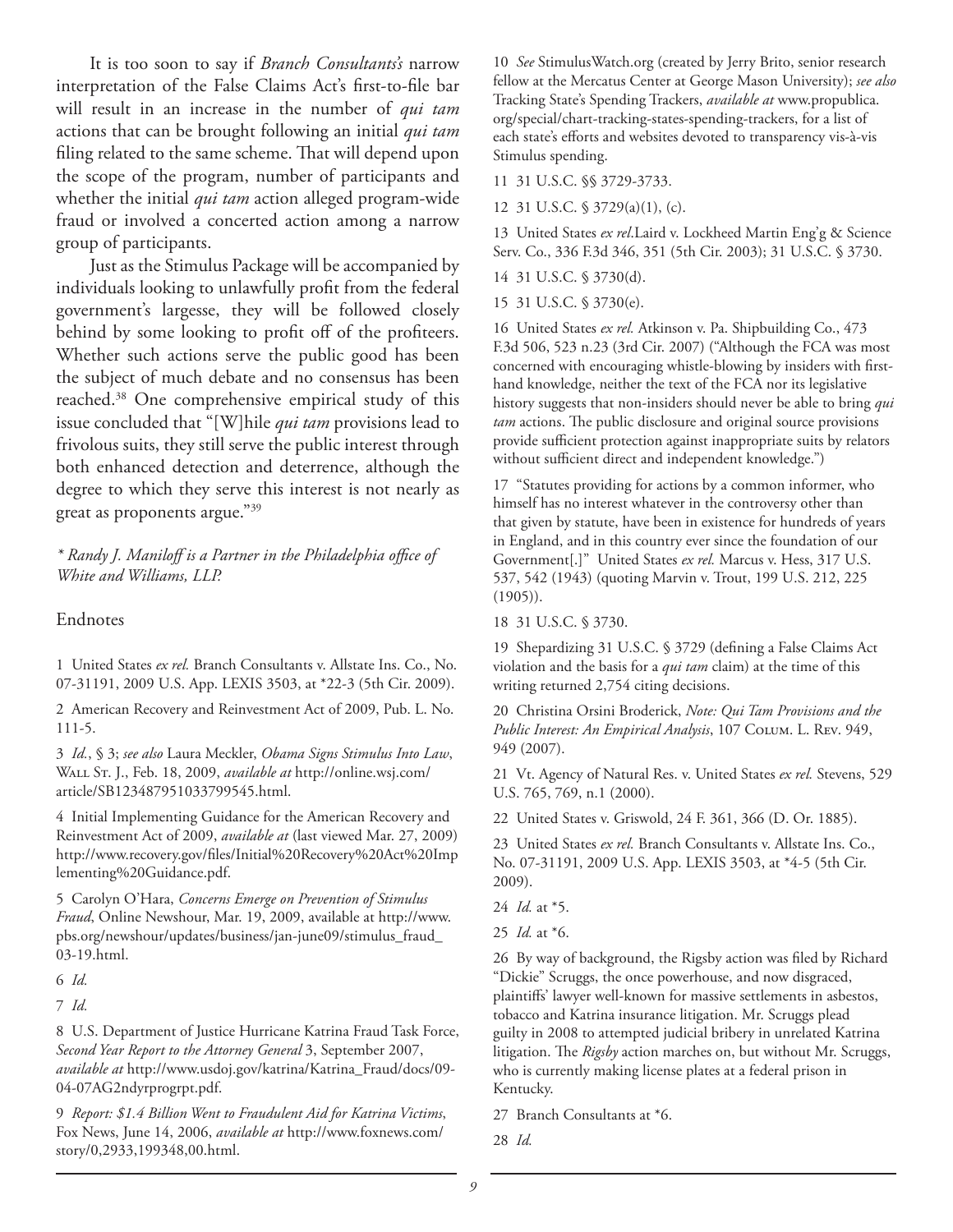- 29 *Id.* at \*8-9.
- 30 *Id*.
- 31 31 U.S.C. § 3730(b)(5).
- 32 Branch Consultants at \*10.
- 33 *Id* at 12.
- 34 *Id.* at \*17.
- 35 *Id.*
- 36 *Id.* at 20.

37 As an aside, the Office of Inspector General of the Department of Homeland Security concluded in a September 2008 report that, based on the claims that it examined, the National Flood Insurance Program did not pay for wind damage and engineering reports generally supported flood damage. Office of Inspector General of the Department of Homeland Security, *Hurricane Katrina: Wind Versus Flood Issues* 5, September 2008, *available at* http://www.dhs. gov/xoig/assets/mgmtrpts/OIG\_08-97\_Sep08.pdf.

38 *See* Broderick, *supra* note 20, at 949.

39 *Id.* at 951.

# **Second Circuit Affirms Dismissal of "F-Cubed" Securities Class Action**

### *Continued from page 6*

"novel" and "unusual fact-pattern" for the court.<sup>6</sup> The court nevertheless observed that "the usual rules" governing the extraterritorial application of the federal securities laws "still apply."7 The "usual rules" involved the application of what the Second Circuit has called the "conduct test" for jurisdiction under the federal securities laws: "subject matter jurisdiction exists over the claims only if 'the defendant's conduct in the United States was more than merely preparatory to the fraud, and particular acts or culpable failures to act within the United States directly caused losses to foreign investors abroad.'"8 Application of the conduct test requires a court to "identify which action or actions constituted the fraud and directly caused harm, ... and then determine if that act or those actions emanated from the United States."9

The Second Circuit held that the presumption against extraterritoriality did not require the court to adopt a "bright-line ban" that would "declin[e] jurisdiction over all 'foreign-cubed' securities fraud actions."<sup>10</sup> That "'longstanding principle'" of statutory construction maintains that that "legislation of Congress, unless a contrary intent appears, is meant to apply only within the territorial jurisdiction of the United States."<sup>11</sup> The presumption flows from a number of considerations, one being "the commonsense notion that Congress generally legislates with domestic concerns in mind,"12 another being that it "serves to protect against unintended clashes between our laws and those of other nations which could result in international discord."<sup>13</sup> The Second Circuit concluded that this canon of statutory construction did not mandate a black-letter rule, because in its view extraterritorial application of American securities laws presented less potential for international discord than other kinds of statutes: "anti-fraud enforcement objectives are broadly similar as governments and other regulators are generally in agreement that fraud should be discouraged."14

The court also stated that it was "leery of rigid bright-line rules because we cannot anticipate all of the circumstances in which the ingenuity of those inclined to violate the securities laws should result in their being subject to American jurisdiction."<sup>15</sup> Still, the court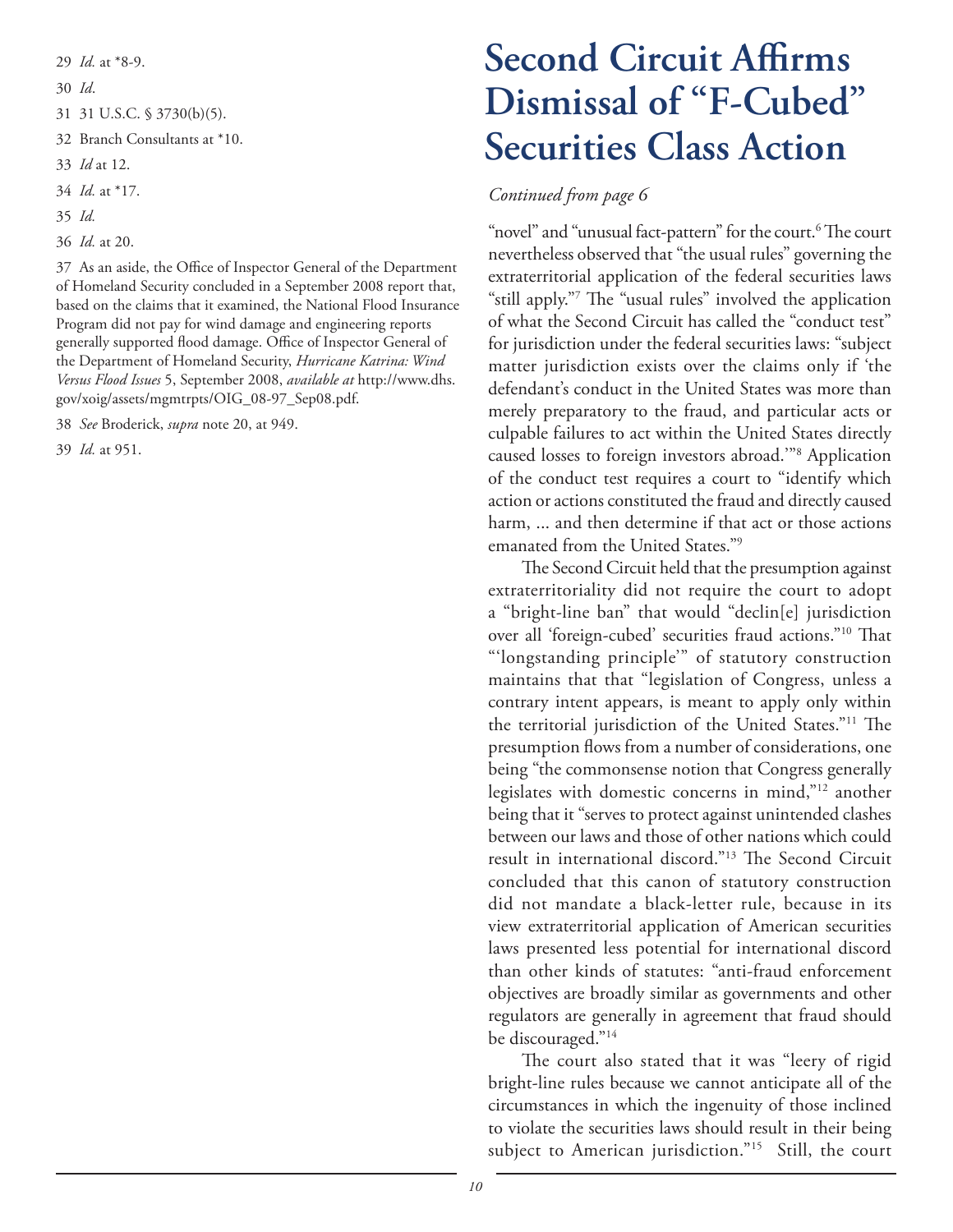emphasized that "we are an American court, not the world's court, and we cannot and should not expend our resources resolving cases that do not affect Americans or involve fraud emanating from America."16 "In our view," the Second Circuit accordingly concluded, "the 'conduct test' balances the[] competing concerns adequately."17 The court "declined to place any special limits beyond the 'conduct test' on 'foreign-cubed' securities fraud actions."18

The court thus went on to apply its longstanding "conduct test," and, in doing so, noted that the analysis "boils down to what conduct comprises the heart of the alleged fraud."<sup>19</sup> The parties presented competing views of the alleged fraud: The plaintiffs argued that the heart of the claimed fraud took place in Florida, given "that the alleged manipulation of the [mortgage servicing rights] in Florida made up the main part of the fraud since those false numbers constituted the misleading information passed on to investors through NAB's public statements."20 Essentially, the plaintiffs argued that the conduct test could be met by but-for causation: "if HomeSide had not created and sent artificially inflated numbers up to its parent company, there would have been no fraud, no harm to purchasers, and no claims under Rule 10b-5."21 In contrast, the defendants emphasized that the conduct test required *direct* causation, and that "the only conduct that directly caused harm to investors occurred in Australia": that without "the allegedly false and misleading public statements" made by NAB in Australia, "no misinformation would have been reported, no investors would have been defrauded, and no actionable claims would have existed under Rule 10b-5."22

*Concluded on page 9* The court of appeals agreed with the defendants. "[T]he actions taken and the actions not taken by NAB in Australia," the court concluded, were "significantly more central to the [alleged] fraud and more directly responsible for the harm to investors than the manipulation of the numbers in Florida."<sup>23</sup> The court based this conclusion upon three factors. The first was the fact that it was NAB in Australia, not HomeSide in Florida, that was "the publiclytraded company," and that accordingly it was NAB's Australian "executives—assisted by lawyers, accountants, and bankers—[who took] primary responsibility for the corporation's public filings, for its relations with investors, and for its statements to the outside world."<sup>24</sup> This fact was critical to the causation analysis because the plaintiffs had relied on Rule 10b-5(b), which "focuses on the accuracy of *statements* to the public and to potential investors," and "[l]iability [thus] requires a false or misleading statement" to investors.<sup>25</sup>

The second "significant factor at play," the court explained, was the striking absence of any allegation that the alleged fraud affected American investors or America's capital markets."<sup>26</sup> The fact that the plaintiffs "do not contend that what [defendants] allegedly did had any meaningful effect on America's investors or its capital markets... weighs against our exercise of subject matter jurisdiction."27

The third and final factor highlighted by the Second Circuit was the "lengthy chain of causation between the American contribution to the [alleged] misstatements and the harm to investors."28 "HomeSide sent allegedly falsified numbers to Australia," the court observed, but the plaintiffs did not "contend that HomeSide sent any falsified any falsified numbers directly to investors."<sup>29</sup> Instead, the "numbers had to pass through a number of checkpoints manned by NAB's Australian personnel before reaching investors."30 As a result, there was a "lengthy chain of causation between what HomeSide did and the harm to investors," which "weighs against our exercise of subject matter jurisdiction."31 "This particular mix of factors," concluded the court, "add[s] up to a determination that we lack subject matter jurisdiction."<sup>32</sup>

Although the Second Circuit's refusal to adopt a bright-line rule barring f-cubed cases stands in some tension with the Supreme Court's case law on the presumption of extraterritoriality, the result reached by the Second Circuit in *National Australia Bank* is nonetheless consistent with the presumption and represents a significant victory for foreign companies. In particular, the Second Circuit's take on the presumption against extraterritoriality—that it should apply less vigorously in securities litigation because other nations prohibit securities fraud—cannot be squared with the Supreme Court's extraterritoriality precedents, particularly those of recent years. The Supreme Court has emphasized that the presumption against extraterritoriality fully applies even when other nations generally prohibit the same conduct prohibited under American law. The reason is that the remedies here and abroad may differ, and differ quite significantly: as the Court has explained, "even where nations agree" on what should be illegal, they could "disagree dramatically about appropriate remedies," creating the risk that "apply[ing] our remedies would unjustifiably permit [foreign] citizens to bypass their [countries'] own less generous remedial schemes, thereby upsetting a balance of competing considerations that their own domestic... laws embody."33

Still, the bottom-line result reached by Second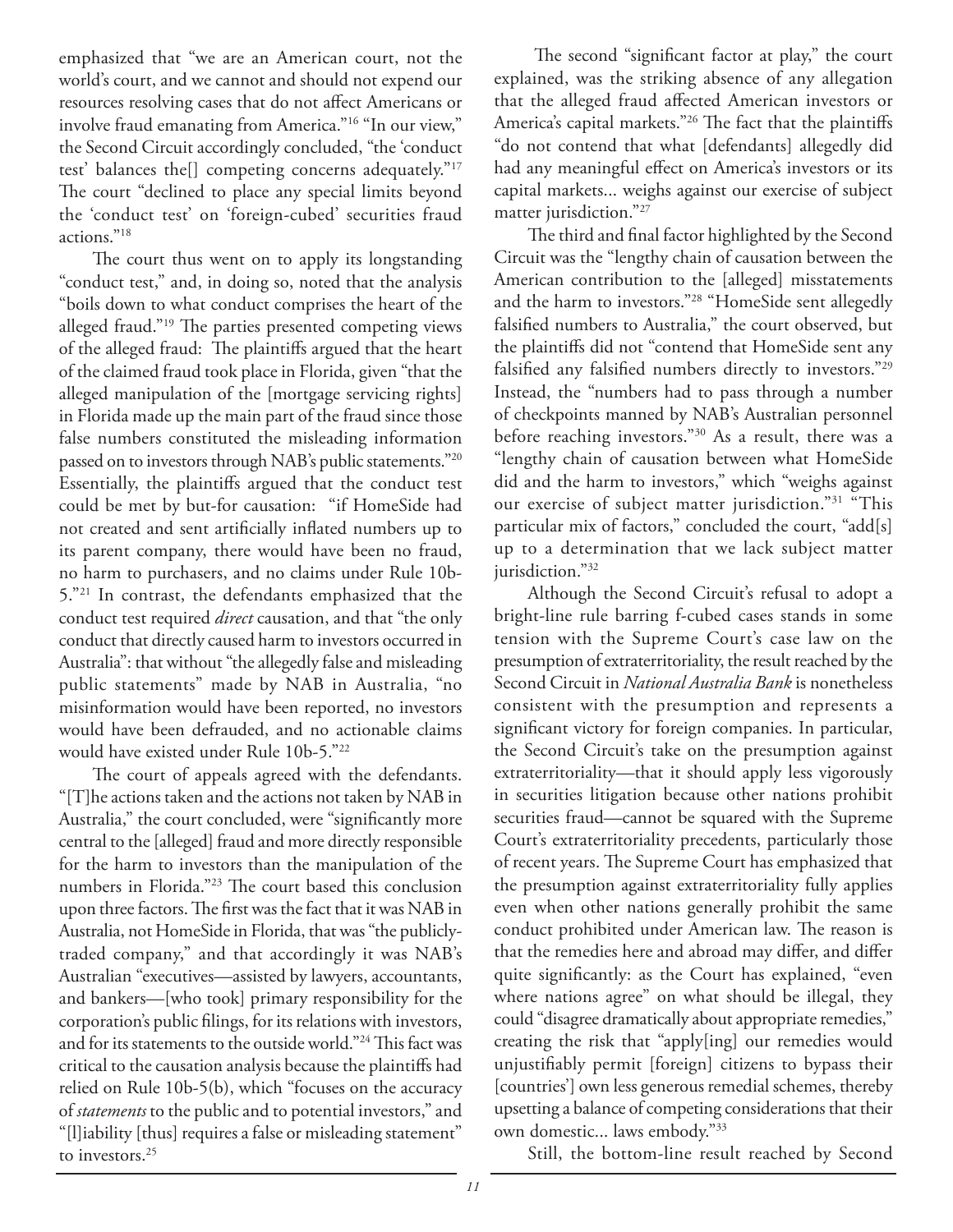Circuit—affirmance of a dismissal—is consistent with the result compelled by the presumption against extraterritoriality. And the ruling will have a broader practical effect than the court's stated reliance on a "particular mix of factors" involving "novel[]" and "unique" circumstances would at first suggest. For the particular circumstances present in *National Australia Bank*—harm caused by statements made abroad, absence of domestic effect, and a lengthy chain of causation between domestic conduct and foreign harm—may be found in most of the f-cubed class actions that have been brought in recent years. The decision makes clear that the crucial consideration in determining whether a United States court can hear an "f-cubed" case is where the issuer prepares and issues its disclosures, and for a foreign issuer, that is almost always in a foreign country. Accordingly, when foreign investors suffer losses on foreign exchanges as the result of statements made in foreign countries by foreign issuers, those investors will now find it very difficult to maintain claims under the American securities laws in the typical f-cubed class action. If district courts faithfully follow *National Australia Bank*, much of the current wave of "f-cubed" securities class action litigation will be dismissed.

\* George T. Conway III is a Partner in the law firm of Wachtell, *Lipton, Rosen & Katz. He represents National Australia Bank in the case discussed in this article.*

### Endnotes

1 For more extensive discussions of the phenomenon of and the issues surrounding f-cubed securities litigation, see George T. Conway III, *The Rise and (Coming) Fall of "F-Cubed" Securities Litigation*, Engage, Feb. 2009, at 33; Hanna L. Buxbaum, *Multinational Class Actions Under Federal Securities Law: Managing Jurisdictional*  Conflict, 46 COLUM. J. TRANSNAT'L L. 14 (2007); Stephen J. Choi and Linda J. Silberman, *Transnational Litigation and Global Securities Class Actions*, http://ssrn.com/abstract=1327502; John C. Coffee, Jr., *Securities Policeman to the World? The Cost of Global Class Actions,* N.Y.L.J., Sept. 18, 2008, at 5; Andrew Longstreth, *Coming to America*, Am. Law., Nov. 2006, *available at* 11/2006 Am. Law. S53 (Westlaw); Mary Jacoby, *For the Tort Bar, A New Client Base: European Investors*, Wall St. J., Sept. 2, 2005, at A1.

2 *See*, *e.g.*, Cornwell v. Credit Suisse Group, No. 08 Civ. 3758 (VM) (S.D.N.Y. filed Apr. 21, 2008); In re Société Générale Sec. Litig., No. 08 Civ. 2495 (GEL) (S.D.N.Y. filed Mar. 12, 2008); In re UBS AG Sec. Litig., No 07 Civ. 11225 (RJS) (S.D.N.Y. filed Dec. 13, 2007).

3 547 F.3d 167 (2d Cir. 2008), *petition for cert. fi led*, 2009 WL 770682 (U.S. filed Mar. 23, 2009) (No. 08-1191).

4 *See id.* at 168-71.

5 In re Nat'l Austl. Bank Sec. Litig., No. 03 Civ. 6537 (BSJ), 2006 WL 3844465 (S.D.N.Y. Oct. 25, 2006), affd sub nom. Morrison v. Nat'l Austl. Bank Ltd., 547 F.3d 167 (2d Cir. 2008), *petition for cert. filed*, 2009 WL 770682 (U.S. filed Mar. 23, 2009) (No. 08-1191).

6 547 F.3d at 172.

7 *Id*.

8 *Id.* (quoting Alfadda v. Fenn, 935 F.2d 475, 478 (2d Cir. 1991)).

9 *Id.* at 173.

10 *Id.* at 175.

11 *Id.* at 174 (quoting Smith v. United States, 507 U.S. 197, 204 (1993)).

12 *Smith*, 507 U.S. at 204 n.5.

13 EEOC v. Arabian Am. Oil Co., 499 U.S. 244, 248 (1991).

14 547 F.3d at 175.

15 *Id.*

16 *Id.* 

17 *Id.*

18 *Id.* 19 *Id.*

20 *Id*.

21 *Id*.

22 *Id*. at 175-76.

23 *Id.* at 176.

24 *Id.*

25 *Id.*

26 *Id.*

27 *Id.*

28 *Id.*

29 *Id.*

30 *Id.* at 176-77.

31 *Id.* at 177.

32 *Id*.

33 F. Hoffmann-La Roche Ltd. v. Empagran S.A., 542 U.S. 155, 167 (2003).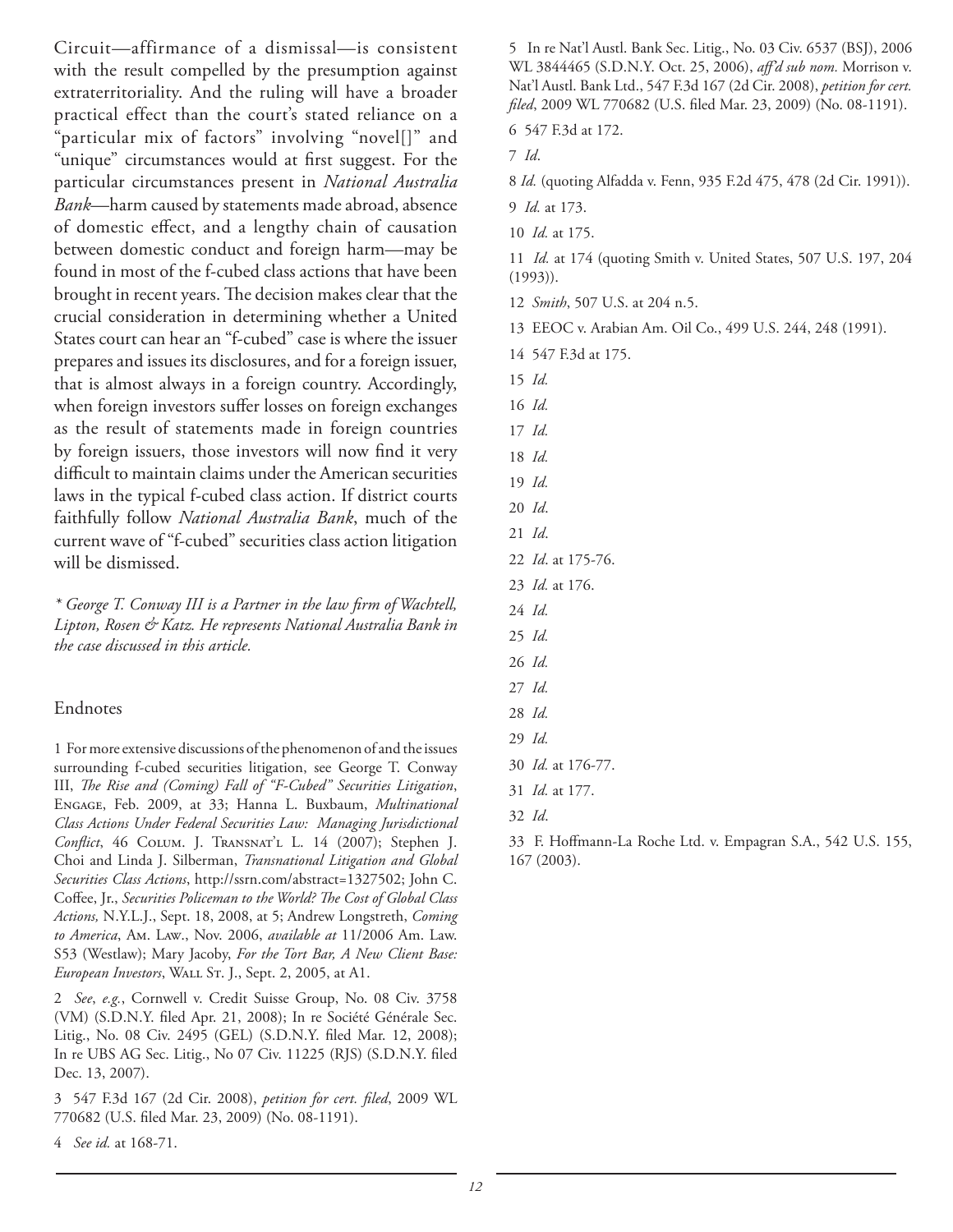# **Fifth Circuit Applies CAFA to LA AG Action**

### *Continued from page 1*

the litigation was properly removed pursuant to CAFA. In a two-to-one panel decision, the Fifth Circuit held that federal jurisdiction existed under CAFA, affirming the district court's denial of the state's motion to remand based upon lack of jurisdiction.<sup>1</sup>

### **I. The State Court Petition and the District Court's Decision**

Attorney General Charles Foti's suit was filed on November 7, 2007, in the Civil District Court for the Parish of Orleans, against Allstate Insurance Company, Lafayette Insurance Company, Xactware Solutions, Inc., Marshall & Swift/Boeckh, LLC ("MSB"), Insurance Services Office, Inc. ("ISO"), State Farm and Casualty Company, USAA Casualty Insurance Company, Farmers Insurance Exchange, Standard Fire Insurance Company, and McKinsey & Company, Inc. ("McKinsey").<sup>2</sup> The petition asserted a cause of action under the Louisiana Monopolies  $Act$ , $3$  alleging that the defendants acted together in order to suppress competition in the insurance industry in Louisiana.<sup>4</sup> The state alleged that the insurance companies had engaged "in a scheme to thwart policyholder indemnity" by

manipulat[ing] Louisiana commerce by rigging the value of policyholder claims and raising the premiums held in trust by their companies for the benefit of policyholders to cover their losses as taught by McKinsey Corporation.5

According to the state, beginning in the 1980s, McKinsey had developed a strategy for insurance companies meant to maximize their profits at the expense of policyholders by advising insurance companies to "deny, delay, and defend" in order to undervalue claims and avoid "premium leakage."6 ISO and MSB, according to Louisiana, "strengthened" the McKinsey strategy by providing software and other programs that "were manipulated to reduce the value of claims."7 The result of these alleged acts was to reduce the value of and underpay on claims following Hurricanes Katrina and Rita.8 As a result, according to the state, there was "[a]n agreement, combination or conspiracy between all the defendants, and other unnamed competing insurance companies, [that] existed, at all material times …, to horizontally fix the prices of repair services utilized in calculating the amount(s) to be paid under the terms of the Louisiana insured's insurance contracts with insurers

for covered damage to immoveable property."<sup>9</sup> The case asserted that the defendants engaged in price fixing. Louisiana sought damages, including treble damages, and injunctive relief.<sup>10</sup>

The defendants timely filed a notice of removal to transfer this lawsuit to the United States District Court for the Eastern District of Louisiana.<sup>11</sup> The defendants argued that removal was proper under CAFA.<sup>12</sup> The thrust of the defendants' argument was that although the case was styled as a parens patriae action, it was truly a "class action" under CAFA, and, as such, removable to federal court.<sup>13</sup> The defendants argued that the district court must look beyond the pleadings and that Louisiana cannot avoid CAFA by styling its class action claims as a parens patriae action.<sup>14</sup> Alternatively, the defendants argued that the action was a "mass action" under CAFA and therefore removable.<sup>15</sup> The state moved to remand the case to state court arguing that CAFA was inapplicable because the case was not a class action; the general understanding of Congress was that CAFA was inapplicable to state attorneys general's parens patriae actions.<sup>16</sup> The state also argued that the Eleventh Amendment required remand.<sup>17</sup>

But after a hearing on the motion, the district court denied Louisiana's motion.<sup>18</sup> District Judge Jay Zainey agreed with the defendants that the state was required to "pierce the pleadings" to determine the real nature of the action; the judge concluded that the real parties in interest were the policyholders and that the state was a nominal party to the action.<sup>19</sup> Louisiana sought permission from the district court to appeal the denial of its motion to remand, and the district court granted the request.<sup>20</sup>

### **II. Parens Patriae Actions and CAFA**

The *Caldwell* case involves the intersection of parens patriae actions and CAFA. As such, a brief discussion of both is warranted.

The Latin term "parens patriae" means the "parent of the country," and is the term used to label actions to vindicate a state's sovereign and quasi-sovereign interests.<sup>21</sup> The parens patriae concept originated under English law.22 It typically referenced "the King's power as guardian over people who lacked the legal capacity to act for themselves."23 American courts have expanded this concept.24

As the concept has developed in American courts, for a state to have standing to assert a parens patriae claim, the state must assert an interest related its sovereign interests.25 When a state asserts a sovereign interest, it "does not involve the States stepping in to represent the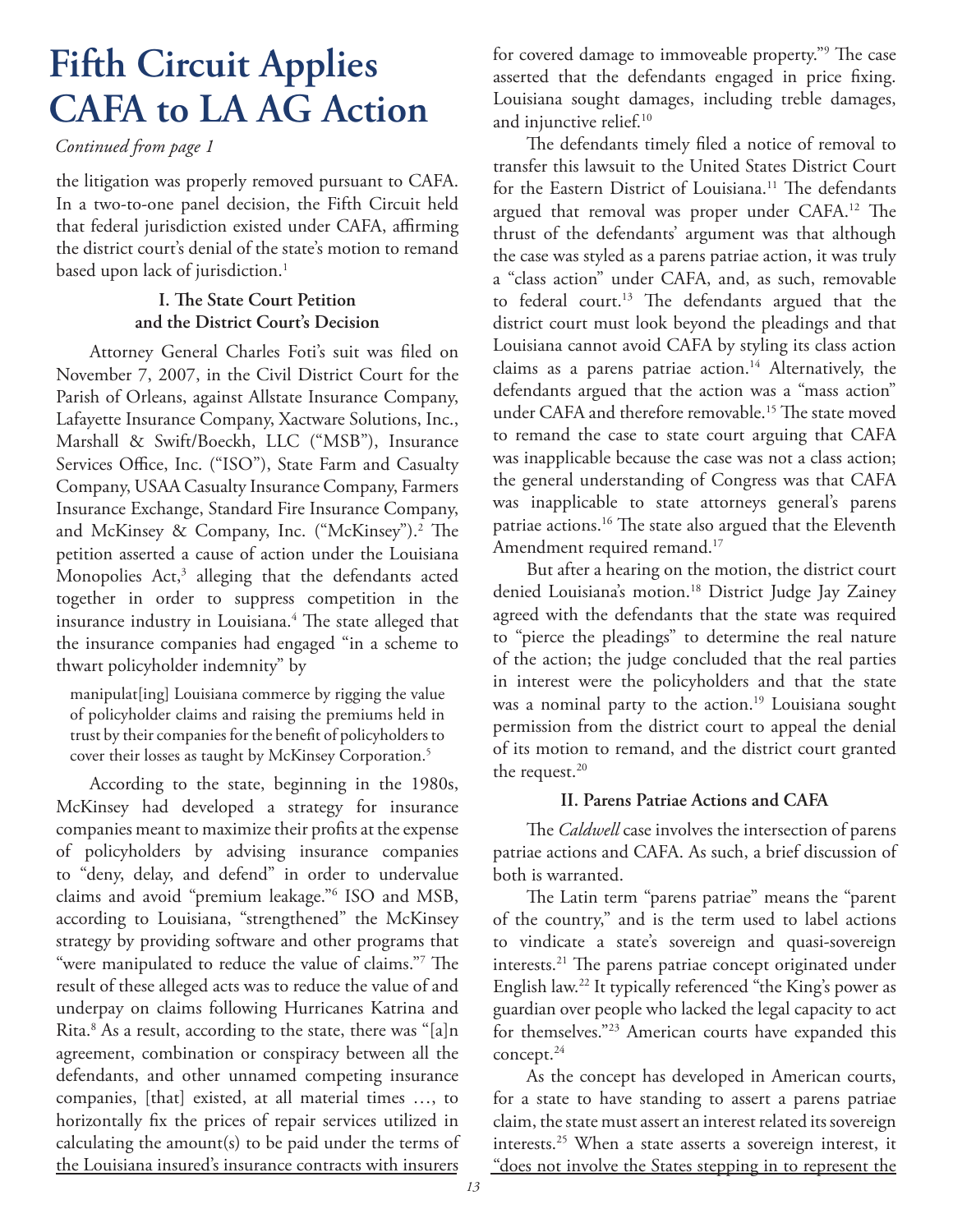interests of particular citizens who, for whatever reason, cannot represent themselves."26 If the state is doing so, it is merely a nominal party without any real interest of its own, and "to have … standing the State must assert an injury to what has been characterized as a 'quasisovereign' interest, which is a judicial construct that does not lend itself to a simple or exact definition."<sup>27</sup>

In one example where the Supreme Court has limited the reach of parens patriae actions, involving a state's standing to sue for violations of federal anti-trust laws, the Supreme Court held that while the state could sue for damages under the Sherman Act in the state's proprietary capacity, it did not have standing to bring a parens patriae action to recover injuries to its general economy.28

CAFA, by contrast, enacted in 2005, was designed to address perceived widespread "abuses of the class action device."29 Congress, in passing CAFA, noted a litany of such abuses, including: harming class members with legitimate claims; harming defendants that have acted responsibly; and undermining public respect for the judicial system.30 To help stem some of these abuses, CAFA did two things. First, it expanded the federal courts' jurisdiction over interstate class actions.<sup>31</sup> Second, it subjected class actions to new procedures designed to impose more scrutiny on settlements.<sup>32</sup> In sum, the Act was designed for more class actions to be heard and decided by federal rather than state courts.<sup>33</sup>

CAFA also created a new type of action permitting removal to federal court: the "mass action."34 A "mass action" is defined as "any civil action... in which monetary relief claims of 100 or more persons are proposed to be tried jointly on the ground that the plaintiff's claims involve common questions of law or fact."35 CAFA specifically excludes from the definition of a mass action lawsuits when all of the claims arise from an event in the state where the action was filed and that allegedly resulted in injuries in that state or contiguous states, claims that are joined by the defendant, claims asserted on behalf of the general public pursuant to state statutes, and claims that are consolidated solely for pretrial proceedings.<sup>36</sup>

### **III. The Fifth Circuit's Decision**

The Fifth Circuit affirmed the district judge's decision on appeal, and held that the case was removable under CAFA. The issue in the case, as the Fifth Circuit discerned it, was whether "the Attorney General is only a nominal party, and [whether] the policy holders are the real parties in interest," and if so, "then the nature of the claims asserted must be examined in order to determine

if they are removable under CAFA."37 The court began its discussion by examining the jurisprudence regarding parens patriae actions.<sup>38</sup> It defined the issue fairly narrowly, as whether the real parties in interest were "the individual policyholders or the State."<sup>39</sup> The court concluded that the policyholders were.<sup>40</sup>

Quoting a district court from New Jersey, the Fifth Circuit stated that "[t]he state is the real party in interest when an action concerns a type of 'injury' that the state either has addressed or would likely attempt to address through its laws to further the 'well-being of its populace."<sup>41</sup> As an initial matter, it agreed with the state that the attorney general did have authority to bring a parens patriae action alleging violations of Louisiana's anti-trust laws.<sup>42</sup> However, section 137 of the Louisiana Monopolies Act provides for the recovery of treble damages and states that "any *person* who is injured in his business or property by reason of any act or thing forbidden by [the Louisiana Monopolies Act]… shall recover threefold damages sustained by him."43 The language of section 137, according to the Fifth Circuit, was clear in that "individuals have the right to enforce this provision."<sup>44</sup> The court also pointed to a lawsuit which, in its view, "makes clear that [the state] is seeking to recover damages by *individual policyholders*."45

The court was "mindful" of the fact that Louisiana also sought injunctive relief as part of its petition, and stated that "[i]f Louisiana were only seeking that remedy, which is clearly on behalf of the State, its argument that it is the only real party in interest would be much more compelling."46 It raised the possibility that, upon remand to the district court, the state's claims could be severed so that the claims that were removable under CAFA would remain in federal court but that Louisiana's other cases would be remanded to state court.<sup>47</sup>

While the Fifth Circuit never explicitly stated so, this portion of its decision was necessary considering the exclusion of claims "asserted on behalf of the general public (and not on behalf of individual claimants or members of a purported class) pursuant to a state statute specifically authorizing such action."<sup>48</sup> This exclusion from the definition of mass action appears to be designed to exclude parens patriae actions from the gambit of CAFA. By holding that the policyholders were the true parties in interest (and not the state), the action was, according to the Fifth Circuit, removable under the CAFA mass action provision.

From there, the court held that the action was properly removed "because the requirements of a 'mass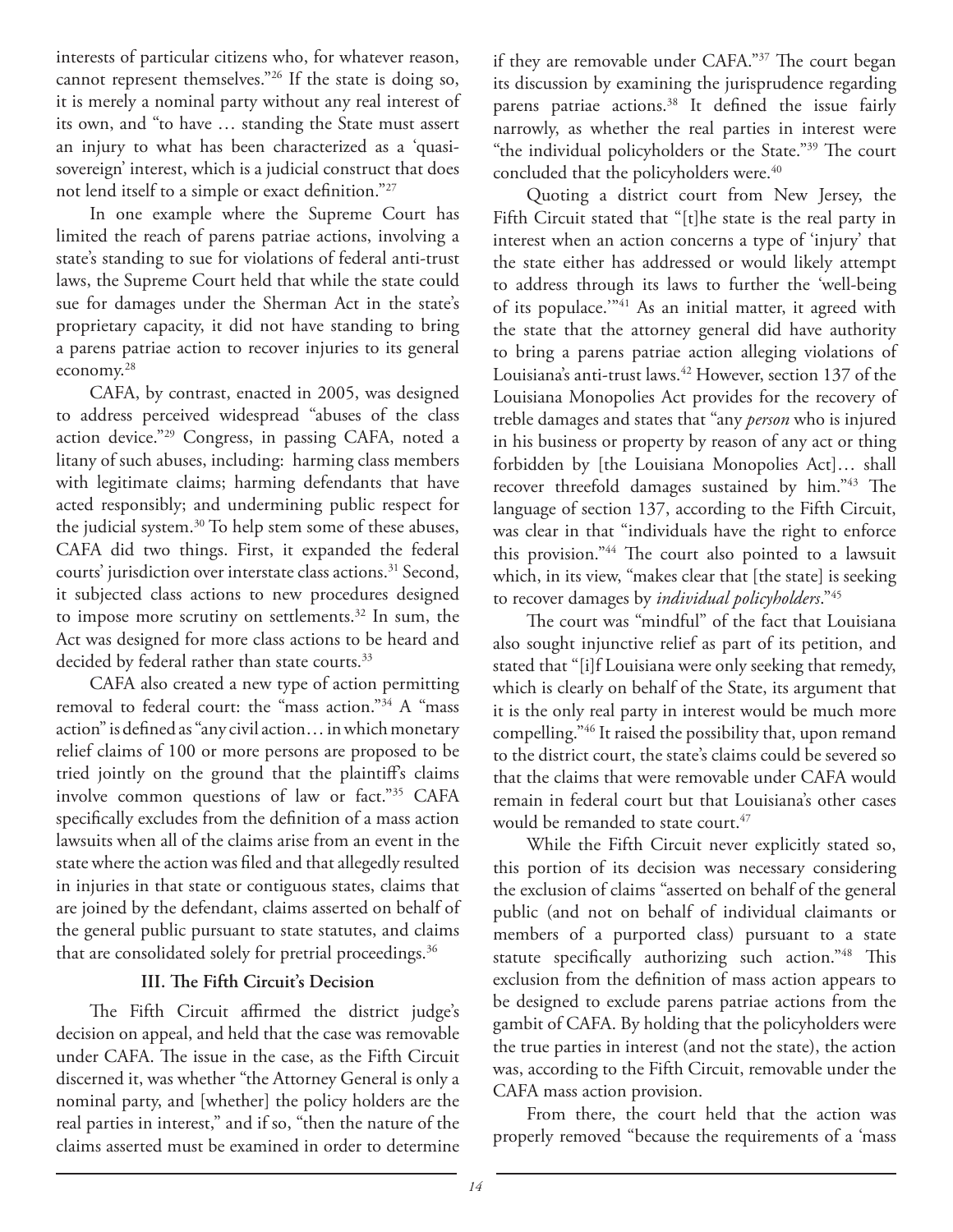action' are easily met given the factual circumstances of this case."49 Specifically, the court stated that the action involved over 100 claimants whose claims were proposed to be tried jointly on the ground that the claims involve common questions of law or fact.<sup>50</sup> The aggregate amount at issue was at least \$5 million, the case had minimal diversity, and the case was brought in a representative capacity.<sup>51</sup> The Fifth Circuit also held that because the case was properly removed as a "mass action" under CAFA, there was no need to consider whether the case could proceed as a "class action" under CAFA.52

Finally, the Fifth Circuit addressed Louisiana's argument that the Eleventh Amendment prevented the case from being removed.<sup>53</sup> The court had previously addressed the issue of Eleventh Amendment immunity in the context of a class action brought by Louisiana in *Louisiana v. AAA Insurance Company* (hereinafter "*Road Home*").<sup>54</sup> There, a different panel of the Fifth Circuit held that because the state joined private parties in the lawsuit, the state waived its Eleventh Amendment immunity.<sup>55</sup> The majority in *Allstate* stated that it was bound by the court's decision in *Road Home* because the policyholders are the real parties in interest, despite the fact that Louisiana was the only named plaintiff.<sup>56</sup>

### **IV.** The Dissent

Judge Southwick dissented from the majority's opinion. In dissent, Southwick stated that he would not have reached the issue of who the real party in interest was.57 Instead, the court "should determine what the case is, not what it must be if all of the relief requested is to be part of the litigation."58 While Southwick agreed that the court was not bound by the plaintiff's label of the case, he "did not agree… that piercing the pleadings reveals a federal case."59

The dissent starts with the underlying propositions that a plaintiff is the master of his complaint, and that doubts as to the propriety of removal are resolved in favor of remand.<sup>60</sup> With that, the judge stated that the attorney general "has simply filed a defective pleading under Louisiana law";<sup>61</sup> in order to be a class action under CAFA, the case must be brought under a statute or rule that authorizes a representative action as a class action.<sup>62</sup> But here the case was not brought under Louisiana's version of Rule 23, and Southwick did not believe that the Louisiana Monopolies Act "cast the Attorney General in the role of a Rule 23 class representative every time he seeks to enforce its provisions."63 Further, Southwick stated that CAFA's mass action provision did not confer federal jurisdiction, "simply because the removing party suggests that the best way to cure a defective pleading is to join 100 additional parties."64 Southwick also expressed what he referred to as "prudential concerns" as to why the case should be remanded to state court.<sup>65</sup> Considering the fact that CAFA eliminated the oneyear limitation on removal, Southwick opined that the case should be remanded to state court so that the issues decided by the majority (namely who the real parties in interest are and whether the attorney general can seek treble damages through a parens patriae action) could be decided by the state court.<sup>66</sup>

### **CONCLUSION**

To date, the Fifth Circuit's decision in *Caldwell* has yet to be relied on by another court determining whether a lawsuit titled as a parens patriae action is removable under CAFA. *Caldwell* does, however, show that the Fifth Circuit takes seriously Congress' statement that CAFA's "application should not be confined solely to lawsuits that are labeled 'class actions' by the named plaintiff or the state rulemaking authority," and that "lawsuits that resemble a purported class action should be considered class action[s] for the purpose of applying [CAFA]."67

*\* Christopher K. Ralston is a Partner in the commercial litigation regional practice group in the New Orleans office of Phelps Dunbar LLP. He concentrates his practice in the areas of antitrust law, business torts, contract disputes, securities litigation and arbitration, and intellectual property litigation. \*\*Bryan Edward Bowdler is an Associate in the commercial litigation practice*  group in the New Orleans office of Phelps Dunbar LLP. Prior to *joining Phelps Dunbar, Mr. Bowdler was a judicial law clerk to the Honorable Eldon E. Fallon of the United States District Court for the Eastern District of Louisiana.*

### Endnotes

1 Louisiana, ex rel, James D. Caldwell v. Allstate Insurance Company, 536 F.3d 418 (5th Cir. 2008) (Stewart, J.).

2 Caldwell, 536 F.3d at 421-22. Attorney General Foti lost his bid for reelection before the Fifth Circuit issued its decision in the case.

- 3 La. R.S. 51:123, et seq*.*
- 4 *Id*. at 422.
- 5 *Id*.

6 *Id*. For a further discussion of McKinsey's strategy advice to various insurance companies, *see*, *Web-Extended Interview: Darrell Preston*, Week of August 17, 2007, *available at* http://www.pbs. org/now/shows/333/insurance-industry.html (last visited February 27, 2009); *In Tough Hands At Allstate*, BusinessWeek, May 1, 2006, *available at* http://www.businessweek.com/magazine/content/06\_ 18/b3982072.htm (last visited February 27, 2009).

7 *Caldwell*, 536 F.3d at 422.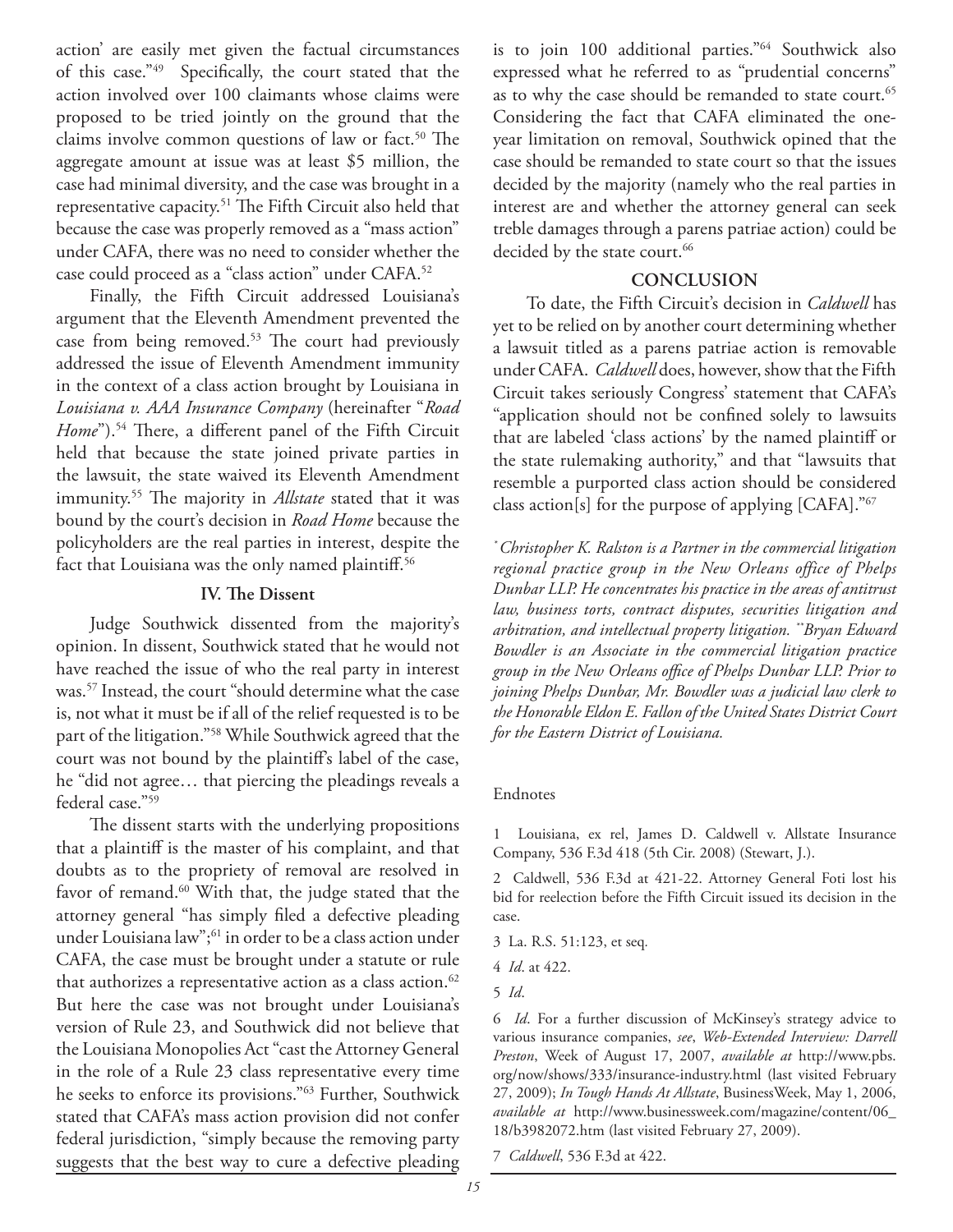8 *Id*.

9 *Id*. at 422-23.

- 10 *Id*. at 423.
- 11 *Id*. at 421-22.
- 12 *Id*. at 423.
- 13 *Id*.
- 14 *Id*. at 423.
- 15 *Id*.
- 16 *Id*. at 423, 424.
- 17 *Id*. at 431.
- 18 *Id*.
- 19 *Id*.
- 20 *Id*.

21 Richard P. Ieyoub & Theodore Eisenberg, State Attorney General Actions, The Tobacco Litigation, and The Doctrine of Parens Patriae, 74 Tul. L. Rev. 1859 (2000).

22 Hawaii v. Standard Oil Co. of Ca., 405 U.S. 251, 257 (1982).

23 *Id.*

24 Ieyoub & Eisenberg, 74 Tul. L. Rev. at 1863-71.

25 *Id.* at 1865.

26 Alfred L. Snapp & Son, Inc. v. Puerto Rico, 458 U.S. 592, 600 (1982).

- 27 *Id*. at 601.
- 28 *Standard Oil*, 405 U.S. at 260-65.

29 Pub. L. No. 109-2, §2, 119 Stat. 4 (Feb. 18, 2005) (codified as amended in various sections of 28 U.S.C.).

- 30 Pub. L. No. 109-2 at §§ 2-4.
- 31 *See* 28 U.S.C. § 1332.
- 32 *See* 28 U.S.C. § 1715.

33 For a more in depth discussion of the purposes behind CAFA and case law interpreting it, *see* Julia B. Strickland, Lisa M. Simonetti & Stephen J. Newman, 2007 Overview of the Class Action Fairness Act, Litigation and Administrative Practice Course Handbook Series Litigation, PLI Order No. 11372 (July 12-13, 2007).

- 34 28 U.S.C. § 1332(d)(11)(A).
- 35 28 U.S.C. §1332(d)(11)(B)(i).
- 36 28 U.S.C. § 1332(d)(11)(B)(ii).
- 37 *Caldwell*, 536 F.3d at 428.
- 38 *Id*. at 425-27.
- 39 *Id.* at 429.
- 40 *Id*. at 429-30.

41 *Id*. at 428 (quoting Harvey v. Blockbuster, 384 F. Supp. 2d 749, 755 (D.N.J. 2005)).

42 Section 158 of the Louisiana Monopolies Act provides that "[a]ll suits for the enforcement of this Part shall be instituted in the district courts by the Attorney General, on his own motion or by direction of the governor, or by the district attorney, acting under instruction of the governor or Attorney General; but when the penalty of imprisonment is demanded, the prosecution shall be in accordance with the provisions regulating criminal procedure." La. R.S. 51:158. Further, section 128 of the Louisiana Monopolies Act provides that "[t]he district courts have jurisdiction to prevent and restrain violation of this Part, and the Attorney General or the district attorneys in their respective districts under the direction of the Attorney General or the governor, shall institute proceedings to prevent and restrain violations." La. R.S. 51:128.

43 *Caldwell*, 536 F.3d at 428 (citing La. R.S. 51:137) (emphasis added).

- 44 *Id.* at 429.
- 45 *Id*. (emphasis in original).
- 46 *Id*.

47 On remand, Louisiana did move to sever its claims; the district court, however, granted the defendants' motions to dismiss the case and therefore denied the State's motion to sever.

48 28 U.S.C. § 1332(d)(11)(B)(ii)(III).

- 49 *Caldwell*, 536 F.3d at 430.
- 50 *Id.*

51 *Id.* While likely satisfied as well, the Fifth Circuit failed to discuss whether at least one plaintiff's claim exceeded \$75,000. *See Caldwell*, 536 F.3d at 430. Two other Circuits have held that in order for a "mass action" to be removable under CAFA, at least one plaintiff's claim must exceed \$75,000. See, e.g., Abrego Abrego v. Dow Chemical Co., 443 F.3d 676 (9th Cir. 2006); Lowery v. Alabama Power Co., 483 F.3d 1184 (11th Cir. 2007).

- 52 *Caldwell*, 536 F3d at 430.
- 53 *Id.* at 430-32.

54 The Fifth Circuit's *Road Home* decision is cited as Louisiana v. AAA Insurance Company, 524 F.3d 700 (5th Cir. 2008).

- 55 *Caldwell*, 536 F.3d at 431.
- 56 *Id.* at 431-32.
- 57 *Id.* at 434 (Southwick, J., dissenting).
- 58 *Id.* at 432-33.
- 59 *Id*. at 433.
- 60 *Id*.
- 61 *Id*. at 434.
- 62 *Id*. at 433-34.
- 63 *Id*.
- 64 *Id*. at 435.
- 65 *Id*. at 435-36.
- 66 *Id*.

67 *Id*. at 424 (quoting S. Rep. No. 109-14, at 35 (2005), U.S. Code Cong. & Admin. News 2005, 3).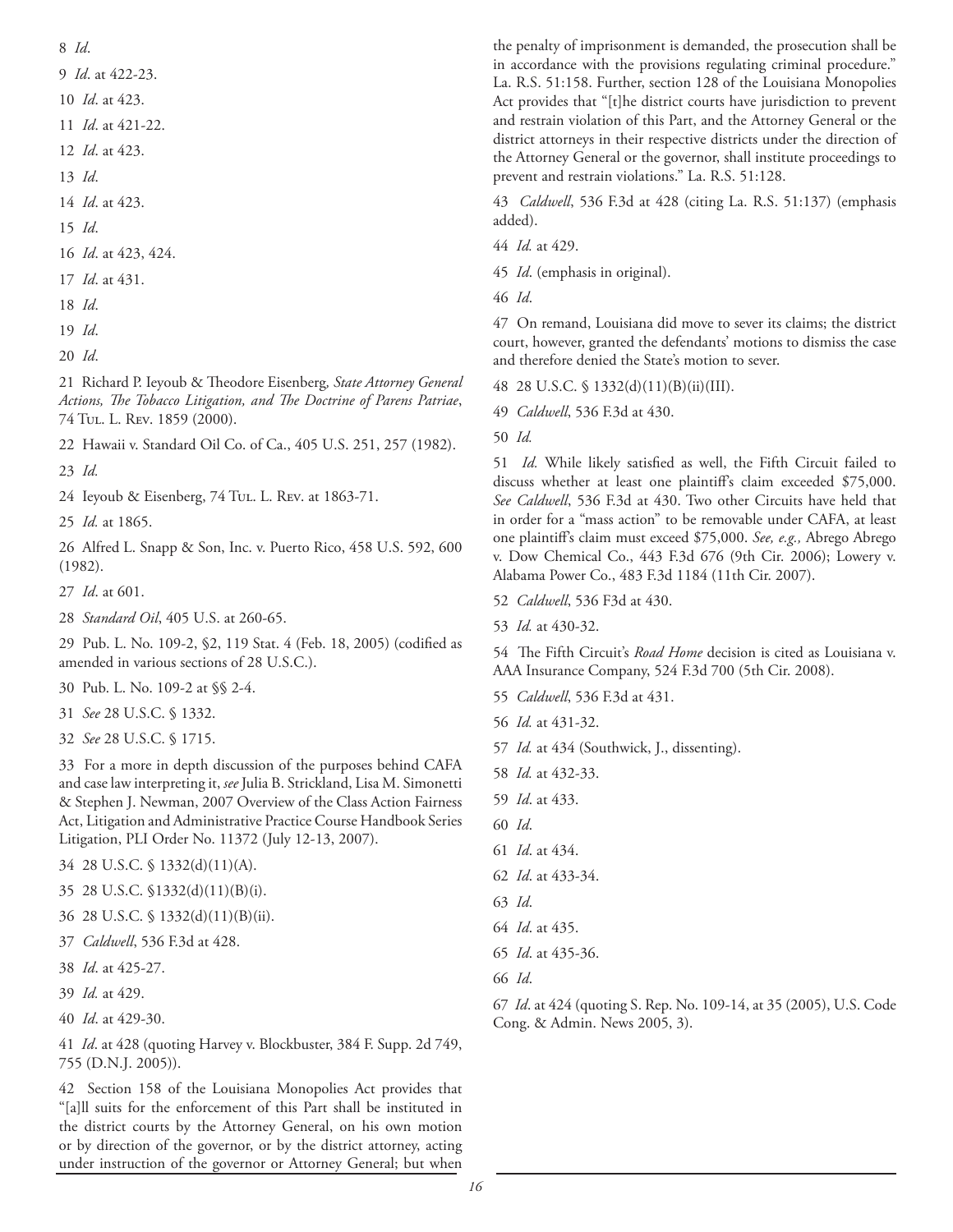# Recent Wave of Case Law Rejects "Concealed Defect" Class Actions

*Continued from page 3*

period has expired[, a] rule that would make failure of a part actionable based on such 'knowledge' would render meaningless time/mileage limitations in warranty coverage."18

Like some of the other concepts addressed earlier, the rule rejecting warranty-based claims based on allegations of "known defects" has long been recognized by U.S. courts.19 But until recently, courts had been very reluctant to apply this rule to fraud-based concealed defect claims. Here, too, however, the tide has turned. For example, in *Duffy v. Samsung Electronics America, Inc.*, the plaintiff claimed a concealed defect in "membrane panels" of certain Samsung microwaves that created a fire hazard. Making a variant of the newer argument discussed above, counsel contended that the warranty's terms should be ignored because "this is not a case where the manufacturer failed to disclose the abstract proposition that products may wear out after the warranty expires, but one where it concealed a known safety hazard that could have been corrected during the warranty period."<sup>20</sup> *Duffy* rejected this distinction, and held the plaintiff to the expectation established by the warranty: "To recognize Plaintiff's claim would essentially extend the warranty period beyond that to which the parties agreed."21

*Hoey v. Sony Electronics, Inc.* reached a similar conclusion.<sup>22</sup> This case involved an alleged concealment of a soldering "defect" in certain VAIO notebook computers that purportedly caused the computers to fail prematurely at an inordinate rate. "Plaintiffs advance[d] the theory that Sony had a duty to disclose the defect because plaintiffs would have had the expectation that a notebook computer would operate defect-free for more than one year," the term of Sony's warranty.<sup>23</sup> The court rejected the notion of a duty to disclose based on such expectations, however, finding "no authority that provides that the mere sale of a consumer electronics product in California can create a duty to disclose any defect that may occur during the useful life of the product."24 *Sanders v. Apple, Inc.*, 25 and *In re Ford Motor Co. Speed Control Deactivation Switch Control Products Liability Litigation*26 are similar in conclusions and reasoning.

### **CONCLUSION**

Concealed defect class actions will probably continue to appear. But the recent shift in case law suggests that a consensus might be growing around the Seventh Circuit's "no injury, no tort" concept, announced nearly seven years ago.<sup>27</sup> The new case law is explicit: where a defendant's "knowledge of 'unreasonable risk' to plaintiffs... [amounts to] the risk of 'serious potential damages' [comprised of] the cost of repairs in the event that the defect ever causes" the part at issue to fail, no duty of disclosure—and thus no fraud-based claim—arises.28 If these recent cases constitute a conscious trend, such arguments may in fact be likely to proliferate.

*\* Troy M. Yoshino & Patrick R. Perez are attorneys in the San*  Francisco office of Carroll, Burdick & McDonough LLP. They *specialize in complex product litigation, including the defense*  of concealed defect class actions. The authors wish to thank their *colleagues in the Product Liability practice group of Carroll, Burdick & McDonough LLP, particularly Matthew J. Kemner*  and S. Mark Varney, as this article reflects the collective expertise *of the Group.*

### Endnotes

1 In re Bridgestone/Firestone, 288 F.3d 1012, 1017 (7th Cir. 2002). Bridgestone/Firestone was one of the first cases to invalidate fraud-based "concealed defect" theories as a matter of law. Unfortunately that did not stem the tide of these claims in most jurisdictions.

2 Shaw v. Toshiba America Info. Sys., 91 F. Supp. 2d 926 (E.D. Tex. 1999). In circular reasoning, the Court observed that the class could not be limited to current owners of allegedly defective laptops because, if it were, "Defendants could simply argue Plaintiffs lack standing...since they already know about the allegedly defective" product. *Id.* at 938. On the same page, however, the Court also held that, despite their "knowledge" of the alleged defect, plaintiffs themselves had standing to pursue concealed defect claims because they could "be future purchasers of other computers" with the alleged defect. *Id.* at 938 n.21.

3 Andy Pasztor, *Toshiba to Pay \$2B Settlement on Laptops*, ZDNet News (Nov. 1, 1999), *available at* http://news.zdnet.com/2100- 9595\_22-10384.html.

4 Talalai v. Cooper Tire & Rubber Co., No. L-008830-00-MT (N.J. Sup. Ct.).

5 For more detail on this plaintiffs' argument, see, e.g., Eric H. Gibbs & Geoffrey A. Munroe, *Consumer Class Actions in the Wake of* Daugherty v. American Honda Motor Co., Forum (Jan./Feb. 2009), at 33-35.

6 Duquesne Light Co. v. Westinghouse Elec. Corp., 66 F.3d 604, 614 n.9 (3d Cir. 1995).

7 Seely v. White Motor Co., 63 Cal.2d 9, 18 (1965); East River S.S. Corp. v. TransAmerica DeLaval, Inc., 476 U.S. 858, 872 (1986).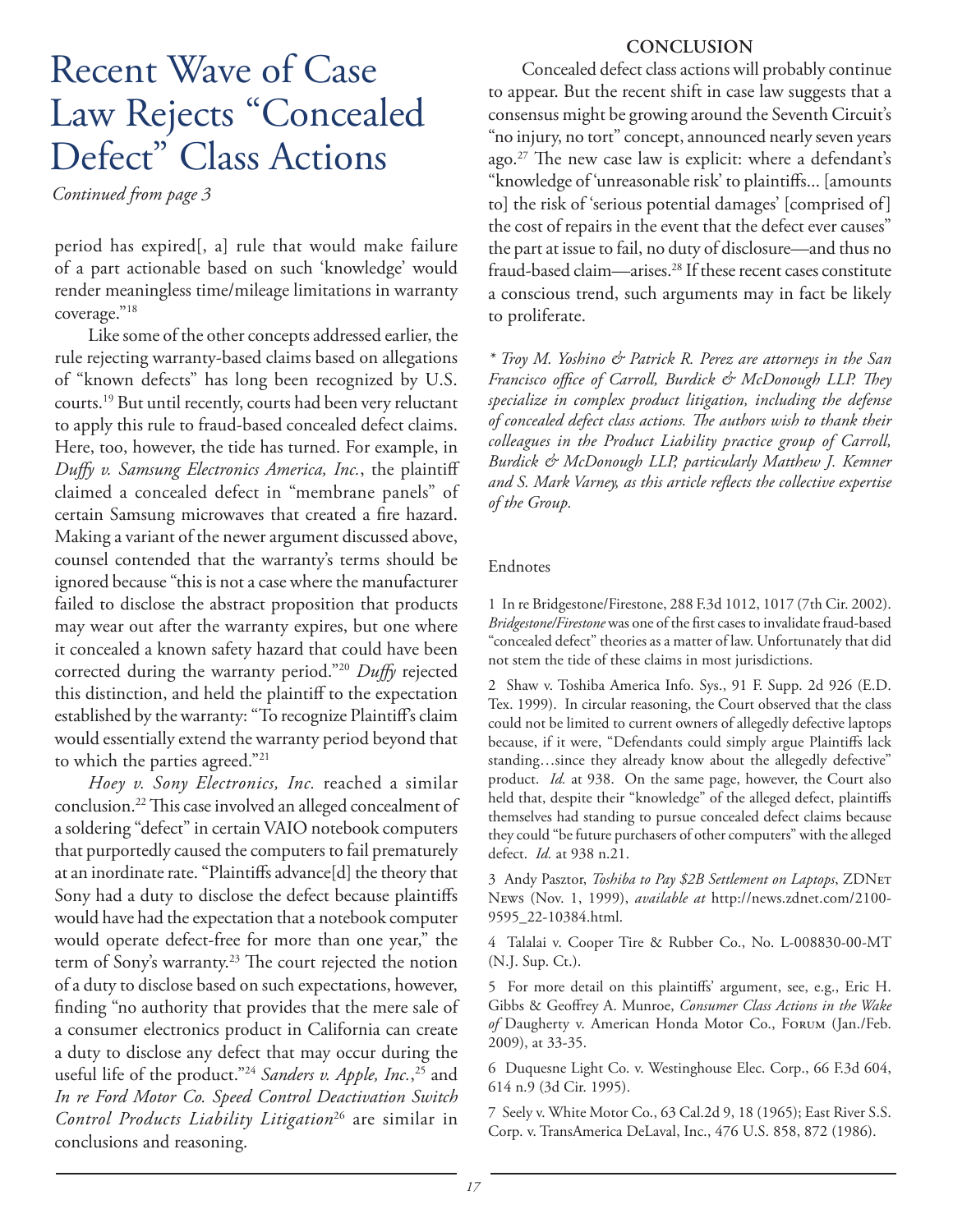8 2007 WL 2994812, at \*2 (N.D. Cal. July 27, 2007).

9 *Id.* at \*8.

10 *Id.*

11 144 Cal. App. 4th 824, 828 (2006).

12 *Id.* at 838.

13 2008 WL 818526 (N.D. Cal. Mar. 25, 2008).

14 544 F. Supp. 2d 964 (N.D.Cal. 2008).

15 160 Cal. App. 4th 981 (2008).

16 Muss v. Mercedes-Benz of N. Am., 734 S.W.2d 155, 158 (Tex. Ct. App. 1987); see, e.g., Ball v. Sony Elecs., Inc., 2005 WL 2406145, at \*3 (W.D. Wis. Sept. 28, 2005) (barring consumer fraud claims because "Defendant's [promise in the warranty] to remedy defects in a product is not a representation that there are none, but an acknowledgment that there might be" defects"); Painter v. General Motors Corp., 974 P.2d 924, 926 (Wyo. 1999).

17 Amplification on this plaintiffs' theory can be found in, e.g., Gibbs & Munroe, *supra* note 4.

18 Abraham v. Volkswagen of Am., 795 F.2d 238, 250 (2d Cir. 1986).

19 *See, e.g.,* Canal Elec. Co. v. Westinghouse Elec. Co., 973 F.2d 988, 993 (1st Cir. 1992) ("time-limited warranties do not protect buyers against hidden defects"); Walsh v. Ford Motor Co., 588 F.Supp. 1513 (D.D.C. 1984).

20 2007 WL 703197, at \*7 (D.N.J. Mar. 2, 2007).

21 *Id.* at \*8.

22 515 F. Supp. 2d 1099 (N.D. Cal. 2007).

23 *Id.* at 1104-05.

- 24 *Id.* at 1105.
- 25 2009 WL 150950 (N.D. Cal. Jan. 21, 2009).

26 2007 WL 2421480 (E.D. Mich. Aug. 24, 2007).

27 In re Bridgestone/Firestone, 288 F.3d 1012, 1017 (7th Cir. 2002).

28 Daugherty v. American Honda Motor Co*.*, 144 Cal. App. 4th 824, 836 (2006).

# The Third Circuit Joins the Majority with *In Re Hydrogen Peroxide*

*Continued from page 4*

The Court, in evaluating this decision, noted that a hearing on the merits could lead to prejudice. Using language lower courts have since pondered and analyzed, Justice Powell stated that "nothing in either the language or history of Rule 23... gives a court any authority to conduct a preliminary inquiry into the merits of a suit in order to determine whether it may be maintained as a class action." 12

Creating an almost immediate circuit split, lower courts interpreted *Eisen* in two disparate ways. Many took it to be a complete bar to any fact finding or weighing of facts or law pertaining even peripherally to the merits of the case.13 A few, like the Fifth Circuit, interpreted *Eisen*  as barring inquiry into the merits only to the extent that the inquiry does not pertain to class certification.<sup>14</sup> Four years later, the Court again spoke to the issue. Justice Stevens, writing for a unanimous Court in *Livesay*, stated that "[e]valuation of many of the questions entering into determination of class action questions is intimately involved with the merits of the claims."15 But *Livesay* did not end the debate. Most lower courts continued to limit their class action inquiry to the pleadings, only occasionally considering extrinsic evidence, like expert reports.16

In 1982, the Court revisited the question in *Falcon*, Justice Stevens writing:

[S]ometimes the issues are plain enough from the pleadings to determine whether the interests of the absent parties are fairly encompassed within the named plaintiff's claim, and sometimes it may be necessary for the court to probe behind the pleadings before coming to rest on the certification question.... [A]ctual, not presumed conformance with Rule  $23(a)$  remains... indispensable.<sup>17</sup>

The Court made it clear that a class action "may only be certified if the trial court is satisfied, *after a rigorous analysis*, that the prerequisites of Rule 23(a) have been satisfied."<sup>18</sup> Although the *Falcon* decision was focused on Rule 23(a), lower courts are uniform in also applying it to Rule 23(b).19

For the past 25 years, courts have struggled to reconcile the apparently contradictory rulings in *Eisen*, *Livesay*, and *Falcon*. How can a court avoid a "preliminary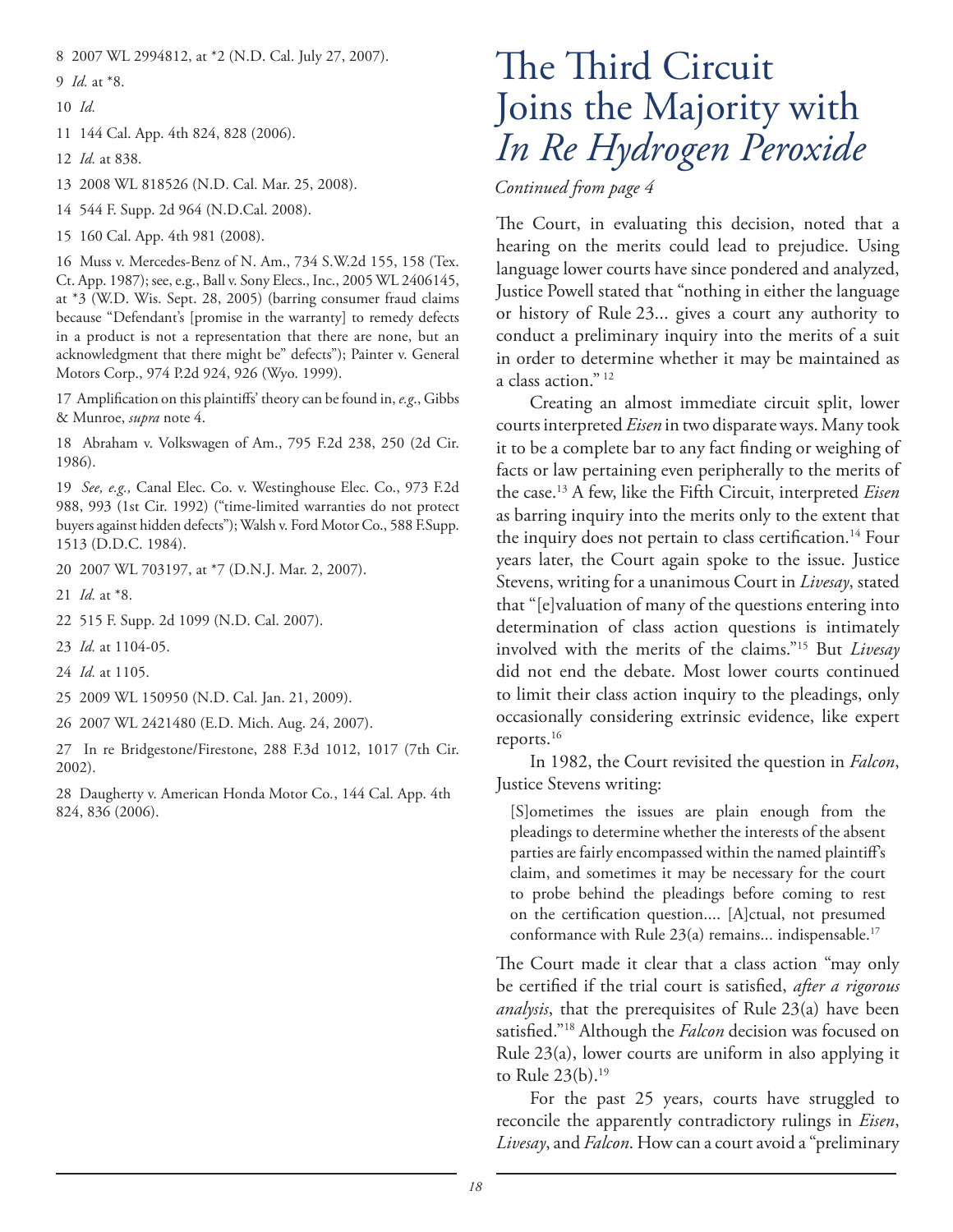inquiry" into the merits when class questions are often "intimately involved" with the merits of the claims? Along the same lines, how does a court conduct a "rigorous analysis" of class certification elements without looking to what are often identical issues bearing on the merits? Many courts, for fear of tripping *Eisen*, continued to take very conservative positions with respect to the scope of their inquiry and the burden of "proof" placed on plaintiffs moving to certify a class.<sup>20</sup> This cautious approach tended to favor certification.

### **Raising the Standards of Proof for Class Certification**

The late 1990s saw renewed interest in tackling the standards for class certification. The Supreme Court in 1997 returned attention to the issue when it affirmed decertification of a class in *Amchem Products v. Windsor* and reminded courts to take a "close look" at the predominance and superiority factors in Rule  $23(b)(3).$ <sup>21</sup> The Court noted that the Rules Enabling Act did not permit courts to use a procedural mechanism of economy, like class certification to "abridge", "enlarge," or "modify" the substantive rights of parties.<sup>22</sup> The Seventh Amendment guarantees that any civil claim with over twenty dollars in controversy follow procedures maintaining "the substance of the common-law right of trial by jury" and encompassing those parts of the jury trial process that "are regarded as fundamental, as inherent in and of the essence of the system."23

*Amchem* prompted most circuit courts to rethink their class certification standards and procedures in light of the due process implications on the parties courts again began to recognize that class actions can "sound the death knell" of a party's case, as had been discussed in *Livesay*. 24 Many courts, reconsidering their class certification standards, began to conclude that the only way to harmonize the Supreme Court's conflicting rulings was to allow an inquiry into the merits to the extent necessary to make findings of fact and law necessary to satisfy the requirements of Rule 23. This trend picked up pace in 2003 after Rule 23's time requirement for ruling on class certification was changed from "as soon as is practicable" to "at an early practicable time." The Advisory Committee comments highlighted and endorsed this new nuanced approach to inquiring into the facts:

Although an evaluation of the probable outcome on the merits is not properly part of the certification decision, discovery in aid of the certification decision often includes information required to identify the nature of the issues that actually will be presented at trial. *In this sense it is* 

*appropriate to conduct controlled discovery into the 'merits,' limited to those aspects relevant to making the certification decision on an informed basis.25*

The trend harmonizing Supreme Court doctrine on certification standards has produced over the last decade what observers consider a sea change, with most courts now firmly requiring a rigorous analysis of the Rule 23 factors, including to the extent necessary an inquiry into the merits.<sup>26</sup> The Second, Fourth, Fifth, and Seventh Circuits have begun to require district courts to make specific findings of fact for class certification.<sup>27</sup> The Ninth Circuit included a statement in *Dukes v. Wal-Mart* that "courts are not only 'at liberty to' but *must* 'consider evidence which goes to the requirements of Rule 23 [at the class certification stage] even [if] the evidence may also relate to the underlying merits of the case."<sup>28</sup> The First and Eighth Circuits do not demand findings of fact in every case, but have endorsed higher standards of review and now require lower courts to consider merits issues in cases with fact disputes, or novel or complex injury arguments.<sup>29</sup> Thus, for example, the First Circuit wrote that, "when a Rule 23 requirement relies on a novel or complex theory as to injury, as the predominance inquiry does in this case, the district court must engage in a searching inquiry into the viability of that theory and the existence of the facts necessary for the theory to succeed."30

### **Recent Evolutions in the Third Circuit Leading to** *Hydrogen Peroxide*

While the majority of the federal courts of appeal over the past several years moved to clearly more rigorous analysis, requiring findings of fact and allowing a scope of inquiry broad enough to encompass the merits, a minority of circuits has toed the line in *Eisen* or trod an awkward middle ground. The Third Circuit, along with the District of Columbia and Sixth Circuits, falls within this group.<sup>31</sup> In fact, the Third Circuit for years was considered among the strictest in interpreting *Eisen*, and therefore the most plaintiff -friendly circuit in the nation.

The court's reputation stemmed mainly from its 1977 decision *Bogosian v. Gulf Oil Corp*. <sup>32</sup> *Bogosian* reasoned that class members in an antitrust case alleging a market-wide conspiracy can prove injury simply by showing that prices "fluctuated within a range which, though different in different regions, was higher in all regions than the range which would have existed in all regions under competitive conditions."33 Courts seized on this rationale as a "*Bogosian* short-cut" to presume that plaintiffs in conspiracy cases can prove impact and injury on a classwide basis.34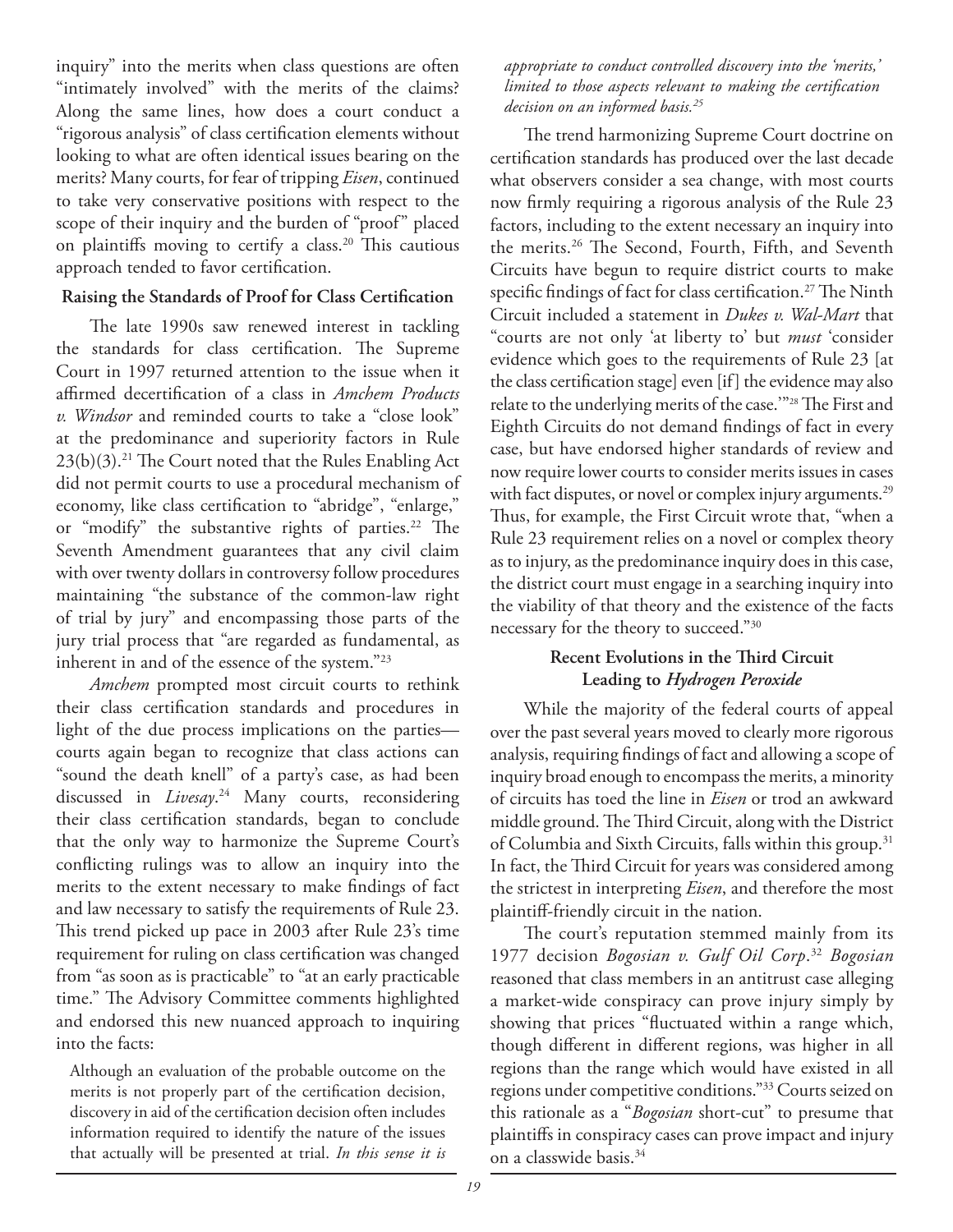Third Circuit panel decisions over the past ten years evinced a slow and uneven shift from *Bogosian* to the majority approach. Some panels articulated a higher burden on plaintiffs and allowed an inquiry into the merits, while others refrained. For example, in the 2001 *Newton* decision, the Third Circuit wrote that a court must "delve beyond the pleadings to determine whether the requirements for class certification are satisfied."35 Moreover, "[i]n reviewing a motion for class certification, a preliminary inquiry into the merits is sometimes necessary to determine whether the alleged claims can be properly resolved as a class action."36 But less than two years after *Newton* another panel in *Linerboard* appeared to take a step back when it used a hybrid "belt and suspenders" approach to expert analysis, stating that, "in addition to relying on the *Bogosian* short cut, [the court] credited the testimony of plaintiffs' experts, opinions that were supported by charts, studies and articles from leading trade publications."37

These conflicting positions at the appellate level created uncertainty below, resulting in decisions like the 2007 *Behrend v. Comcast Corp.* ruling from the Eastern District of Pennsylvania. Granting certification, the judge wrote that the Third Circuit "has recognized the utility, and often the necessity, of looking beyond the pleadings at the class certification stage of litigation," but also that "in determining whether a class will be certified, the substantive allegations of the complaint must be taken as true," and "the interests of justice require that in a doubtful case... any error, if there is to be one, should be committed in favor of allowing a class action."38

Last year's unpublished decision, *American Seed Co. v. Monsanto Co.*, was another step to distinguish *Bogosian* and move to the majority. *American Seed* involved allegations that Monsanto had used a monopoly in certain corn seed markets to force exclusive-dealing obligations on licensees of its corn-seed traits and unfavorable "bundling" deals on its wholesale corn-seed customers. Plaintiffs moved to certify three classes of direct purchasers. The Third Circuit affirmed the denial of class certification, basing its decision mainly on the inadequacies of plaintiffs' expert evidence. The court gave additional meaning to the statement in *Linerboard* "that a putative class's presumption of impact under *Bogosian* be supported by some additional amount of empirical evidence": 39

Plaintiffs have not provided any actual data for the court's review as to the "factual setting of the case," against which to evaluate these formulas. Dr. Kamien cites absolutely no factual authority in his declaration in

support of his theory of common injury and damages… There is no indication that Dr. Kamien conducted at least a preliminary study of the market... Dr. Kamien's submissions are not supported by charts, studies, and articles from leading trade publications….40

The rigorous analysis in *American Seed*, in particular its focus on the use of actual data allowing for the court's review of the factual setting of the case, directly presaged the Third Circuit's recent ruling in *Hydrogen Peroxide*.<sup>41</sup>

### *Hydrogen Peroxide:* The District Court Decision

*In re Hydrogen Peroxide Antitrust Litigation* involves the price-fixing claims of two putative classes of direct and indirect purchasers of hydrogen peroxide and related chemicals between September 1994 and January 2005.42 The case was filed as a follow-up to criminal investigations of eighteen chemical manufacturers in the United States and the European Union.<sup>43</sup> Two of the manufacturers pled guilty in the United States.<sup>44</sup>

The plaintiffs alleged the manufacturers had fixed prices as to several different grades and types of hydrogen peroxide, used in a wide variety of products, including food, cosmetics, electronics, and textiles.<sup>45</sup> Direct purchaser plaintiffs moved for a nationwide class comprising "[a]ll persons or entities... who purchased hydrogen peroxide, sodium perborate, and sodium percarbonate."46 Defendants did not "specifically contest" the plaintiffs' ability to meet the Rule  $23(a)$  factors, but the Rule 23(b)(3) factors of "predominance" and "superiority" were "hotly contested."47

The district court certified the class under Rule 23(b)(3) noting "that questions of law or fact common to class members predominate" and that a class action was a superior method for adjudicating the issue.<sup>48</sup> Judge Dalzell made several pertinent observations and intermediate decisions on common proof of impact in reaching his ultimate holding:

• First, he observed the relatively lenient standards for certification in the Third Circuit, particularly as to antitrust matters, noting that "[i]t should come as no surprise that courts, both in this Circuit and elsewhere, have regularly certified as class actions suits alleging a horizontal price-fixing conspiracy."49

• Second, with respect to the scope of inquiry, he acknowledged that *Eisen* and *Livesay* are "seemingly difficult to reconcile."50 Nonetheless, he went on to conclude in the Third Circuit: "[w]e read the jurisprudence... as obliging us to limit that inquiry to the minimum necessary at this juncture."<sup>51</sup> Therefore, "[i]t will not do here to make judgments about whether the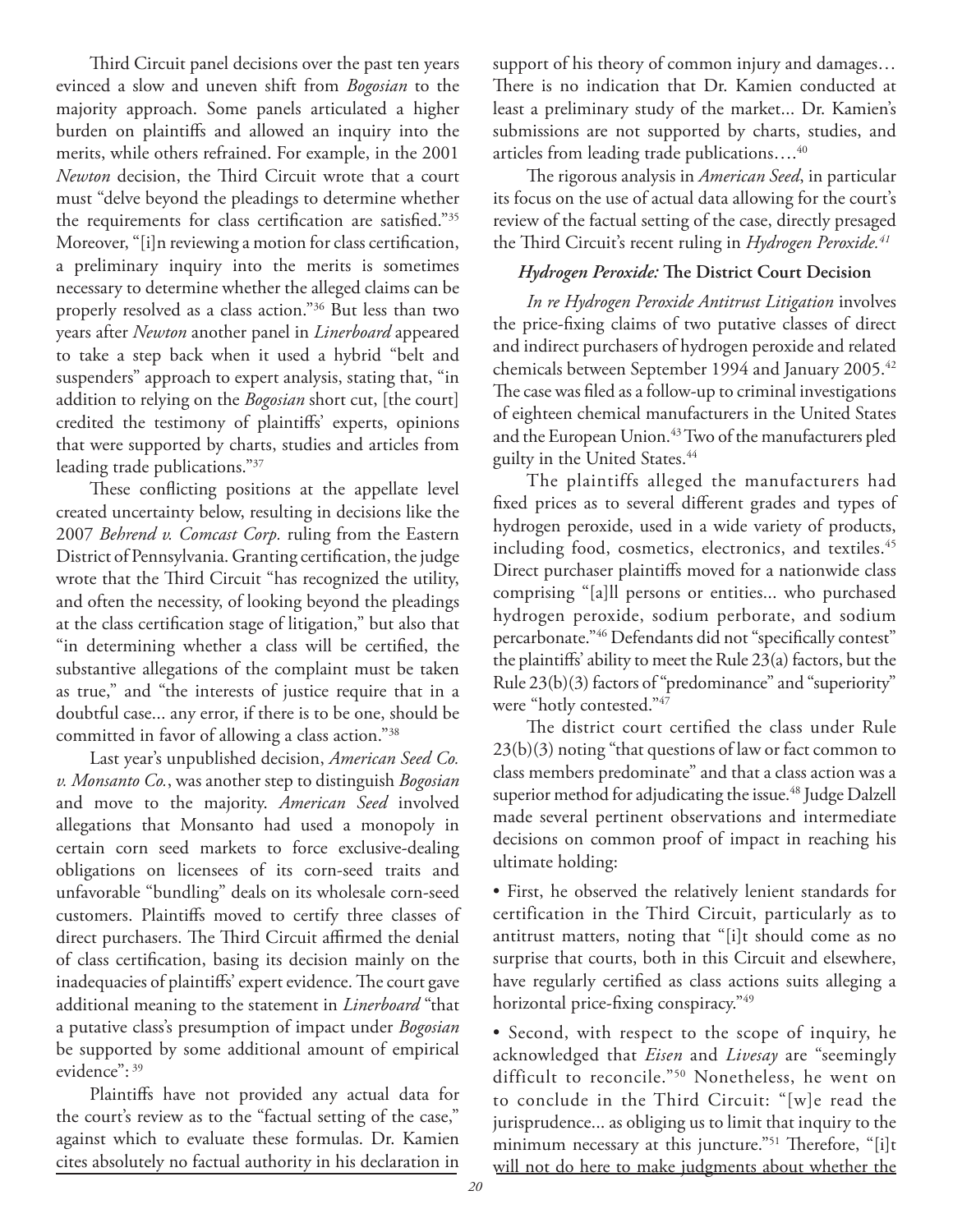plaintiffs have adduced enough evidence or whether their evidence is more or less credible than defendants'."<sup>52</sup> This led the court to a deferential standard of proof: "Plaintiffs need only make a threshold showing that the element of impact will predominantly involve generalized issues of proof, rather than questions which are particular to each member of the plaintiff class."53

• Third, Judge Dalzell reasoned that the market structure and plaintiffs' expert's opinion that the market had price structure were enough to warrant a *Bogosian* presumption of impact.<sup>54</sup> The court wrote:

Because hydrogen peroxide is a fungible commodity available from a decidedly limited set of producers, this case is particularly suitable for treatment under *Bogosian*. Even in spite of the issues defendants raise, we find it reasonable that plaintiffs would be able to show antitrust impact on all purchasers merely by showing that defendants kept list prices that were artificially high because of their conspiracy.<sup>55</sup>

• Fourth, and finally, the Court did not find it a problem that Dr. Beyer had not yet completed his analysis for common proof of impact, reasoning that "it is improper to analyze the correctness or likely success of plaintiffs' proposed analytical model at the class certification stage."56

The district court acknowledged that its analysis may be in the minority: "The Second Circuit's decision in *Initial Pub. Offering* could be read to impose a higher burden than that in *Linerboard* or *Lumco*. We are, of course, bound to follow the still-binding guidance of our own Court of Appeals on this issue."<sup>57</sup> Defendants filed for interlocutory appeal, asserting that the district court had abused its discretion by: (1) "applying too lenient a standard of proof for class certification"; (2) "failing meaningfully to consider the views of defendants' expert while crediting plaintiffs' expert"; and (3) "erroneously applying presumption of antitrust impact" or individual injury.58

### *Hydrogen Peroxide:*

### The Third Circuit Defines a More Rigorous Analysis

The Third Circuit accepted the appeal and focused its analysis on three specific issues:  $(1)$  the burden of proof required of a plaintiff to satisfy the requirements of Rule 23; (2) the degree to which a lower court can resolve factual and legal disputes relating to Rule 23 if those disputes overlap with the merits of the plaintiff's case; and (3) the role of expert testimony at class certification.<sup>59</sup>

The Third Circuit held that the district court failed to apply a high enough burden of proof.<sup>60</sup> While noting the dicta in *Amchem* that "'[p]redominance is a test readily met in certain cases alleging consumer or securities fraud or violations of the antitrust laws,'" the court embraced the notion that a certification merits a rigorous analysis.<sup>61</sup> Thus, a party's "assurance to the court that it intends or plans to meet the requirements is insufficient."<sup>62</sup> The "threshold showing" standard the district court had used was "an inadequate and improper standard" and that it "could signify, incorrectly, that the burden on the party seeking certification is a lenient one... or that the party seeking certification receives deference or a presumption in its favor."63

Turning to the scope of inquiry, the Third Circuit asserted that a court must look beyond the pleadings and make findings of fact and law grounded in a "thorough examination of the factual and legal allegations.'"64 The "[f]actual determinations necessary to make Rule 23 findings must be made by a preponderance of the evidence."<sup>65</sup> The court went on to write that "because each requirement of Rule 23 must be met, a district court errs as a matter of law when it fails to resolve a genuine legal or factual dispute relevant to determining the requirements."<sup>66</sup> This includes inquiries into the merits: "A contested requirement is not forfeited in favor of the party seeking certification merely because it is similar or even identical to one normally decided by a trier of fact."<sup>67</sup> Moreover, "[a]lthough the district court's findings for the purpose of class certification are conclusive on that topic, they do not bind the fact-finder on the merits."<sup>68</sup>

Finally, the Third Circuit held that the same rigorous standards now to be applied to factual and legal determinations should carry through to expert opinions.<sup>69</sup> "Expert opinions with respect to class certification, like any matter relevant to a Rule 23 requirement, calls for rigorous analysis."70 The court went on to note that a judge should actively weigh expert testimony and decide which it found more persuasive, effectively ending the days when a "battle of the experts" would paralyze a district judge and draw a knee-jerk certification ruling: Weighing "conflicting expert testimony is not only permissible; it may be integral to the rigorous analysis Rule 23 demands."71

The court based its conclusions and the reversal of decades of relatively lenient class certification standards on the 2003 amendments to Rule 23. The change in timing, noted by other courts, "though subtle, reflects the need for a thorough evaluation of the Rule 23 factors-for this reason the rule does not 'require or encourage premature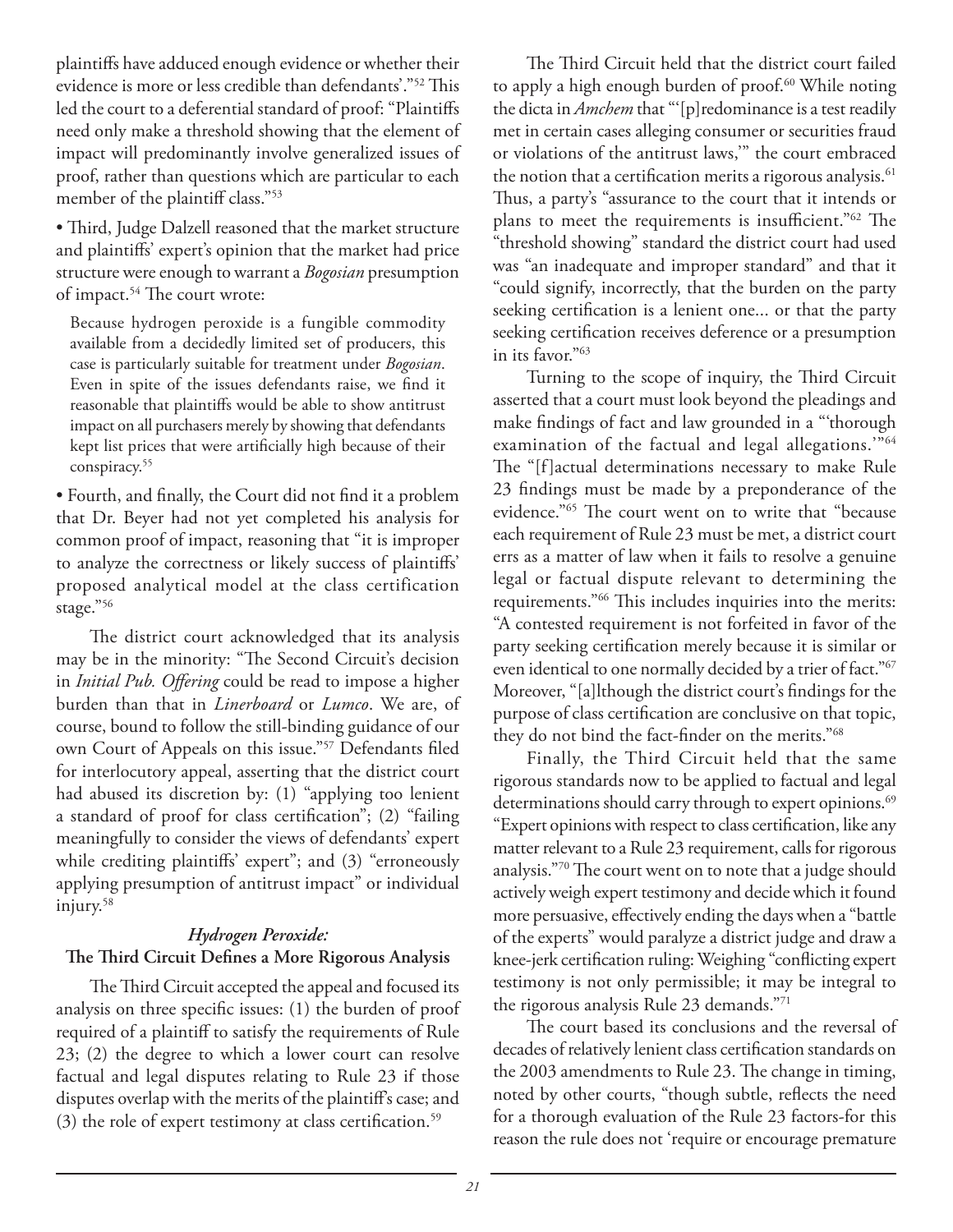certification determinations."<sup>72</sup> In reaching this decision, the court severely limited any future applications of the type of presumptions that evolved from *Bogosian*. 73 It reasoned that to presume impact based on an "unadorned allegation of price-fixing would appear to conflict with the 2003 amendments to Rule 23, which emphasize the need for a careful, fact-based approach, informed, if necessary, by discovery."74 While the court left it to the district court to decide on remand whether *Bogosian* could apply here, it seems unlikely that the "Bogosian short-cut" will be relevant to many future class certification analyses.

### **Practical Implications and Conclusion**

The shift to a more rigorous analysis has several important implications for practitioners. First, the Third Circuit's new emphasis on findings of fact and law to support a decision based on a preponderance of the evidence means plaintiffs' counsel should carefully consider the timing of any class certification motions to allow additional time for creating a more robust record. Second, each party should focus its expert more on applying his or her theoretical models to the facts of the case, if only to a sample, permitting the court to test either parties' assertions about the practical viability of the proposed class. Third, defendants should consider more aggressively guiding courts in using the facts to make class certification decisions, particularly by relying on case law from other circuits where courts have been applying a rigorous analysis for years now.

The *Hydrogen Peroxide* decision resolves years of confusion and doctrinal tension in the Third Circuit. Hopefully this shift allows parties to fight over class certification on a level playing field, although whether this is true or the rigorous standards merely shift the strategic advantage from plaintiffs to defendants still remains to be seen.

*\* Ian Simmons is a Partner at O'Melveny & Myers LLP, where Alexander P. Okuliar is a Counsel.*

### Endnotes

1 552 F.3d 305, 307 (3d Cir. 2008) (Scirica, C.J.) (*Hydrogen Peroxide II*) (vacating 240 F.R.D. 163, 166 (E.D. Pa. 2007) (*Hydrogen Peroxide I*)); *see also* FED. R. Civ. P. 23(b) (2008) (providing "a class action may be maintained if... the court finds that the questions of law or fact common to class members predominate over any questions affecting only individual members.")

2 552 F.3d at 307.

3 *Id*.

4 *Cf.* Eisen v. Carlisle & Jacquelin, 417 U.S. 156 (1974) *with* Gen. Tel. Co. of the Sw. v. Falcon, 457 U.S. 147 (1982).

5 *Cf.* Windham v. Am. Brands, Inc., 565 F.2d 59 (4th Cir. 1977) (allowing an evidentiary inquiry) *and* Alabama v. Blue Bird Body Co., 573 F.2d 309, 326-28 (5th Cir. 1978) (same) *with* Bogosian v. Gulf Oil Corp., 561 F.2d 434, 455 (3d Cir. 1977).

6 *See, e.g.*, *Windham*, 565 F.2d 59; *Blue Bird Body*, 573 F.2d 309.

7 *See Bogosian*, 561 F.2d at 455.

8 259 F.3d 154, 168-69 (3d Cir. 2001).

9 *See, e.g.*, In re New Motor Vehicles Canadian Export Antitrust Litig., 522 F.3d 6 (1st Cir. 2008) (vacating certification order because district court did not apply rigorous analysis of plaintiffs' theory of the common impact); Cordes & Co. Fin. Servs. v. A.G. Edwards & Sons, Inc., 502 F.3d 91, 106-07 (2d Cir. 2007) (noting district courts should test experts' opinions when weighing those opinions for certification); In re Initial Public Offering Sec. Litig., 471 F.3d 24, 32-40 (2d Cir. 2006) (denying certification and disavowing earlier decisions using lenient standards to find expert reports that were not "fatally flawed" met a plaintiff's burden under Rule 23); Blades v. Monsanto Co., 400 F.3d 562 (8th Cir. 2005) (requiring district courts to consider the merits as necessary in determining certification).

10 Fed. R. Civ. P. 23(a), (b)(3).

11 Unger v. Amedisys Inc., 401 F.3d 316, 320 (5th Cir. 2005) ("The party seeking certification bears the burden of establishing that *all* requirements of Rule 23 have been satisfied."); *Hydrogen Peroxide II*, 552 F.3d 305, 315-16.

12 417 U.S. at 177.

13 *See, e.g.*, *Bogosian*, 561 F.2d at 455; Shelter Realty Corp. v. Allied Maint. Corp., 574 F.2d 656, 661 n.15 (2d Cir. 1978).

14 *Windham,* 565 F.2d 59 (permitting an evidentiary inquiry); and *Blue Bird Body Co.*, 573 F.2d at 326-28 (same).

15 437 U.S. 463, 469 n.12 (1978).

16 *See, e.g.*, *Shelter Realty*, 574 F.2d at 661 n.15; *cf. Windham*, 565 F.2d 59 *and Blue Bird Body*, 573 F.2d at 326-28; *with Bogosian*, 561 F.2d 434, 455.

17 457 U.S. at 160.

18 *Id.* at 161 (emphasis added).

19 *See, e.g.*, *Newton*, 259 F.3d at 167.

20 *See* infra section \_\_\_.

- 21 521 U.S. 591, 615 (1997).
- 22 *Id.* at 613.

23 Colgrove v. Battin, 413 U.S. 149, 156-57 & n.11 (1973) (quoting Balt. & Carolina Line, Inc. v. Redman, 295 U.S. 654, 657 (1935) and Austin W. Scott, *Trial by Jury and the Reform of Civil Procedure*, 31 Harv. L. Rev. 669, 671 (1918)).

24 437 U.S. at 469 (quotation marks omitted); *see also* In re Polymedica Corp. Sec. Litig., 432 F.3d 1, 5-7 (1st Cir. 2005); In re Initial Pub. Offerings Sec's. Litig., 471 F.3d 24, 32-40 (2d Cir. 2006); Szabo v. Bridgeport Machs, Inc., 249 F.3d 672, 674-76 (7th Cir. 2001); *Blades*, 400 F.3d at 562; Love v. Turlington, 733 F.2d 1562, 1564 (11th Cir. 1984) (adopting the pre-circuit split rule of the Fifth Circuit).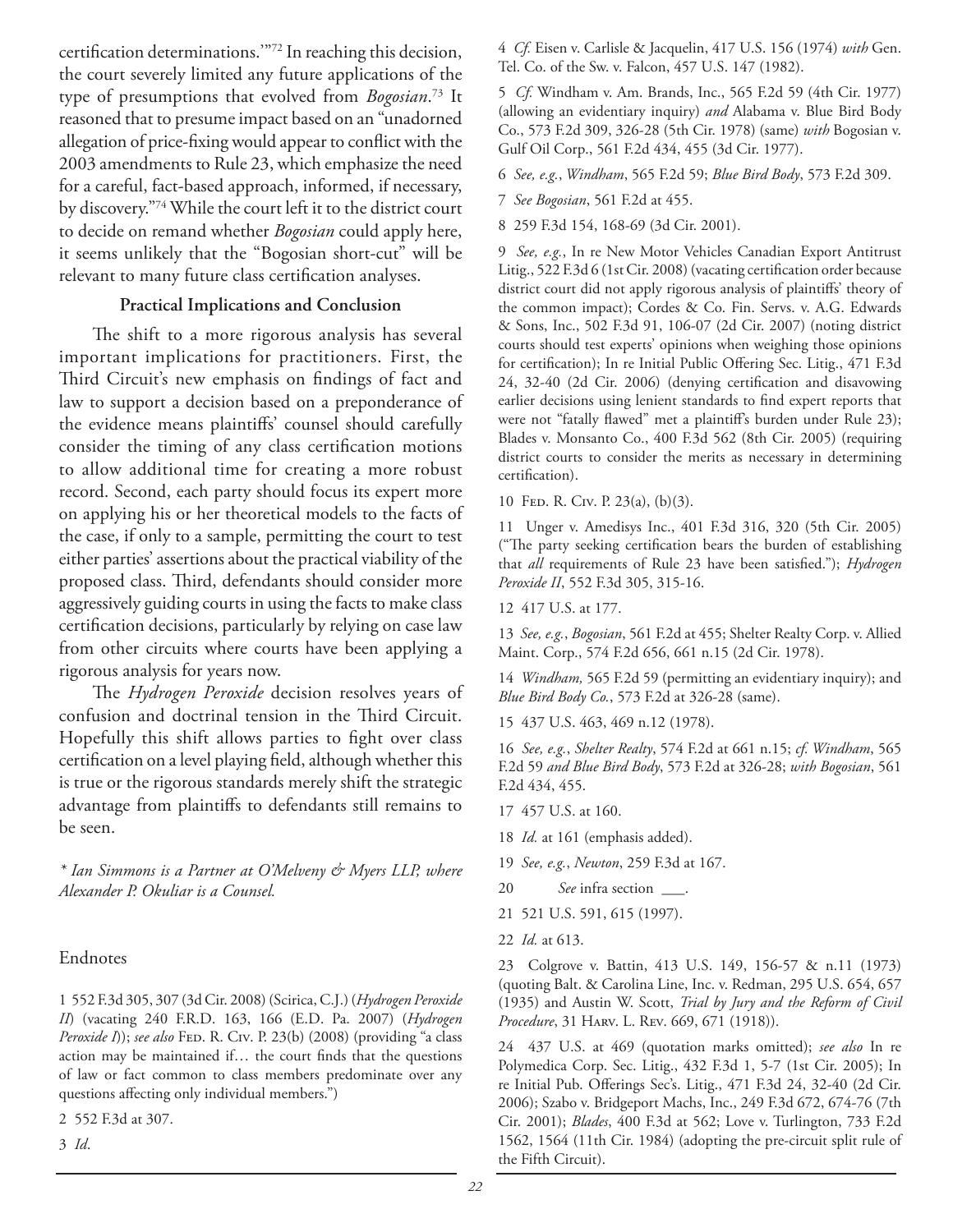25 FED. R. CIV. P.  $23(c)(1)(A)$  advisory committee's note (2003) amendments).

26 *See, e.g.*, David S. Evans, *The New Consensus on Class Certification: What it Means for the Use of Economic and Statistical Evidence in Meeting the Requirements of Rule 23* (Jan. 2009), *available at* SSRN: http://ssrn.com/abstract=1330594.

27 *See, e.g.*, *New Motor Vehicles*, 522 F.3d at 24 (citing other decisions).

28 Dukes v. Wal-Mart, 509 F.3d 1168, 1177 n.2 (9th Cir. 2007) (alteration in original) (quoting Hanon v. Dataproducts Corp., 976 F.2d 497, 509 (9th Cir. 1992)).

- 29 *New Motor Vehicles*, 522 F.3d at 24; *Blades*, 400 F.3d at 566-67.
- 30 522 F.3d at 26.

31 *See, e.g.*, Meijer, Inc. v. Warner Chilcott Holdings Co. III, Ltd., 246 F.R.D. 293, 299 n.4 (D.D.C. 2007) ("The Court does not decide whether to adopt the standard for class certification motions operative in other circuits. Instead, the Court avoids any inquiry into the merits of Plaintiffs' claims that is not required to resolve the instant motion for class certification, and notes that that resolution does not involve significant factual disputes."); In re Nifedipine Antitrust Litig., 246 F.R.D. 365, 368 (D.D.C. 2007) (relying on In re Vitamins Antitrust Litigation, 209 F.R.D. 251, 256 (D.D.C. 2002), and In re Lorazepam Antitrust Litig., 202 F.R.D. 12, 21 (D.D.C. 2001) in disallowing inquiry into the merits); In re Scrap Metal Antitrust Litig., 527 F.3d 517, 535-36 (6th Cir. 2008) (allowing for relatively lenient inquiry for class certification).

32 561 F.2d at 455.

33 *Id.*; *see also* Nichols v. Mobile Bd. of Realtors, Inc., 675 F.2d 671, 676 (1982) (citing *Bogosian*, 561 F.2d at 455).

34 *See, e.g*., In re Rubber Chems. Antitrust Litig., 232 F.R.D. 346, 352 (N.D. Cal. 2005); In re Carbon Black Antitrust Litig., 2005 WL 102966, at \*15 & n.16 (D. Mass. Jan. 18, 2005); In re Wirebound Boxes Antitrust Litig., 128 F.R.D. 268, 272 (D. Minn. 1989); In re Alcoholic Beverages, 95 F.R.D. 321, 327 (E.D.N.Y. 1982).

35 Newton v. Merrill Lynch, Pierce, Fenner & Smith, Inc*.*, 259 F.3d 154, 167 (3d Cir. 2001) (quoting JAMES WM. MOORE ET AL., 5 MOORE'S FEDERAL PRACTICE § 23.61[5].

36 *Newton*, 259 F.3d at 168-69.

37 *Cf. Newton*, 259 F.3d 154 *and* Johnston v. HBO Film Mgmt., 265 F.3d 178, 188-89 (3d Cir. 2001) (same), *with* In re Linerboard Antitrust Litig., 305 F.3d 145, 152-53 (3d Cir. 2002) (affirming certification where the lower court had applied a "belt and suspenders rationale to support its conclusion").

38 Behrend v. Comcast Corp., 2007 WL 2972601, at \*2 (E.D. Pa. Oct. 10, 2007) (quotation marks omitted) (certifying class of cable customers).

39 *Am. Seed Co.*, 271 F. App'x 138, 141 (3d Cir. 2008) ("[U]nder our caselaw a putative class must, in accordance with *Linerboard*, support a presumption of impact with an analysis of the relevant data.").

40 *Id*.

41 *Am. Seed Co*., 271 F. App'x at 138; *see also* Teva Pharms. v. Abbott Labs., No. 03-cv-120, 2008 WL 3849696 (D. Del. 2008) (providing that court should look to whether the plaintiffs' submitted methodology can be used across the class and deciding that the plaintiffs' submission of economic articles, data and government studies was enough).

42 *Hydrogen Peroxide I*, 240 F.R.D. 163, 167 n.3 (E.D. Pa. 2007).

44 *Id.*

45 In re Hydrogen Peroxide Antitrust Litig., 401 F .Supp. 2d 451, 455-56 (E.D. Pa. 2005) (denying motion to dismiss).

46 *Hydrogen Peroxide I*, 240 F.R.D. at 167.

- 47 *Id.* at 168-69.
- 48 *Id.*
- 49 *Id.* at 167-68.
- 50 *Id.* at 169-70.
- 51 *Id.* at 170.
- 52 *Id.* at 174.

53 *Id.* (quotation marks omitted). Note that the Court applied this reasoning to the defendants' motion to strike the expert testimony of Dr. Beyer, plaintiffs' testifier. "We are not permitted, in addressing defendants' *Daubert* motion, to weigh the relative credibility of the parties' experts." *Id.* at 171.

- 54 *Id.* at 173-74.
- 55 *Id.* at 174.
- 56 *Id.* at 175.
- 57 *Id.* at 170 n.6.
- 58 *Id.*
- 59 *Hydrogen Peroxide II*, 552 F.3d at 307.
- 60 *Id.* at 307, 326-27.
- 61 *Id.* at 321-22 (quoting *Amchem*, 521 U.S. at 625).
- 62 *Id.* at 318.
- 63 *Id.* at 321.
- 64 *Id.* at 316-17 (citing *Newton*, 259 F.3d at 166).
- 65 *Id.* at 320.
- 66 *Id.*
- 67 *Id.* at 318.
- 68 *Id.*
- 69 *Id.* at 323-25.
- 70 *Id.* at 323.
- 71 *Id.*

72 *Id.* at 318 (quoting Weiss v. Regal Cellections, 385 F.3d 337, 347 (3d Cir. 2004)).

- 73 *Id.* at 325-27.
- 74 *Id.* at 326.

<sup>43</sup> *Id.* at 166.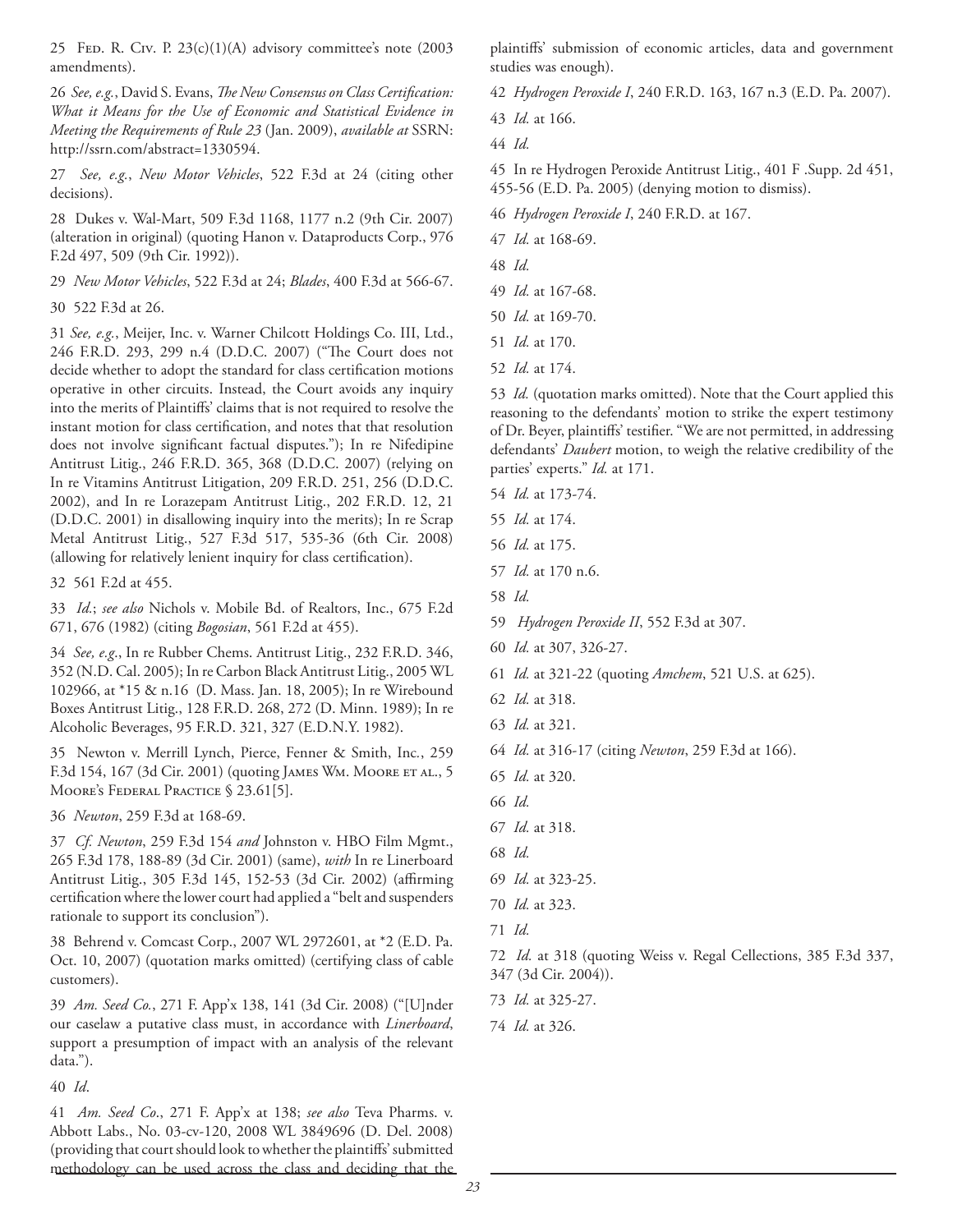# **Mortgage-Backed Securities Litigation: Hedge Funds vs. Banks**

*Continued from cover*

Countrywide-issued MBSs. The complaint alleges that the Pooling and Servicing Agreements ("PSA") governing the MBSs require Countrywide to repurchase every mortgage that it modifies by paying the current principal balance plus outstanding interest to the securitization Trust.

Countrywide removed the case to the U.S. District Court, Southern District of New York, where it is currently pending before Judge Richard Holwell.5 As its basis for removal, Countrywide argues that the case is removable as a federal question $^6$  and, alternatively, as a minimally diverse class action.<sup>7</sup> The federal question is said to hinge upon interpreting 15 U.S.C. §1639a.

### The Truth in Lending Act

Congress enacted §1639a as part of the Truth in Lending Act in 2008 to create a safe harbor for servicers of securitized mortgages to modify the loans "to maximize the net present value" of the MBSs. The statute reads, in part:

(a) Except as may be established in any investment contract between a servicer of pooled residential mortgages and an investor, a servicer of pooled residential mortgages: \*\*\*

(2) shall be deemed to act in the best interests of all such investors and parties if the servicer agrees to or implements a modification or workout plan, ... for a residential mortgage or a class of residential mortgages [provided that:]

\*\*\*

(C) The anticipated recovery on the principal outstanding obligation of the mortgage under the modification or workout plan exceeds, on a net present value basis, the anticipated recovery on the principal outstanding obligation of the mortgage through foreclosure.<sup>8</sup>

The *Greenwich* plaintiffs contend that §1639a does not apply to their case because the introductory language of the statute expressly excludes breach of contract claims. They argue that the PSAs are investment contracts that prevent Countrywide from modifying mortgages subject to the PSA unless those mortgages are repurchased. They also argue that §1639a does not create a right for the servicer to modify the underlying mortgages, but merely

provides an objective standard by which to measure modifications that are permitted by other PSAs.

For its part, Countrywide argues that the PSA authorizes it to modify mortgages when prudent and when necessary to protect the interest of the Trust. Accordingly, Countrywide argues that §1639a shields it from liability to the MBS investors.

Congress may have the last word on the meaning of §1639a. Representative Barney Frank has introduced legislation to shield loan servicers from liability "notwithstanding any investment contract."9 The legislation has received bipartisan support in the Finanical Services Committee. In fact, the Republicans on the committee are advocating for an amendment to include a provision requiring an investor whose suit is rebuffed by §1639a to pay the servicer's attorney fees.<sup>10</sup>

To avoid being barred by §1639a, the plaintiffs contend that whether Countrywide is permitted to modify mortgages under  $$1639a$  is immaterial to their case. They state that they take no position on whether the mortgages should be modified. Instead, they insist that their claims are focused upon the provision of the PSA which they claim requires Countrywide to repurchase any modified loan, and that these claims are not impacted by §1639a. Countrywide counters that that interpretation of the PSA should be informed by §1639a.

The primary issue in *Greenwich* is whether the PSA requires the risk of loss to shift to Countrywide when a non-performing loan is modified. Thus, unless H.B. 788 (or something similar) passes, this case will be won or lost based upon the language of the 160+ page PSA.

### **The Pooling and Servicing Agreement**

The Greenwich plaintiffs argue that \$3.12 of the PSA permits Countrywide to modify mortgages, but requires Countrywide to "purchase[] the Modified Mortgage Loan from the Trust Fund immediately following the modification as described below."<sup>11</sup> Notably, the PSA does not require Countrywide to repurchase the mortgage until after it is modified. Assuming for the moment that this section controls any loan modification, then the question becomes, "At what price?"

The answer will be reached through analyzing various defined terms in the PSA.<sup>12</sup> "Purchase Price" is defined for relevant purposes as the "Stated Principal Balance," which, in turn, is defined as the unpaid principal balance prior to any adjustments less any "Realized Loss." The term "Realized Loss" has two components. First, it means amounts unrecovered through a foreclosure sale or other liquidation. Alternatively, "Realized Loss" means the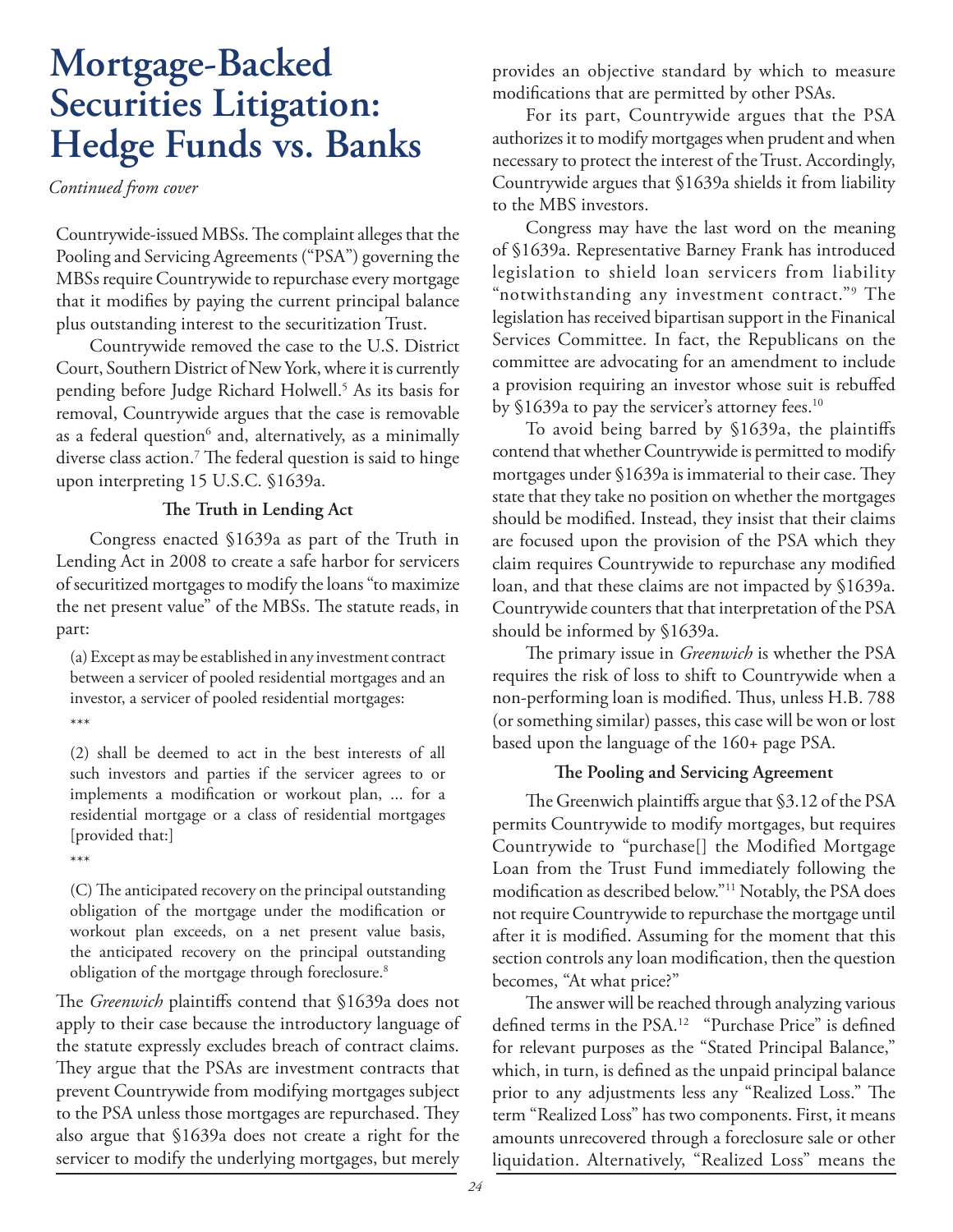amount a court determined that the loan exceeds the value of the property combined with the amount to which the principal balance has been reduced below the reduced value of the house.

At first blush, the definition of "Realized Loss" appears to open the window for Countrywide to voluntarily modify the mortgages while maintaining the risk of loss with the MBS investors. This conclusion, however, is contradicted by the definition of "Deficient Valuation," which appears to require a court determination of the value of the property before a modification can be a "Realized Loss." Thus, §3.12 appears to require Countrywide to shoulder the loss of any modified mortgage.

This reading is supported by  $$3.12$ 's requirement that "[f]or federal income tax purposes, the Trustee shall account for such purchases as a prepayment in full of the Modified Mortgage Loan." This statement appears to contemplate that the MBS investors will not suffer any loss as the result of Countrywide's voluntary mortgage modification. There is some room for argument that because the sentence reads that the Modified Mortgage Loan is paid in full, that the Trust should have realized the loss of the modification before the repurchase by Countrywide, and only the reduced amount is treated as paid in full.

Countrywide points to §3.01, which permits it to service and administer the loans in a prudent manner; the section provides that Countrywide's authority extends to cancelling and fully or partially releasing or discharging the loans, and unquestionably grants Countrywide the power to modify the mortgages, which Countrywide argues triggers the protections of §1639a.

PSA §3.01 also provides that Countrywide is responsible for any "shortfall in any collection ... is attributable to adjustments to Mortgage Rates, Scheduled Payments or Stated Principal Balances." This provision, however, might not be as restrictive as it appears. It holds Countrywide responsible for shortfalls *caused* by mortgage modifications. Countrywide will argue that collection shortfalls are inevitable for loans in default. The modifications are not causing the losses, but instead are designed to reduce losses. Moreover, §1639a requires the court to presume that the modifications reduce losses. Therefore, this provision is not activated.

In addition to the above provisions, PSA §3.05 will likely impact the disposition of *Greenwich*. That section expressly permits Countrywide to make certain specific adjustments to mortgages without triggering the §3.12 obligation to repurchase. The \$3.05 adjustments are limited to waiving late fees, penalty interest, prepayment fees, and extending a loan for no more than 270 days. Importantly, §3.05 shifts the risk of loss to Countrywide by requiring Countrywide to advance payments to the Trust in accordance with the original amortization schedule in these instances.

Finally, §3.12 limits Countrywide to modifying no more than 5% of the mortgages underlying any tranch. The agreement, however, does not necessarily impose any liability upon Countrywide for exceeding this threshold, but merely permits the Trust to declare a default and remove Countrywide as servicer. This will not necessarily solve the Trust's problems because it will have to either service the loans itself, or negotiate a servicing agreement with a new servicer, who will not be likely to accept any risk of loss.

Once the procedural wrangling over the proper forum for the litigation, and whether the plaintiffs have standing to assert claims under the PSA are resolved, the litigation will focus upon interpreting PSA provisions discussed above.

### **Public Policy Arguments**

Notably, the claims asserted by the Greenwich plaintiffs have been limited to declaratory judgment claims regarding the respective rights and obligations under the PSA. The complaint does not allege any fraud, bad faith or malfeasance on the part of Countrywide in originating or securitizing the underlying mortgages. The absence of these claims is noteworthy. The plaintiffs have apparently elected to avoid public policy arguments over the propriety of the mortgages. There are no allegations that Countrywide knew that that mortgages could not perform or were overvalued at the time of securitization. As of this time, there have been no public policy arguments that Countrywide, as the originator of these "toxic assets," should shoulder the losses. The litigation does not appear designed to smear Countrywide. The litigation is poised purely as a contract case.

This, of course, does not mean that public policy arguments will not ultimately be raised. The plaintiffs will likely make these arguments in some form. The plaintiffs can certainly argue that the TARP funds Bank of America has received should be used to modify the mortgages.

For its part, Countrywide could argue that the entire purpose of an MBS is to transfer both the potential for profit and the risk of loss to the investors. The typical investor in MBSs are hedge funds, mutual funds, pension plans, and other institutional investors that understood the risk that they were assuming. The investors were willing to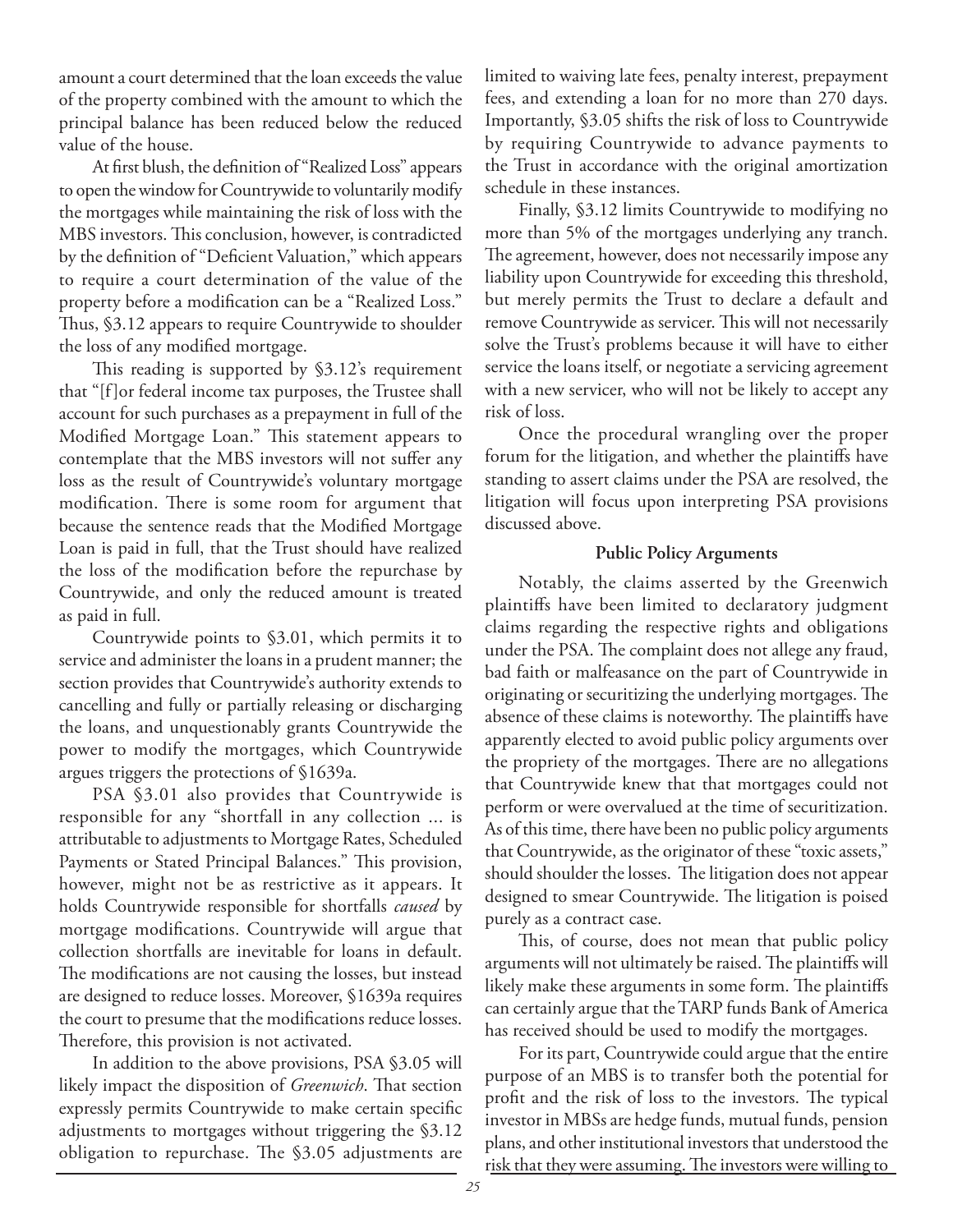accept that risk to achieve returns that they thought would be slightly higher than investing in bonds. Moreover, the Trust hedged against this risk by participating in interest rate swaps with entities such as Swiss Reinsurance Co.<sup>13</sup> When the investors purchased the MBSs, they accepted the down-side risk along with the up-side returns.

The plaintiffs' argument regarding the correct interpretation of the PSA potentially creates a prisoner's dilemma, by punishing cooperation. If one ignores the question of why the loans are underperforming and who is to blame, this dilemma becomes clear.

Assume a loan has entered default. For whatever reason, the borrower is not in a position to continue servicing the loan at the contracted rate. The borrower's options are to either walk away or work with the lender to arrange a payment plan that the borrower can service. In most scenarios, the borrower would prefer to work something out to stay in the house. In the current market, the lender should have an equal incentive to return the loan to a performing status. The losses associated with a foreclosure will far outpace the losses associated with a successful modification. Thus there is an incentive for both parties to cooperate.

The mutual cooperation incentive disappears, however, when the risk of loan losses in a foreclosure are not borne by the same party that bears the risk of loss in a modification. If the MBS investor can receive the full return on its investment if the mortgages are modified, but lose up to 50% of the overall return in foreclosure, the MBS investor will obviously prefer modification. Countywide, however, will have the exact opposite incentive. If a loan is in default, Countrywide, as the servicer, can chose to either foreclose at little risk to itself, or to modify the mortgage and bear the cost of the modification and of repurchasing the note. Countrywide will have every incentive to minimize its risk by foreclosing on the mortgage. Overall, this will create a less than optimal result by maximizing losses for the mortgagor and for the MBS investor.

Of course, these public policy arguments are best left on the courthouse step. The systemic questions of how to address the subprime mortgage crisis, as well as the troubles of the broader financial world, are better answered by Congress, regulators, the states, and the financial industry than by a loan judge.

### **CONCLUSION**

The PSA involved in *Greenwich* was the result of arms-length negotiations between sophisticated parties. Despite what those of us not involved in the transactions

think the PSA should have provided, it reads the way the parties chose. The plaintiffs' reading of the PSA is certainly plausible, even though it may not conform with the risk-shifting that one would think should occur through securitization. So long as the court determines that the plaintiffs have overcome the procedural obstacles the PSA places in front of them, including making a demand upon the Trustee, and obtaining the support of 25% of the investors in certain circumstances, then the court should reach the merits of the matter. The language of the PSA should decide whether the hedge fund plaintiffs and other investors must accept the losses associated with their investments, or whether Countrywide is contractually bound to pay full value for any loan it agrees to modify.

*\* Charles M. Miller is a litigation associate at Keating, Muething & Klekamp, P.L.L. His practice focuses on issues and appeals.*

### Endnotes

1 http://www.thetruthaboutmortgage.com/countrywide-finishestop-in-loan-originations/.

2 *Id*.

3 http://query.nytimes.com/gst/fullpage.html?res=9E06EFDA1F3 DF935A1575BC0A9619C8B63&sec=&spon=&pagewanted=2.

4 The states involved in the settlement were Arizona, California, Connecticut, Florida, Iowa, Michigan, North Carolina, Ohio, Texas, and Washington.

5 Case No 1:08-cv-11343-RJH.

- 6 28 U.S.C. § 1331.
- 7 28 U.S.C. § 1332(d).
- 8 15 U.S.C 1639a(a) (emphasis added).
- 9 111 H.B. 788.

10http://republicans.financialservices.house.gov/index. php?option=com\_content&task=view&id=360.

- 11 PSA, §3.12(A).
- 12 PSA, §1.01.
- 13 PSA, §3.21.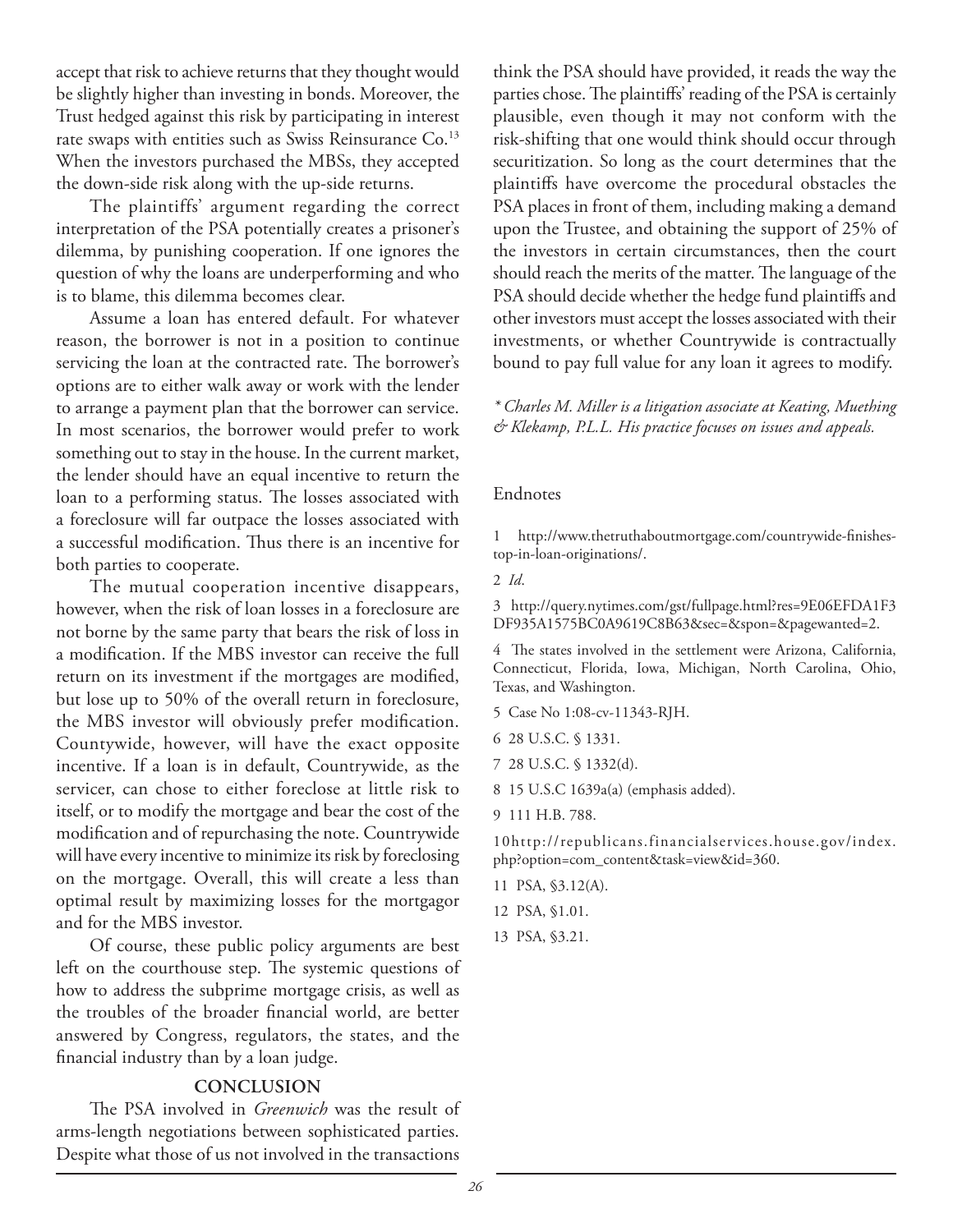# **After** *Bridge***: RICO Class Actions at a Crossing**

### *Continued from page 5*

through agents or employees. The plaintiffs claimed RICO violations predicated upon mail fraud, alleging the defendants had used mail transmissions in submitting fraudulent affidavits that falsely attested that the bids in issue were submitted solely in their own names. According to the plaintiffs, this "scheme to defraud" allowed the defendants to obtain a greater number of liens than if they had submitted the bids individually, thus cheating the plaintiffs out of a number of liens and violating RICO in the process.<sup>11</sup>

The defendants argued that plaintiffs' RICO claims failed because they could not prove the predicate acts of mail fraud. Specifically, the defendants asserted that even if the plaintiffs' allegations were true, they had alleged only that defendants made misrepresentations to the county in submitting false affidavits, and had not made any misrepresentations to the plaintiffs themselves. The defendants argued that as a result, the plaintiffs could not have relied upon any alleged misrepresentations by the defendants, even if the county did so rely. According to the defendants, in the absence of any such first-party reliance, the plaintiffs could not establish the predicate RICO violation of mail fraud.<sup>12</sup> After the case worked its way through the lower courts, the Supreme Court granted certiorari to resolve "the substantial question" of "whether first party reliance is an element of a civil RICO claim predicated on mail fraud."13

The Court answered that question in the negative. It held that "a plaintiff asserting a RICO claim predicated on mail fraud need not show, either as an element of its claim or as a prerequisite to establishing proximate causation, that it relied on the defendant's alleged misrepresentations."<sup>14</sup> The Court reached this result largely on the basis of a textual analysis, finding nothing in the language of the mail fraud statute or in RICO's civil action provision that would require a finding of reliance: "Nothing on the face of the relevant statutory provisions imposes such a requirement. Using the mail to execute or attempt to execute a scheme to defraud is indictable as mail fraud, and hence a predicate act of racketeering under RICO, even if no one relied on any misrepresentation."15 Based on the absence of any reliance requirement in the statute, *Bridge* concludes that a plaintiff need not establish reliance as a substantive element of a RICO claim predicated on mail fraud.

However, *Bridge* does not dispense with RICO's proximate cause requirement. Notwithstanding that RICO plaintiffs need not show reliance to prove predicate acts of mail fraud, they still must show the defendants' fraudulent statements were both the "but for" cause and the proximate cause of their injuries.<sup>16</sup> That is, RICO plaintiffs still must prove a "sufficiently direct relationship between the defendant's wrongful conduct and the plaintiff's injury" to satisfy the proximate cause requirements articulated in the Court's earlier RICO decisions.<sup>17</sup> That point is significant because, as *Bridge* recognizes, a RICO plaintiff generally will prove proximate cause by showing reliance.18

RICO provides a private right of action to "any person" injured "by reason of" a RICO violation. But in its prior RICO opinions, the Court had recognized that RICO's provision of a private right of action to "any person injured… by reason of" a RICO violation does not in fact allow "any" injured person to sue, irrespective of how tenuous the connection between that person's injury and the defendant's conduct.<sup>19</sup> Instead, the Court determined that RICO's "by reason of" language imposes a proximate cause requirement upon RICO plaintiffs, with proximate cause characterized as a "generic[] label" for "the judicial tools used to limit a person's responsibility for the consequences of that person's own acts."20

The point is illustrated by *Holmes v. Securities Investor* Protection Corporation.<sup>21</sup> There, the Court considered RICO claims brought by SIPC, a private corporation obligated to reimburse customers of securities brokers who had become unable to meet their financial obligations. SIPC alleged that the defendants manipulated various stock prices, causing the stocks' value to plummet and, consequently, certain brokers to go out of business. As a result, SIPC was required to make millions of dollars in reimbursement payments to the customers of the nowdefunct brokers. The Court concluded that SIPC could not maintain RICO claims against the alleged stock manipulators, because its injury was too remote from the defendants' alleged wrongdoing. SIPC's RICO claims thus failed for a lack of proximate cause.<sup>22</sup>

The Court reached a similar result in *Anza v*. *Ideal Steel Supply Corporation*. <sup>23</sup> *Anza* arose out of a steel supplier's allegations that its principal competitor fraudulently failed to charge sales tax, thus enabling the competitor to charge lower prices and improperly obtain a larger percentage of the market share. The *Anza* plaintiff asserted RICO claims based on this allegedly fraudulent scheme, but again the Court determined that the RICO claims failed for a lack of proximate cause.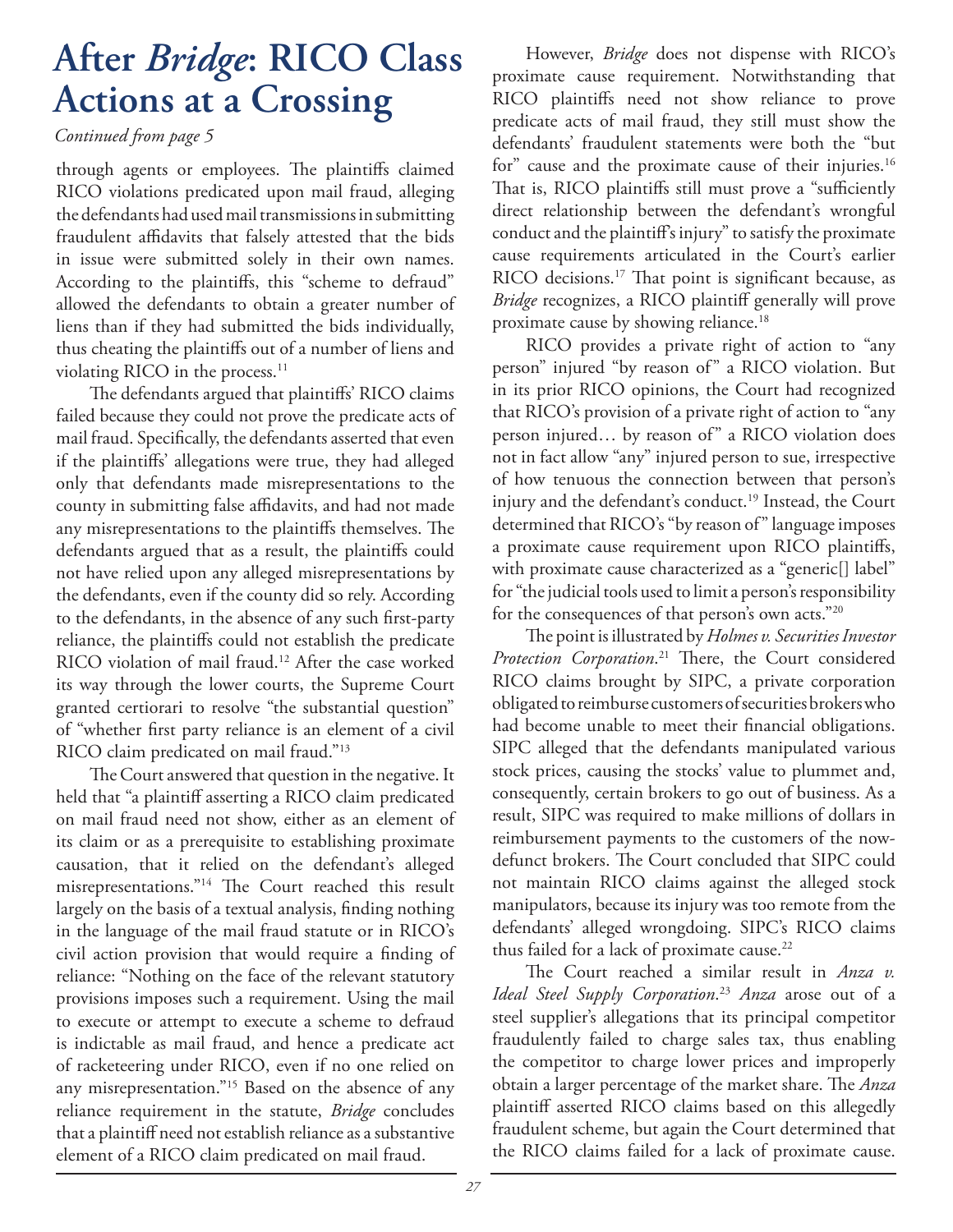The plaintiff's injury was too far removed in the chain of causation from the defendant's alleged wrongdoing.24

In both *Anza* and *Holmes*, the plaintiffs' RICO claims failed because an intervening factor between the alleged misrepresentation and the injury precluded the plaintiffs from showing reliance on the misrepresentations, and in turn from satisfying RICO's proximate cause element. In *Holmes*, even when SIPC was subrogated to the rights of the brokers' customers, its injury remained "contingent on the harm suffered by the broker dealers" and whether the brokers' harm was the result of stock manipulation. Because the brokers could have gone out of business as a result of a variety of factors unrelated to the defendants' stock manipulation, SIPC could not show the brokers' reliance upon the misrepresentations at issue was the proximate cause of its (SIPC's) injuries. Therefore, "the link is too remote between the stock manipulation alleged and the customers' harm."25

The link between the decrease in the *Anza* plaintiff's market share and the defendant's alleged misrepresentations to state taxing authorities likewise was too attenuated. The decline in the *Anza* plaintiff's market share could have been attributable to any number of factors not related to the defendant's conduct; the plaintiffs thus could not show that anyone's reliance on the alleged misrepresentation caused it to lose market share.26 In view of these intervening events between the defendant's alleged wrongdoing and the plaintiff's injury, the *Holmes* and *Anza* plaintiffs' RICO claims failed due to a lack of proximate cause.<sup>27</sup>

After considering these precedents, *Bridge* reached the opposite result. It determined that the plaintiff lien purchasers had shown their injuries were proximately caused by the defendants' fraudulent affidavits to the county, even if the plaintiffs themselves had not relied upon the defendants' misrepresentations. The Court reasoned that the plaintiffs' injuries (the loss of certain liens) could not have been caused by anything other than the defendants' false affidavits, and that the plaintiffs were the only parties likely to sue considering that they were the only ones that had suffered an injury. Accordingly, the *Bridge* plaintiffs had shown an injury sufficiently related to the defendants' conduct to satisfy the proximate cause requirement of RICO's "by reason of" language.<sup>28</sup>

In reaching this conclusion, *Bridge* makes plain that reliance is *not* a substantive element of a RICO claim predicated upon mail fraud, but proximate cause is. Therefore, proximate cause still must be shown, but it can be established in the absence of reliance. And while reliance often is used as a *method* of proving proximate

causation, it is not the exclusive means of doing so. Under *Bridge*, reliance thus becomes a mode of proof of the substantive element of proximate causation, but is not, in and of itself, a substantive element of a RICO claim.29

However, despite what appears to have been the elimination of a substantial hurdle to making out a RICO claim, *Bridge* has not created an influx of new RICO class action matters being filed. Arguably, this result is attributable in large part to the continuing requirement that RICO plaintiffs prove proximate causation. In many (if not most) cases, the only available method for making that showing will be to prove reliance. The cases described below illustrate the point, demonstrating that reliance will not be absent from RICO jurisprudence notwithstanding *Bridge*.

### **Prevailing Defendants in Putative RICO Class Litigation**

In an early case employing *Bridge*, Judge Conway in the Middle District of Florida tackled the issue of whether "third-party reliance is sufficient to establish proximate cause" under RICO.<sup>30</sup> Specifically, in *Ironworkers Local Union No. 68 v. Astrazeneca Pharmaceuticals L.P.*, the plaintiffs alleged that defendants promoted a drug for a number of uses, including off-label uses through misrepresentations. They further alleged that, as a result of these misrepresentations, "they were duped into paying hundreds of millions of dollars for [the drug,] both to treat conditions for which the drug was not approved and where less expensive, and equally safe and effective, alternative treatments existed."31 The defendants filed a motion to dismiss, arguing that the plaintiffs' claims failed because they could not satisfy RICO's proximate cause requirement. In response, the plaintiffs argued that the physicians' reliance on the misrepresentations in prescribing the drug satisfied the requirement of proximate cause.32

The court rejected the plaintiffs' argument. It found that the prescribing physicians used "their independent medical judgment to decide… the best treatment for a given patient."33 And, although the court was not addressing the class certification question, it went on to note that questions of fact would exist as to the reasons why each individual physician prescribed the drug, requiring an "individualized inquiry."34 Tying that back to the proximate cause analysis, the court reasoned that the introduction of such evidence rendered the causal nexus between the defendants' alleged misrepresentations and the plaintiffs' alleged injury too attenuated to satisfy the demands of proximate cause.<sup>35</sup>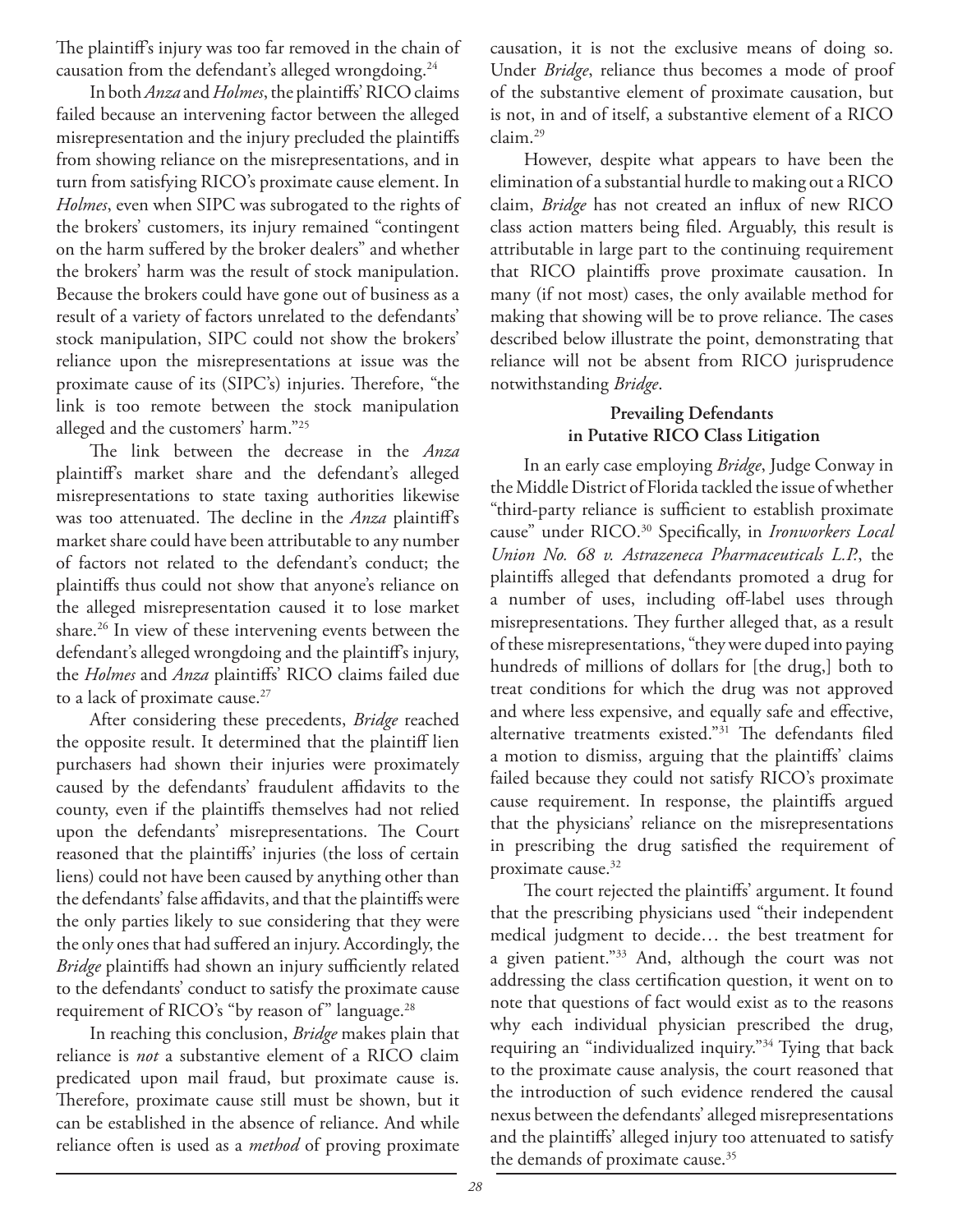The Eastern District of New York reached a similar conclusion in *Calabrese v. CSC Holdings, Inc.*<sup>36</sup> *Calabrese* denied class certification based on a lack of numerosity. The lack of a sufficient number of class members followed from the court's conclusion that a portion of the putative class could not satisfy RICO's proximate cause requirement because its members could not demonstrate reliance.37

*Calabrese* arose out of a cable television provider's efforts to prevent the use of "pirate" decoder devices to gain access to cable television programming that otherwise would have resulted in a fee to the viewer. The *Calabrese* plaintiffs alleged that CSC violated RICO by threatening frivolous litigation over the possession or use of the devices as a means of exacting settlement payments.<sup>38</sup> The plaintiffs claimed they were injured when they made such payments in an effort to avoid litigation. They brought suit on behalf of themselves and every other person who had made settlement payments to CSC.

In considering the plaintiffs' class certification motion, the court began by confronting the issue of whether the plaintiffs would be required to show reliance in order to establish proximate cause. It determined that they would, because the only misrepresentations alleged to have been made were those purportedly made to the plaintiffs. Unlike *Bridge*, the *Calabrese* plaintiffs did not claim that the defendants had made representations to any third party. Therefore, "[u]nder the circumstances of this case, where the only misrepresentations at issue are those the defendants made directly to each victim of the alleged scheme, a putative plaintiff cannot establish that his injury was proximately caused by the RICO violation if he cannot allege and prove that he personally relied on the misrepresentations."<sup>39</sup> And if the plaintiffs were required to prove reliance, they also would be required to show that their reliance was reasonable.<sup>40</sup>

Based on that premise, *Calabrese* concluded the plaintiffs' claims were not suitable for class treatment. It assumed without deciding that CSC had made false representations to the plaintiffs about the legality of possession or use of the decoder devices.<sup>41</sup> The court then divided the plaintiffs into two groups: (1) those who relied only upon CSC's allegedly false representation that mere possession of the device was illegal; and (2) those who relied upon CSC's allegedly false representation that use of the device was illegal, while at the same time asserting in affidavits filed in support of the class certification motion that they had not used the device.

The court concluded the second group could not be members of the class because they could not reasonably have relied on CSC's alleged misrepresentations. As the court saw matters, it was unreasonable for the members of this group of plaintiffs to rely upon CSC's allegedly false claim that they would suffer adverse legal consequences as the result of their use of the decoder device at the same time that they swore they had never used the device.<sup>42</sup>

Because any reliance by these putative class members' upon CSC's alleged misrepresentations could not be considered reasonable, this group could not establish RICO's proximate cause element. And without this portion of the putative class, the named plaintiffs could not satisfy Rule 23's numerosity requirement. Accordingly, *Calabrese* denied the plaintiffs' class certification motion.<sup>43</sup>

*Calabrese*, *CSC*, and *Ironworkers Local* thus demonstrate that other than the first-party reliance requirement, *Bridge* does not disturb any of the substantive requirements RICO plaintiffs must meet to make out a RICO claim. The same can be said of procedural and pleading requirements. The point was illustrated most recently in *In re Managed Care Litigation*. 44 In that case, a putative class of physicians alleged that the defendant health insurance providers violated RICO by conspiring to inflate profits through the delay, denial, or reduction of claims payments. The plaintiffs argued that **Bridge** eliminated the heightened pleading standard of Federal Rule of Civil Procedure 9(b) for claims of mail fraud as a predicate RICO violation. The court rejected that contention, concluding that elimination of the reliance requirement did not do away with the obligation to plead fraud with particularity. "Nowhere in [*Bridge*] did the Court hold, or even imply, that allegations of RICO mail and wire fraud do not need to comply with the 'who, what, when, where, and how' requirements mandated by Rule 9(b)."45 Because the plaintiffs had failed to plead any predicate acts of fraud with the requisite particularity, the court dismissed their complaint.

A district court in the Third Circuit likewise has rejected a putative class plaintiff's attempt to use *Bridge* as a way to avoid the Third Circuit's "direct purchaser" rule. The direct purchaser rule is a standing doctrine. It limits those persons or entities permitted to sue a manufacturer for charging inflated prices to the person or entity that purchased the goods directly from the manufacturer. Purchasers farther down the chain of distribution do not have standing. This rule is designed in part to prevent manufacturers from being subjected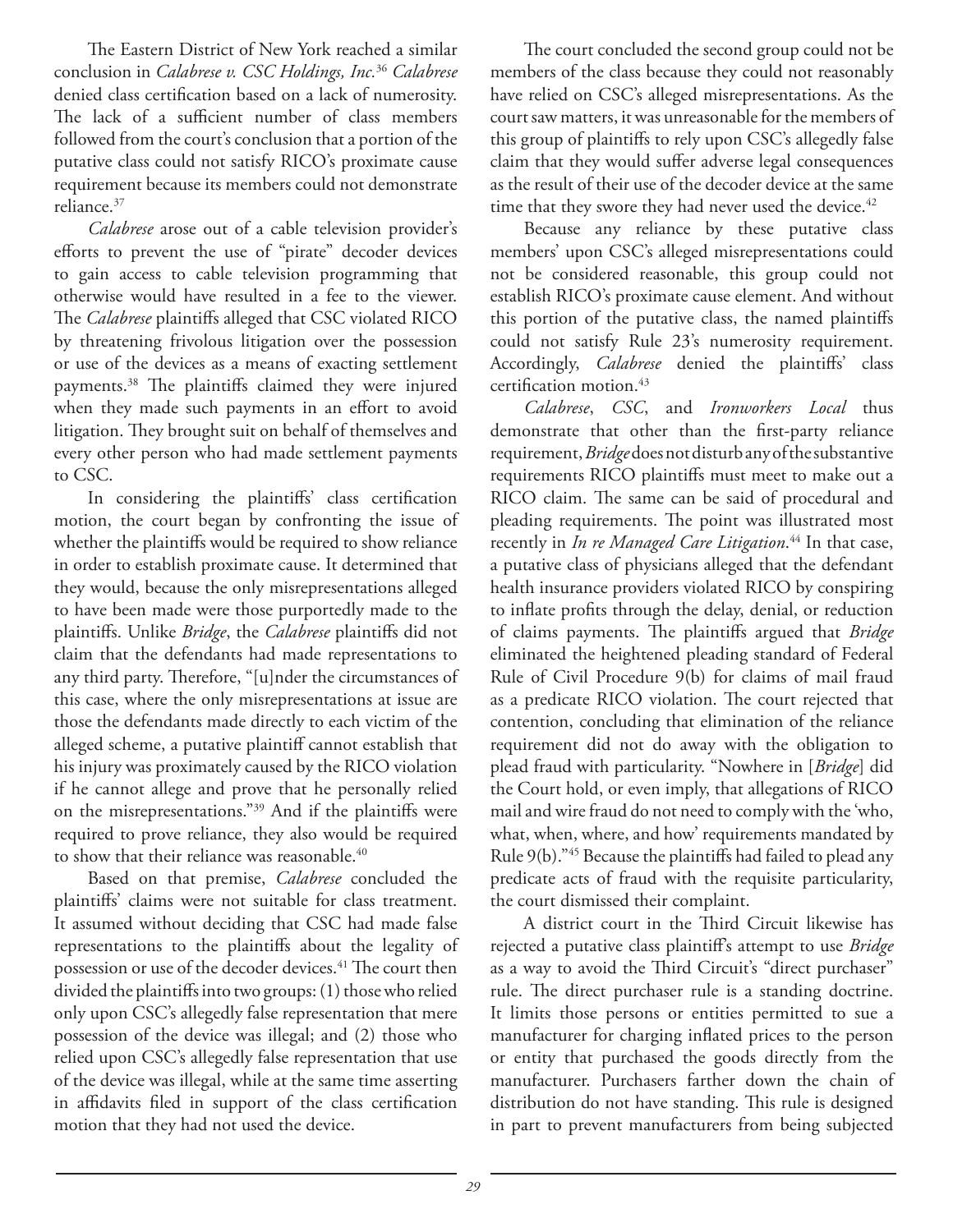to multiple suits for the same alleged wrongdoing, one brought by every purchaser in the chain of distribution. Originally developed in the antitrust context, the Third Circuit recognizes that the direct purchaser rule also should be applied to RICO claims.<sup>46</sup>

In *Hale v. Stryker Orthopaedics*, the District of New Jersey rejected plaintiffs' attempt to use *Bridge* as a means to avoid application of the direct purchaser rule in a RICO case.<sup>47</sup> The *Stryker* plaintiffs alleged that the manufacturers of replacement surgical joints charged inflated prices to the physicians who implanted them in the plaintiff patients. The plaintiff patients claimed they ultimately bore the artificially inflated costs of the joints in the form of increased insurance premiums. They alleged RICO violations and various state law claims.

The defendant joint manufacturers sought dismissal of the RICO claims based on the direct purchaser rule, arguing that the plaintiffs were not the direct purchasers of the replacement joints. The plaintiffs responded by claiming *Bridge* foreclosed that assertion, on grounds that the direct purchaser rule effectively placed a reliance requirement upon them that *Bridge* had eliminated.48

The court rejected the plaintiffs' argument. It held that *Bridge* has no bearing on the direct purchaser rule. As indirect purchasers, the *Stryker* plaintiffs' reliance upon the defendants' alleged misstatements was not at issue, and thus *Bridge* was inapplicable. Accordingly, the court granted the defendants' motions to dismiss.49

These decisions demonstrate that in many of the putative class cases considered after *Bridge*, the lack of a reliance requirement has not necessarily translated into a lowering of the barriers to class certification. However, *Bridge* has played a part in decisions to certify a class in other matters, as shown in the cases discussed below.

### **A Few Wins for Plaintiff s**

In *Spencer v. Hartford Fin. Services Group*, the plaintiffs alleged that defendants engaged in the fraudulent practice of systematically retaining "a portion of an amount subject to a structured settlement, leaving the plaintiff with less than what they bargained for."<sup>50</sup> The plaintiffs sought class certification, and the defendants predictably attacked the proposed class on grounds of predominance. However, defendants' efforts were unsuccessful.<sup>51</sup>

Defendants opposed plaintiffs' class certification motion by arguing, in part, that common issues did not predominate. Plaintiffs rebutted the defendants' position, arguing that *Bridge* made clear that individualized personal reliance was unnecessary. The court agreed, explaining:

A material misrepresentation still must be made, however, in order to establish a "scheme to defraud," and there must be proof that the material misrepresentation was made *in the case of* each class member, in order to make that person a part of the class.<sup>52</sup>

Indeed, the court determined that plaintiffs had to allege and prove that defendants made "standardized misrepresentations."<sup>53</sup>

Spencer nevertheless concluded the plaintiffs had met that burden. It found that there was some evidence that the defendants had made standardized misrepresentations to the plaintiffs, and noted that the plaintiffs limited their proposed class definition to those persons who had received the allegedly misleading representation. Accordingly, the court concluded the plaintiffs would be able to show that the injury allegedly suffered was capable of class-wide proof on the issue of proximate cause. Based on those findings, the court certified the class (but recognized that defendants ultimately might succeed at trial on the merits).<sup>54</sup>

The District of Maryland reached a similar result in *Robinson v. Fountainhead Title Group*.<sup>55</sup> There, the plaintiff alleged that he and the other putative class members were charged fees for sham title work in connection with home purchases. The plaintiffs claimed that putative class members each received a mailing containing a title policy and cover letter, and that these mailings were a critical component of the defendant's overall fraudulent scheme. The defendants argued that plaintiffs' claims failed because plaintiffs had not alleged any misrepresentations in the mailing itself. The court rejected defendants' argument as "irrelevant." Specifically, it noted that "[i]n *Bridge*, the predicate act mailings directed to non-parties took place after fraudulent scheme was implemented and even after the injury occurred, but the Supreme Court still found them sufficient to satisfy the mailing predicate act requirement of a RICO claim based on mail fraud."<sup>56</sup> The court thus granted the plaintiffs' request for reconsideration of their class certification motion, based on its conclusion that even if the mailing itself did not contain a fraudulent statement, it was nonetheless an essential part of the overall scheme to defraud.<sup>57</sup>

### **CONCLUSION**

An argument certainly can be made that *Bridge* worked a substantial change in RICO jurisprudence by eliminating the requirement that plaintiffs plead and prove first-party reliance in making RICO claims predicated on acts of mail fraud. However, *Bridge* may not necessarily cause the tide of RICO class litigation to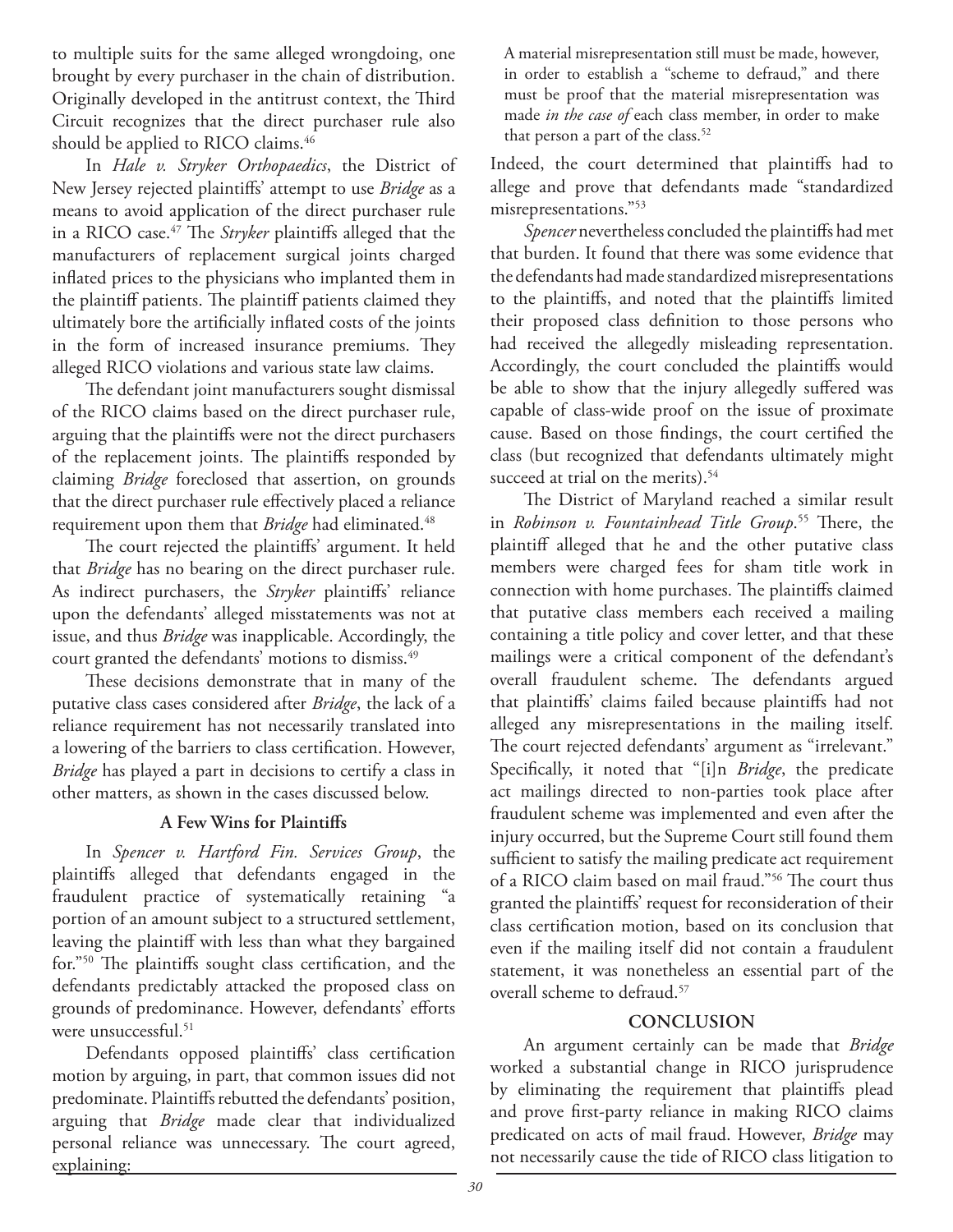rise significantly. Although there are a handful of cases that have allowed class certification at least in part as a result of *Bridge*, RICO plaintiffs still must overcome a number of hurdles before they can prosecute a RICO claim on behalf of a class. In addition to the heightened pleading and other procedural requirements that remain intact, RICO plaintiffs still must prove proximate cause as a substantive element of their case. In many if not most instances, making that showing will continue to require proof of reliance. Thus, while reliance may no longer be an absolute requirement, it will continue to play a significant role in class action RICO litigation.

*\* Karl Neudorfer is an attorney in the Houston offi ce of Seyfarth Shaw LLP and a member of the Firm's Commercial Class Action Defense Group. Erika Birg is a partner in the Atlanta office of Seyfarth Shaw LLP and a member of the Firm's Commercial Litigation Group, handling complex litigation including fraud*  and federal and state RICO claims. The views and opinions *expressed in this article are solely those of the authors and do not*  reflect the views of Seyfarth Shaw LLP, its other attorneys, or its *clients.* 

### Endnotes

1 Bridge v. Phoenix Bond & Indemnity Co., 553 U.S. \_\_\_, 128 S. Ct. 2131 (2008).

2 *Id*.

3 Fed. R. Civ. P. 23(b)(3) (prerequisite to damages class action is finding that "the questions of law or fact common to the class members predominate over any questions affecting only individual members").

4 1 Joseph J. McLaughlin, McLaughlin on Class Actions § 5:74 (5th ed. 2008).

5 18 U.S.C. § 1964(c).

6 Anza v. Ideal Steel Supply Corp., 547 U.S. 451, 457–58, 126 S. Ct. 1991, 1996–97 (2006); Holmes v. Securities Investor Protection Corp., 503 U.S. 258, 265–66, 112 S. Ct. 1311, 1316–17 (1992).

7 *Bridge*, 553 U.S. \_\_\_\_, 128 S. Ct. 2131, 2135 (2008).

- 9 *Id*.
- 10 *Id*.
- 11 *Id*. at 2136–37.
- 12 *Id*. at 1237.
- 13 *Id*.
- 14 *Id*. at 2145.

15 *Id*. at 2138 (citing Neder v. United States, 527 U.S. 1, 24–25, 119 S. Ct. 1827 1839 (1999) ("The common-law requiremen[t] of 'justificable reliance'... plainly ha[s] no place in the [mail, wire, or

bank] fraud statutes.")).

- 16 *Id*. at 2144–45.
- 17 *Id*. at 2144.

18 *Id*. ("In most cases, the plaintiff will not be able to establish even but-for causation if no one relied on the misrepresentation…. Accordingly, it may well be that a RICO plaintiff alleging injury by reason of a pattern of mail fraud must establish at least third-party reliance in order to prove causation.").

19 Holmes v. Securities Investor Protection Corp., 503 U.S. 258, 265–66, 112 S. Ct. 1311, 1316–17 (1992).

- 20 *Id*. at 268, 112 S. Ct. at 1318.
- 21 503 U.S. 258, 265–66, 112 S. Ct. 1311, 1316–17 (1992).
- 22 *Id*. at 266, 112 S. Ct. at 1311.

23 547 U.S. 451, 457–58, 126 S. Ct. 1991, 1996–97 (2006).

24 Anza v. Ideal Steel Supply Corp., 547 U.S. 451, 457–58, 126 S. Ct. 1991, 1996–97 (2006).

25 *Holmes*, 503 U.S. at 271, 112 S. Ct. at 1311.

26 *Anza*, 547 U.S. at 457, 126 S. Ct. at 1996.

27 *Id*. at 458–59, 126 S. Ct. at 1997.

28 *Bridge*, 553 U.S. at \_\_\_\_, 128 S. Ct. at 2144.

29 *Id*., 128 S. Ct. at 2144 ("[T]he fact that proof of reliance is often used to prove an element of the plaintiff's cause of action, such as the element of causation, does not transform reliance itself into an element of the cause of action.... Nor does it transform first-party reliance into an indispensable requisite of proximate causation." (citation and internal quotation marks omitted)).

30 Ironworkers Local Union No. 68 v. Astrazeneca Pharmaceuticals L.P., 585 F. Supp. 2d 1339, 1341–42 (M.D. Fla. 2008).

- 31 *Id*. at 1342.
- 32 *Id*.
- 33 *Id*. at 1344.
- 34 *Id*.
- 35 *Id*.

36 No. 02-CV-5171 (DLI) (JO), 2009 WL 425879 (E.D.N.Y. Feb. 19, 2009) (order adopting Magistrate Judge's Report & Recommendation).

- 37 *Id*. at \*13–14.
- 38 *Id*. at \*1.
- 39 *Id*. at \*12.
- 40 *Id*. at \*12.
- 41 *Id*. at \*13.
- 42 *Id*. at \*13–14.
- 43 *Id*. at \*1.

44 Nos. 00-1334-MD and 03-21296-CIV, 2009 WL 812257 (S.D. Fla. Mar. 26, 2009) (order adopting Magistrate Judge's Report & Recommendation).

45 *Id*. at \* 8.

46 McCarthy v. Recordex Servs. Inc., 80 F.3d 842, 855 (3d Cir. 1996).

<sup>8</sup> *Id*.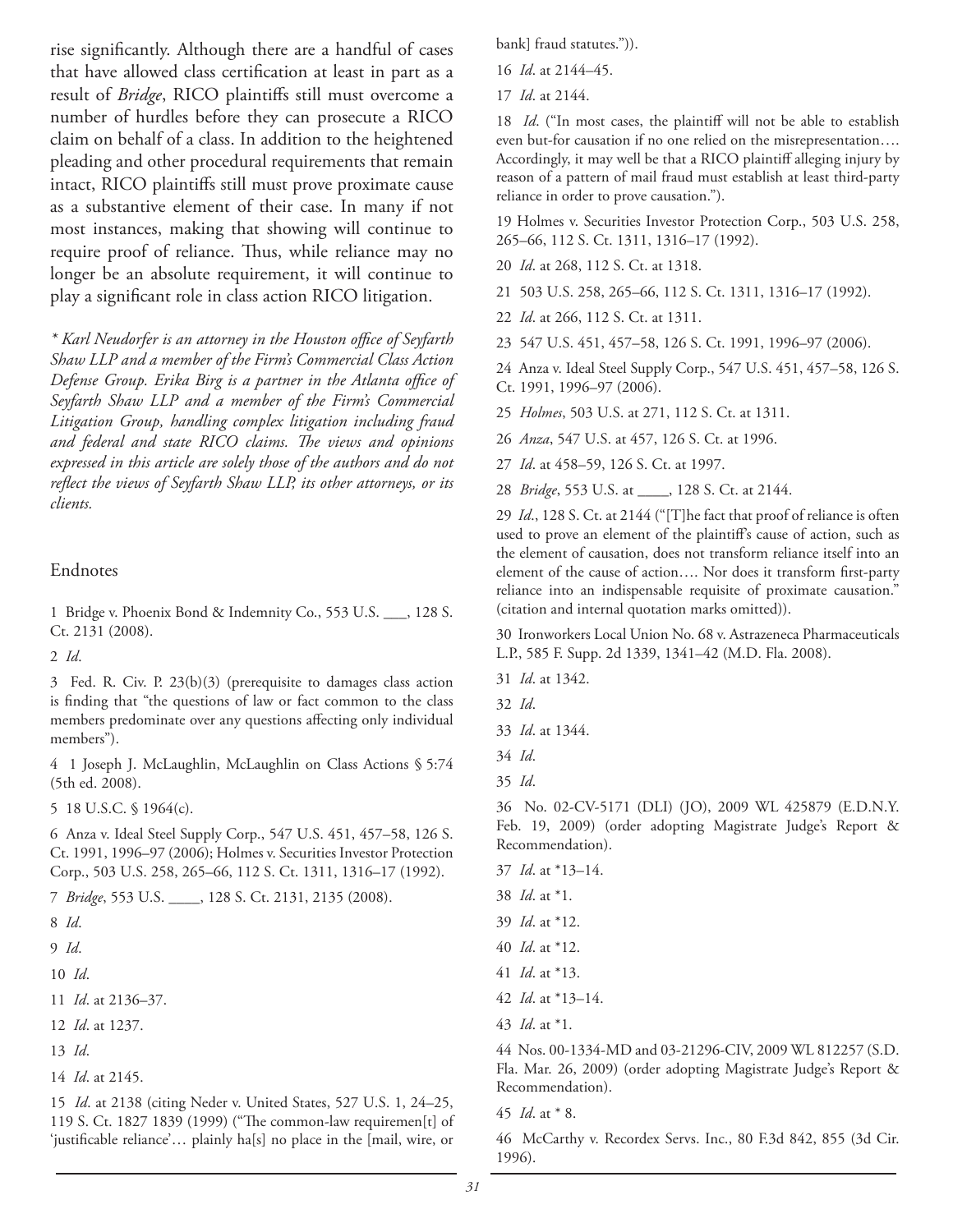47 No. 08-3367 (WJM), 2009 WL 321579 (D. N.J. Feb. 9, 2009). 48 *Id*. at \*4. 49 *Id*. 50 Spencer v. Hartford Fin. Servs. Group, No. 3:05-CV-1681(JCH), 2009 WL 637676, at \*1 (D. Conn. Mar. 10, 2009). 51 *Id*. 52 *Id*. at \*12. 53 *Id*. 54 *Id*. at \*13. 55 No. WMN-03-3106, 2009 WL 539882 (D. Md. Mar. 3, 2009).

56 *Id*. at \*2.

57 *Id*.